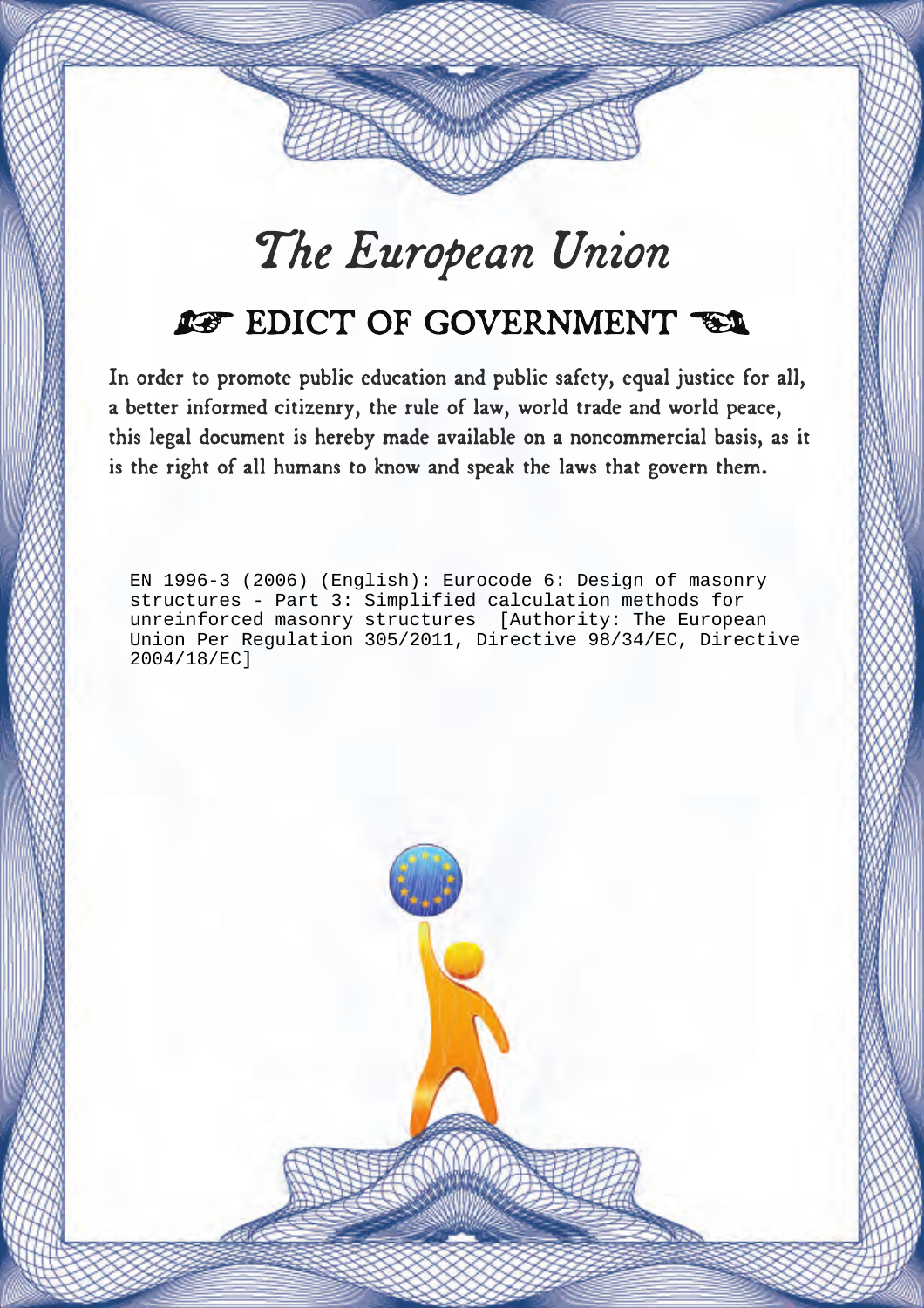## **BLANK PAGE**



PROTECTED BY COPYRIGHT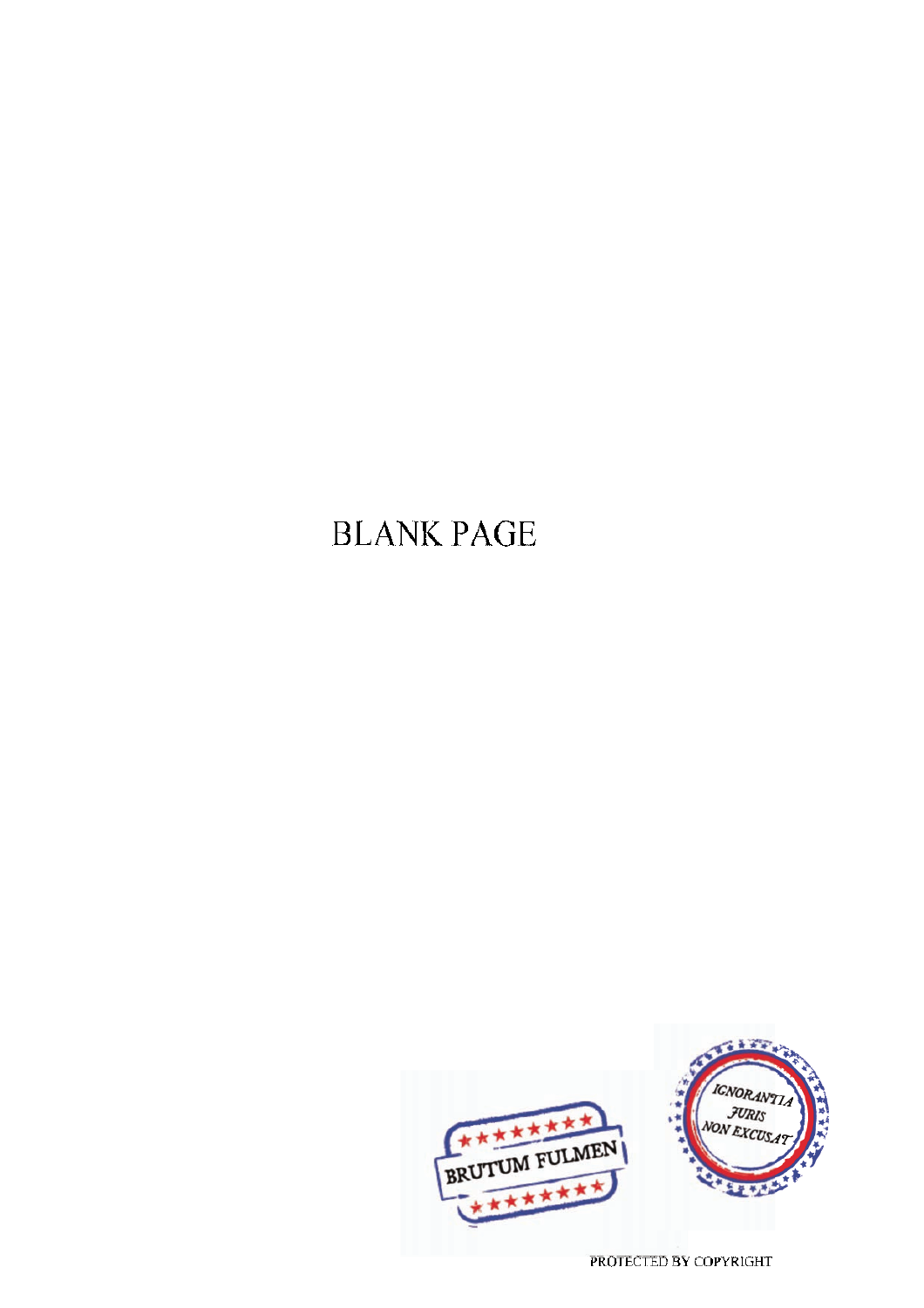## **EUROPEAN STANDARD NORME EUROPEENNE EUROpAISCHE NORM**

## **EN 1996-3**

January 2006

ICS 91.010.30; 91.080.30 Supersedes ENV 1996-3: 1999 Incorporating corrigendum October 2009

English Version

## **Eurocode 6 - Design of masonry structures - Part 3: Simplified calculation methods for unreinforced masonry structures**

Eurocode 6 - Calcul des ouvrages en magonnerie - Partie 3: Methodes de calcul simplifiees pour les ouvrages en maconnerie non armée

Eurocode 6 - Bemessung und Konstruktion von Mauerwerksbauten - Teil 3: Vereinfachte Berechnungsmethoden für unbewehrte Mauerwerksbauten

This European Standard was approved by CEN on 24 November 2005.

CEN members are bound to comply with the CEN/CENELEC Internal Regulations which stipulate the conditions for giving this European Standard the status of a national standard without any alteration. Up-to-date lists and bibliographical references concerning such national standards may be obtained on application to the Central Secretariat or to any CEN member.

This European Standard exists in three official versions (English, French, German). A version in any other language made by translation under the responsibility of a CEN member into its own language and notified to the Central Secretariat has the same status as the official versions.

CEN members are the national standards bodies of Austria, Belgium, Cyprus, Czech Republic, Denmark, Estonia, Finland, France, Germany, Greece, Hungary, Iceland, Ireland, Italy, Latvia, Lithuania, Luxembourg, Malta, Netherlands, Norway, Poland, Portugal, Romania, Slovakia, Slovenia, Spain, Sweden, Switzerland and United Kingdom.



EUROPEAN COMMITTEE FOR STANDARDIZATION COMITÉ EUROPÉEN DE NORMALISATION EUROPÄISCHES KOMITEE FÜR NORMUNG

**Management Centre: rue de Stassart, 36 B-1050 Brussels** 

© 2006 CEN All rights of exploitation in any form and by any means reserved worldwide for CEN national Members.

Ref. No. EN 1996-3:2006: E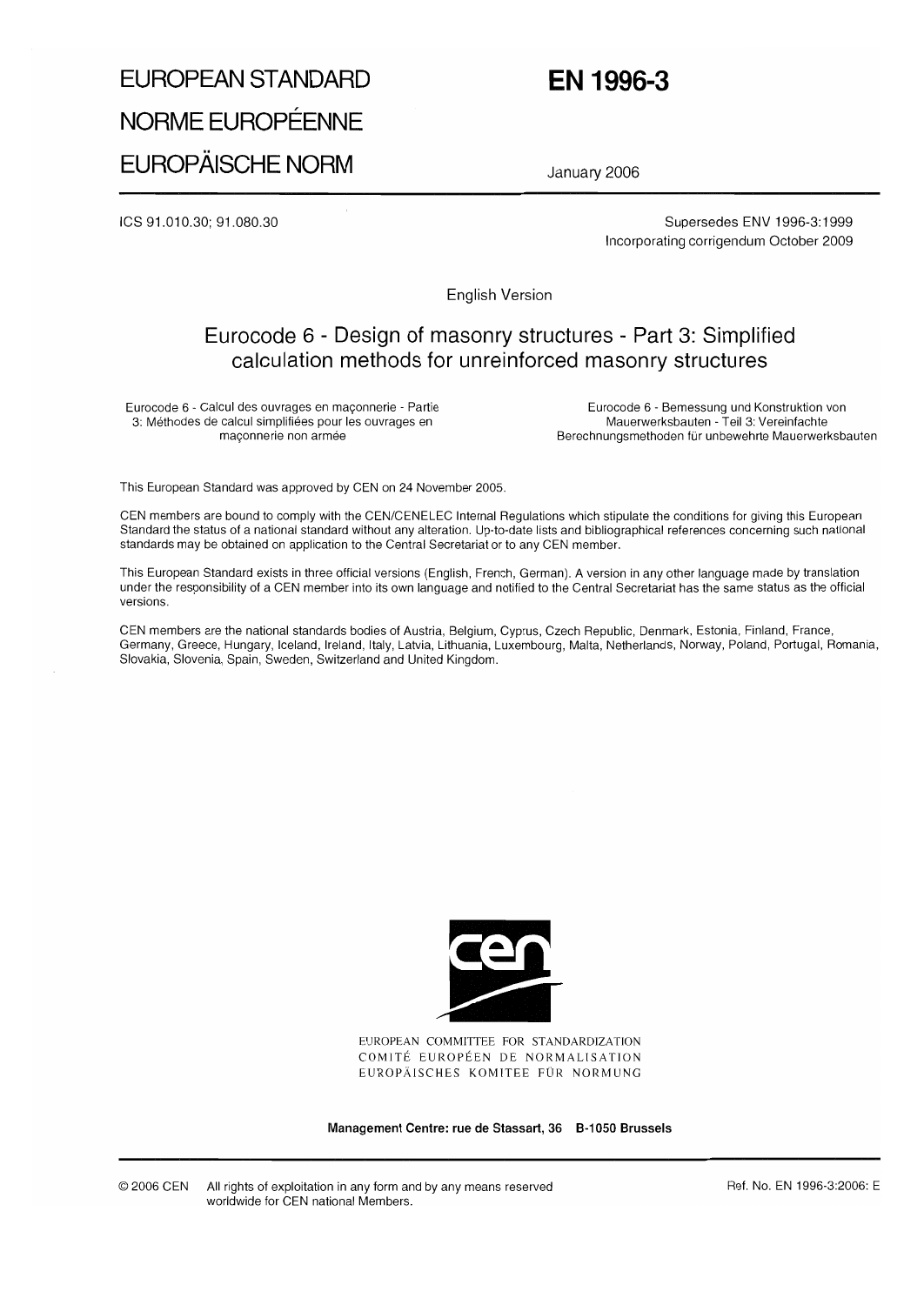## **Contents**

|                         | Links between Eurocodes and harmonised technical specifications (ENs and ETAs) for |  |  |  |  |  |  |  |
|-------------------------|------------------------------------------------------------------------------------|--|--|--|--|--|--|--|
|                         |                                                                                    |  |  |  |  |  |  |  |
| 1                       |                                                                                    |  |  |  |  |  |  |  |
| 1.1                     |                                                                                    |  |  |  |  |  |  |  |
| 1.2                     |                                                                                    |  |  |  |  |  |  |  |
| 1.3                     |                                                                                    |  |  |  |  |  |  |  |
| 1.4                     |                                                                                    |  |  |  |  |  |  |  |
| 1.5                     |                                                                                    |  |  |  |  |  |  |  |
| 1.5.1                   |                                                                                    |  |  |  |  |  |  |  |
| 1.5.2                   |                                                                                    |  |  |  |  |  |  |  |
| 1.6                     |                                                                                    |  |  |  |  |  |  |  |
| 2                       |                                                                                    |  |  |  |  |  |  |  |
| 2.1                     |                                                                                    |  |  |  |  |  |  |  |
| 2.2                     |                                                                                    |  |  |  |  |  |  |  |
| 2.3                     |                                                                                    |  |  |  |  |  |  |  |
| 3                       |                                                                                    |  |  |  |  |  |  |  |
| 3.1                     |                                                                                    |  |  |  |  |  |  |  |
| 3.2                     |                                                                                    |  |  |  |  |  |  |  |
| 3.3                     |                                                                                    |  |  |  |  |  |  |  |
| 3.4                     |                                                                                    |  |  |  |  |  |  |  |
| $\overline{\mathbf{4}}$ | Design of unreinforced masonry walls using simplified calculation methods  12      |  |  |  |  |  |  |  |
| 4.1                     |                                                                                    |  |  |  |  |  |  |  |
| 4.2                     | Simplified calculation method for walls subjected to vertical and wind loading 12  |  |  |  |  |  |  |  |
| 4.2.1                   |                                                                                    |  |  |  |  |  |  |  |
| 4.2.2                   |                                                                                    |  |  |  |  |  |  |  |
| 4.3                     | Simplified calculation method for walls subjected to concentrated loads 18         |  |  |  |  |  |  |  |
| 4.4                     |                                                                                    |  |  |  |  |  |  |  |
| 4.4.1                   |                                                                                    |  |  |  |  |  |  |  |
| 4.4.2                   |                                                                                    |  |  |  |  |  |  |  |
| 4.5                     | Simplified calculation method for basement walls subject to lateral earth          |  |  |  |  |  |  |  |
|                         |                                                                                    |  |  |  |  |  |  |  |
| 4.6                     | Simplified calculation method for the design of walls subjected to limited lateral |  |  |  |  |  |  |  |
|                         |                                                                                    |  |  |  |  |  |  |  |
| 4.7                     | Simplified calculation method for the design of walls subjected to uniform lateral |  |  |  |  |  |  |  |
|                         |                                                                                    |  |  |  |  |  |  |  |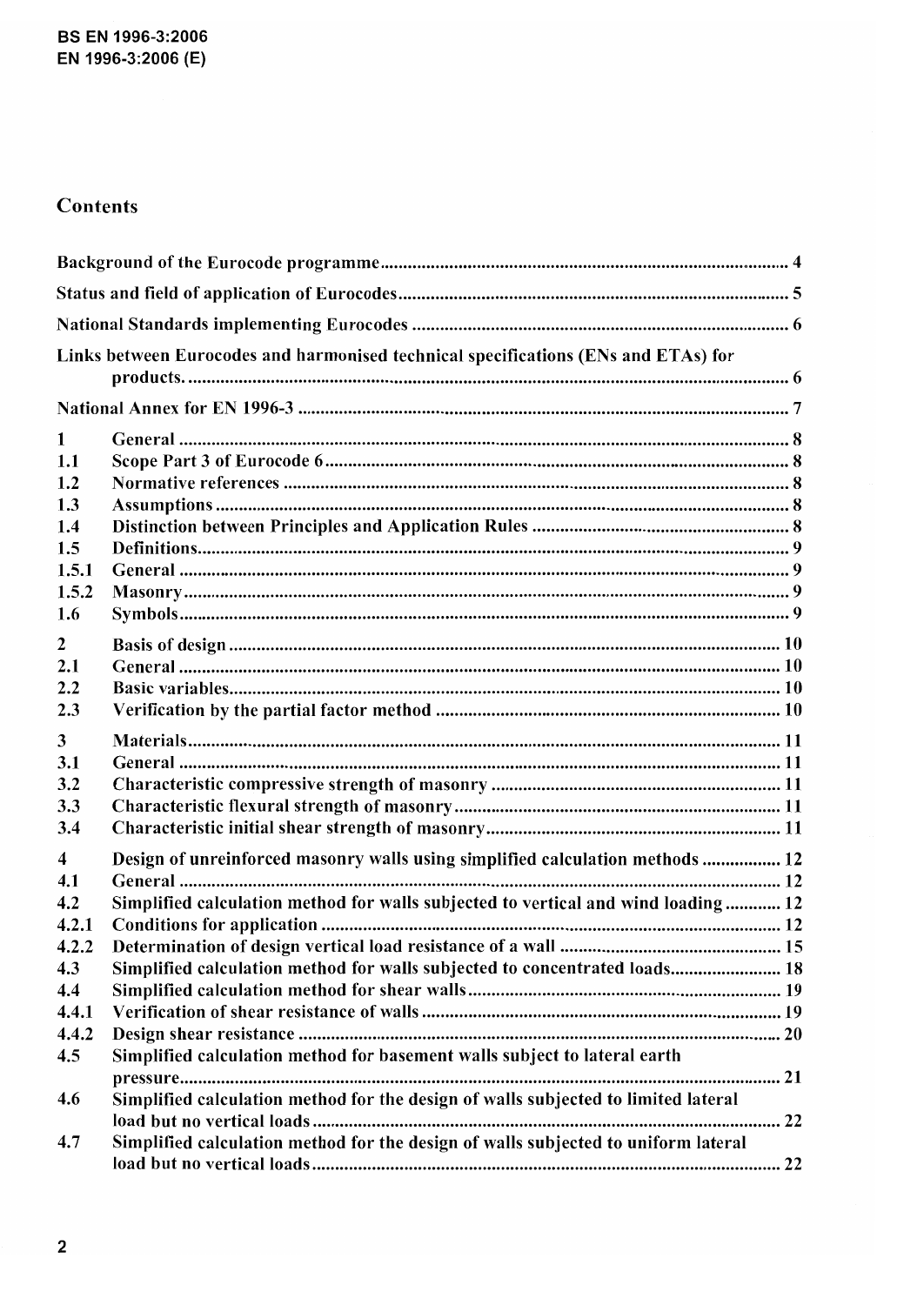| Annex A (Informative) Simplified calculation method for unreinforced masonry walls of         |  |
|-----------------------------------------------------------------------------------------------|--|
| <b>Annex B</b> (Normative) Simplified calculation method for the design of internal walls not |  |
| Annex C (Informative) Simplified calculation method for the design of walls subjected to      |  |
| Annex D (Normative) Simplified method of determining the characteristic strength of           |  |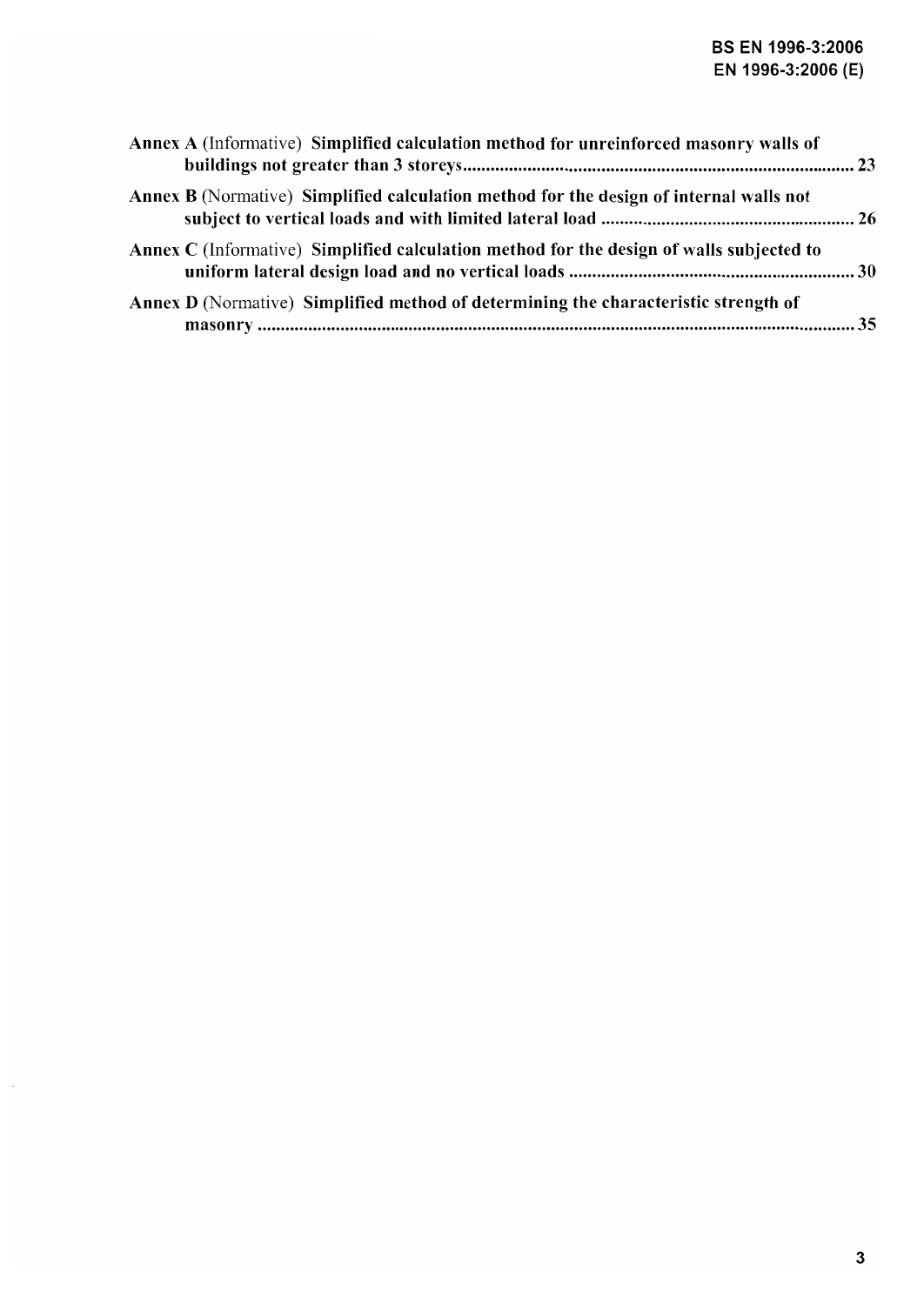#### **Foreword**

This European Standard EN 1996-3 has been prepared by Technical Committee CEN/TC 250 "Structural Eurocodes", the secretariat of which is held by BSI.

This European Standard shall be given the status of a national standard, either by publication of an identical text or by endorsement, at the latest by July 2006, and conflicting national standards shall be withdrawn at the latest by March 2010.

CEN/TC 250 is responsible for all Structural Eurocodes.

This document supersedes ENV 1996-3: 1999

According to the CEN/CENELEC Internal Regulations, the national standards organizations of the following countries are bound to implement this European Standard: Austria, Belgium, Cyprus, Czech Republic, Demnark, Estonia, Finland, France, Germany, Greece, Hungary, Iceland, Ireland, Italy, Latvia, Lithuania, Luxembourg, Malta, Netherlands, Norway, Poland, Portugal, Romania, Slovakia, Slovenia, Spain, Sweden, Switzerland and United Kingdom.

#### **Background of the Eurocode programme**

In 1975, the Commission of the European Community decided on an action programme in the field of construction, based on article 95 of the Treaty. The objective of the programme was the el imination of technical obstacles to trade and the hannonisation of technical specifications.

Within this action programme, the Commission took the initiative to establish a set of harmonised technical nlles for the design of construction works which, in a first stage, would serve as an alternative to the national rules in force in the Member States and, ultimately, would replace them.

For fifteen years, the Commission, with the help of a Steering Committee with Representatives of Member States, conducted the development of the Eurocodes programme, which led to the first generation of European codes in the 1980s.

In 1989, the Commission and the Member States of the EU and EFTA decided, on the basis of an agreement<sup>1</sup> between the Commission and CEN, to transfer the preparation and the publication of the Eurocodes to the CEN through a series of Mandates, in order to provide them with a future status of European Standard (EN). This links *de facto* the Eurocodes with the provisions of all the Council's Directives and/or Commission's Decisions dealing with European standards (e.g. the Council Directive *89/106/EEC* on construction products -CPD- and Council Directives *93/37/EEC, 92/50/EEC* and *89/440/EEC* on public works and services and equivalent EFTA Directives initiated in pursuit of setting up the internal market). The Structural Eurocode programme comprises the following standards generally consisting of a number of Parts:

<sup>&</sup>lt;sup>1</sup> Agreement between the Commission of the European Communities and the European Committee for Standardisation (CEN) concerning the work on Eurocodes for the design of building and civil engineering works (BC/CEN/03/89).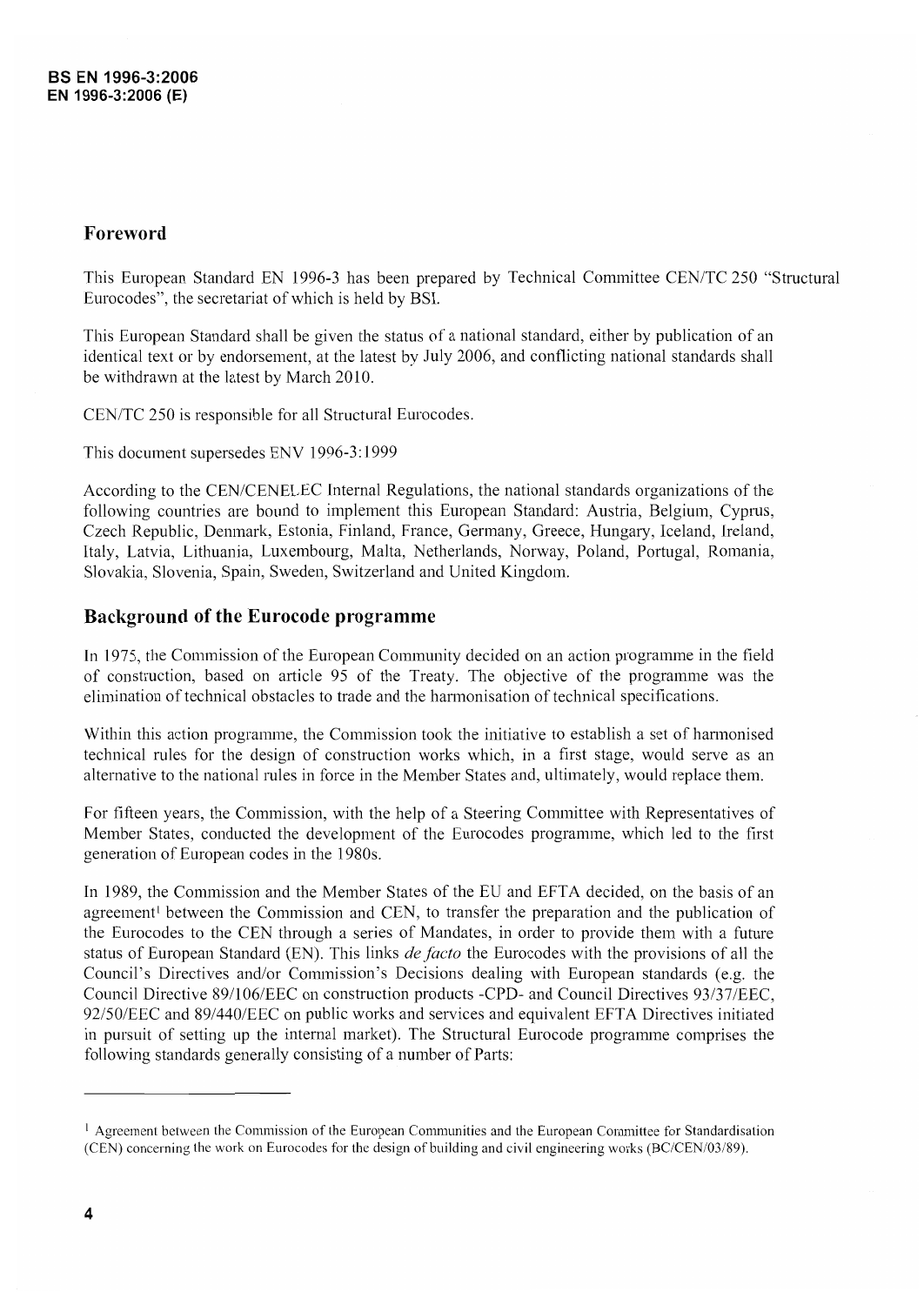EN 1990, *Eurocode: Basis of structural design.* 

EN 1991, *Eurocode* 1: *Actions on structures.* 

*1992, Eurocode* 2: *Design of concrete structures.* 

EN 1993, *Eurocode* 3: *Design of steel structures.* 

EN 1994, *Eurocode* 4: *Design of composite steel and concrete structures.* 

EN 1995, *Eurocode* 5: *Design of timber structures.* 

EN 1996, *Eurocode* 6: *Design of masonry structures.* 

EN 1997, *Eurocode* 7: *Geotechnical design.* 

*1998, Eurocode* 8: *Design of structures for earthquake resistance.* 

EN 1999, *Eurocode* 9: *Design of aluminium structures.* 

Eurocode standards recognise the responsibility of regulatory authorities in each Member State and have safeguarded their right to determine values related to regulatory safety matters at national level where these continue to vary from State to State.

#### **Status and field of application of Eurocodes**

The Member States of the EU and EFTA recognise that Eurocodes serve as reference documents for the following purposes:

- as a means to prove compliance of building and civil engineering works with the essential requirements of Council Directive 89/106/EEC, particularly Essential Requirement N°1 -Mechanical resistance and stability – and Essential Requirement  $N^{\circ}2$  – Safety in case of fire;
- as a basis for specifying contracts for construction works and related engineering services;
- as a framework for drawing up harmonised technical specifications for construction products  $(ENs and ETAs).$

The Eurocodes, as far as they concern the construction works themselves, have a direct relationship with the Interpretative Documents<sup>2</sup> referred to in Article 12 of the CPD, although they are of a different nature from harmonised product standards<sup>3</sup>. Therefore, technical aspects arising from the

<sup>2</sup> According to Article 3.3 of the CPD, the essential requirements (ERs) shall be given concrete form in interpretative documents for the creation of the necessary links between the essential requirements and the mandates for harmonised ENs and ETAGs/ETAs.

 $3$  According to Article 12 of the CPD the interpretative documents shall:

a) give concrete form to the essential requirements by harmonising the terminology and the technical bases and indicating classes or levels for each requirement where necessary;

b) indicate methods of correlating these classes or levels of requirement with the technical specifications, e.g. methods of calculation and of proof, technical rules for project design, etc.;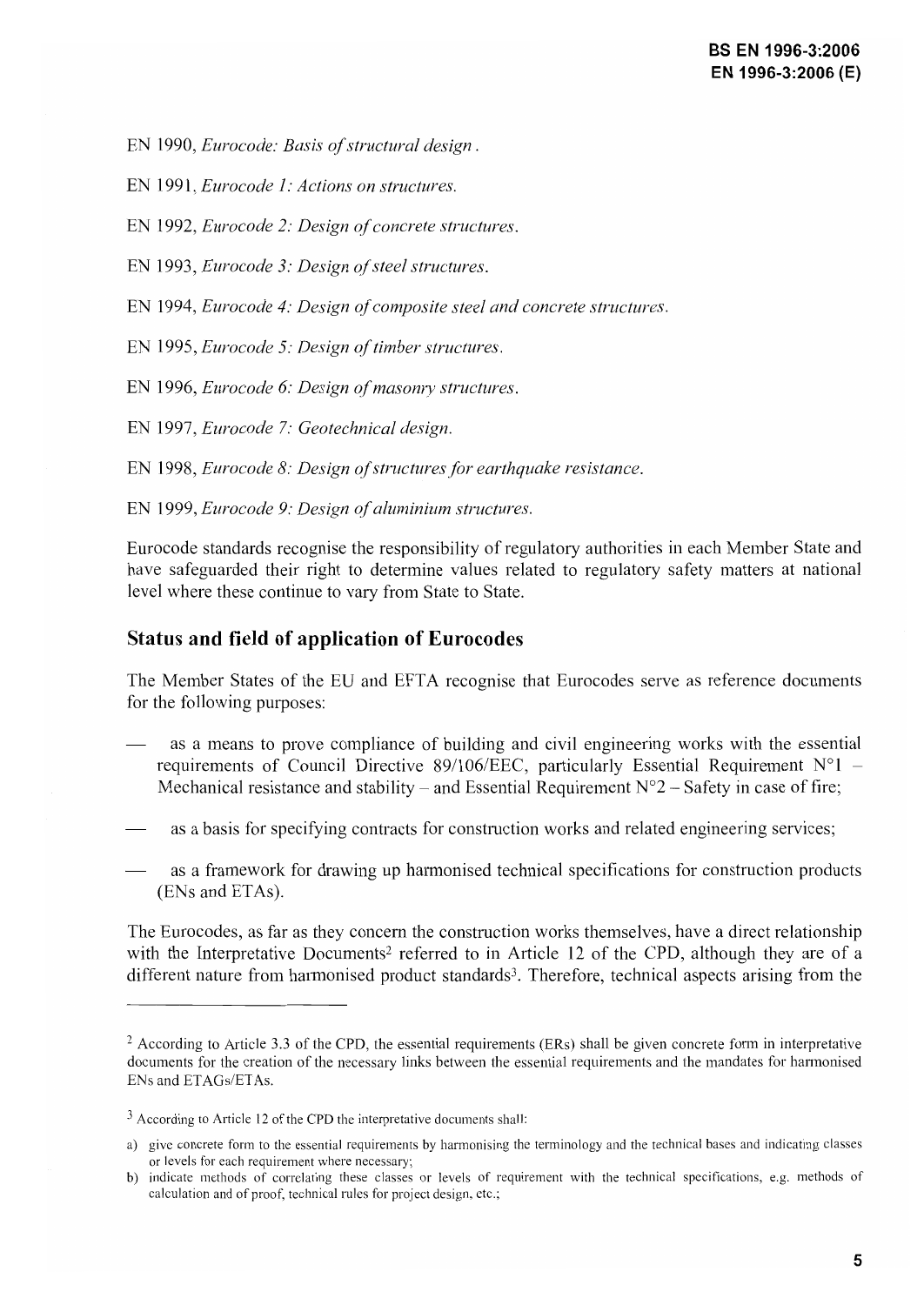Eurocodes work need to be adequately considered by CEN Technical Committees and/or EOTA Working Groups working on product standards with a view to achieving full compatibility of these technical specifications with the Eurocodes.

The Eurocode standards provide common structural design rules for everyday use for the design of whole structures and component products of both a traditional and an innovative nature. Unusual forms of construction or design conditions are not specifically covered and additional expert consideration will be required by the designer in such cases.

## **National Standards implementing Eurocodes**

The National Standards implementing Eurocodes wi11 comprise the full text of the Eurocode (including any annexes), as published by CEN, which may be preceded by a National title page and National foreword, and may be fo11owed by a National Annex (informative).

The National Annex may only contain information on those parameters which are left open in the Eurocode for national choice, known as Nationally Determined Parameters, to be used for the design of buildings and civil engineering works to be constructed in the country concerned, *i.e.*:

- values and/or classes where alternatives are given in the Eurocode,
- values to be used where a symbol only is given in the Eurocode,
- country specific data (geographical, climatic, etc), e.g. snow map,
- <sub>the procedure</sub> to be used where alternative procedures are given in the Eurocode

#### and it may also contain

- decisions on the application of informative annexes,
- references to non-contradictory complementary information to assist the user to apply the Eurocode.

## **Links between Eurocodes and harmonised technical specifications (ENs and ETAs) for products.**

There is a need for consistency between the hannonised technical specifications for construction products and the technical rules for works<sup>4</sup>. Furthermore, all the information accompanying the CE Marking of the construction products which refer to Eurocodes shall clearly mention which Nationally Determined Parameters have been taken into account.

This European Standard is part of EN 1996 which comprises the following parts:

Part 1-1: General *rules for reinforced and unreinforced masonry.* 

c) serve as a reference for the establishment of harmonised standards and guidelines for European technical approvals. The Eurocodes, *de facto*, play a similar role in the field of the ER 1 and a part of ER 2.

<sup>&</sup>lt;sup>4</sup> See Article 3.3 and Article 12 of the CPD, as well as clauses 4.2, 4.3.1, 4.3.2 and 5.2 of ID 1.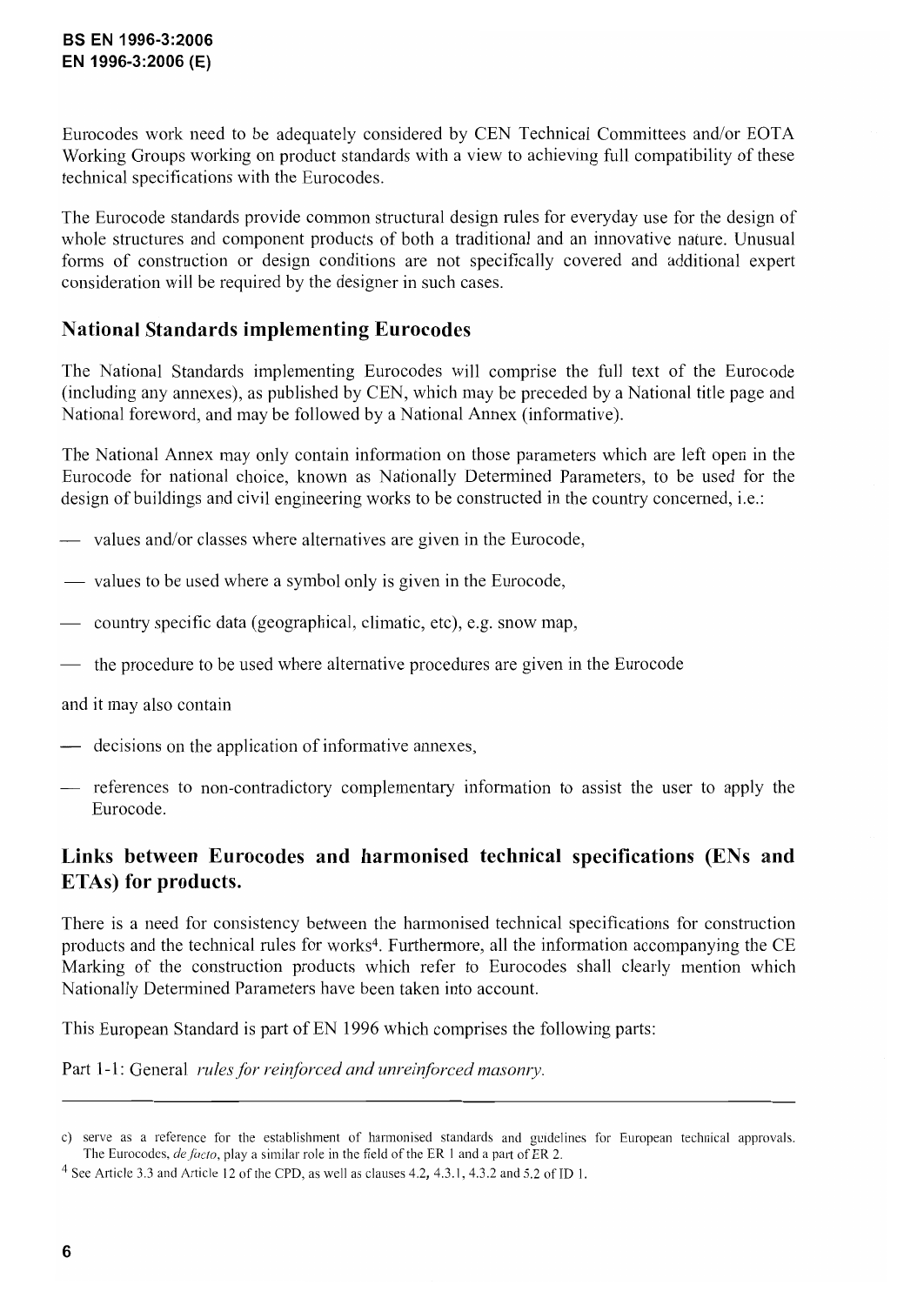Part 1-2: General rules - *Structural fire design*.

Part 2: *Design considerations, selection of materials and execution of masonry.* 

Part 3: Simplified *calculation methods for unreinforced masonry structures.* 

EN 1996-1-1 describes the principles and requirements for safety, serviceability and durability of masonry structures. It is based on the limit state concept used in conjunction with a partial factor method. This EN 1996-3 describes simplified calculation methods to facilitate the design of unreinforced masonry walls based on the principles from EN 1996-1-1.

For the design of new structures, EN 1996 is intended to be used, for direct application, together with ENs 1990, 1991, 1992, 1993, 1994, 1995, 1997,1998 and 1999.

EN 1996-3 is intended for use by:

- committees drafting standards for structural design and related product, testing and execution standards;
- clients (e.g. for the formulation of their specific requirements on reliability levels and durability);
- designers and contractors;
- relevant authorities.

#### **National Annex for EN 1996-3**

This standard gives some symbols for which a National value needs to be given, with notes indicating where national choices may have to be made. Therefore the National Standard implementing EN 1996-3 should have a National Annex containing all Nationally Determined Parameters to be used for the design of buildings and civil engineering works to be constructed in the relevant country.

National choice is allowed in EN 1996-3 through clauses:

- 2.3 (2)P Verification by the partial factor method
- 4.1 (P) Verification of the overall stability of a building
- 4.2.1.1 (1 )PGeneral conditions
- 4.2.2.3 (1) Capacity reduction factor
- $\implies$  D.1 (1) Characteristic compressive strength
- D.2 (1) Characteristic flexural strength
- D.3 (1) Characteristic initial shear strength.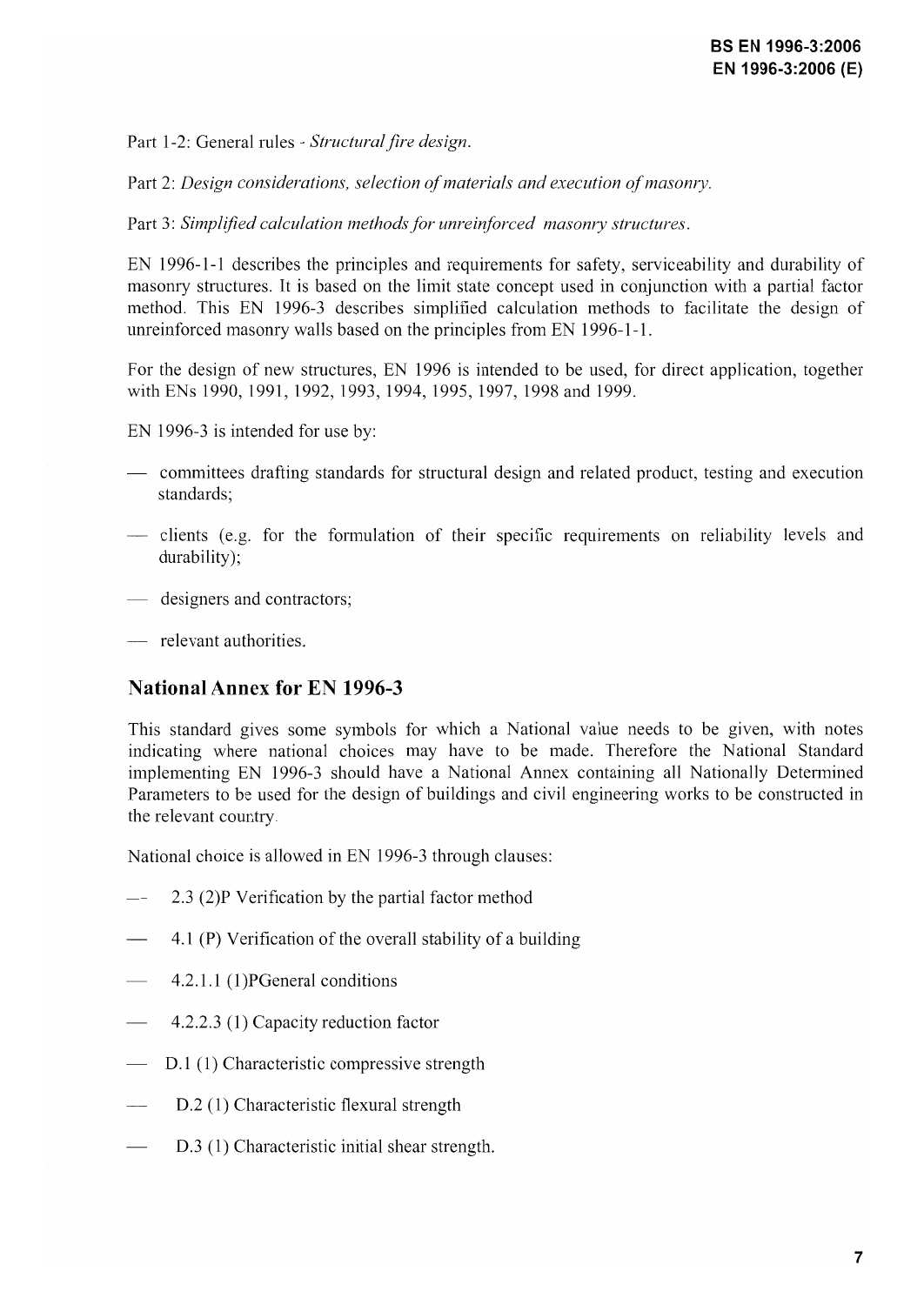## 1 **General**

## **1.1 Scope Part 3 of Eurocode 6**

(l)P The scope of Eurocode 6 for Masonry Structures as given in 1.1.1 of EN 1996-1-1:2005 applies a1so to this EN 1996-3.

NOTE: Eurocode 6 deals only with the requirements for resistance, serviceability and durability of structures. Other requirements are not considered. Eurocode 6 does not cover the special requirements of seismic design.

(2)P EN 1996-3 provides simplified calculation methods to facilitate the design of the fo1lowing unrein forced masonry walls, subject to certain conditions of application:

- walls subjected to vertical loading and wind loading;
- walls subjected to concentrated loads;
- shear walls;
- $-$  basement walls subjected to lateral earth pressure and vertical loads;
- walls subjected to lateral loads but not subjected to vertical loads.

(3)P The rules given in EN 1996-3 are consistent with those given in EN 1996-1-1, but are more conservative in respect of the conditions and limitations of their use.

(4) For those types of masonry structure or parts of structures not covered by  $(1)$ , the design shall be based on EN 1996-1-1.

(5) This EN 1996-3 applies only to those masonry structures, or parts thereof, that are described in EN 1996-1-1 and EN 1996-2.

 $(6)$  The simplified calculation methods given in this EN 1996-3 do not cover the design for accidental situations.

#### **1.2 Normative references**

(1)P The references in 1.2 of EN 1996-1-1:2005 apply to this EN 1996-3.

#### **1.3 Assumptions**

(l)P The assumptions given in 1.3 of EN 1990:2002 apply to this EN 1996-3.

#### **1.4 Distinction between Principles and Application Rules**

(l)P The rules of 1.4 of EN 1990:2002 apply to this EN 1996-3.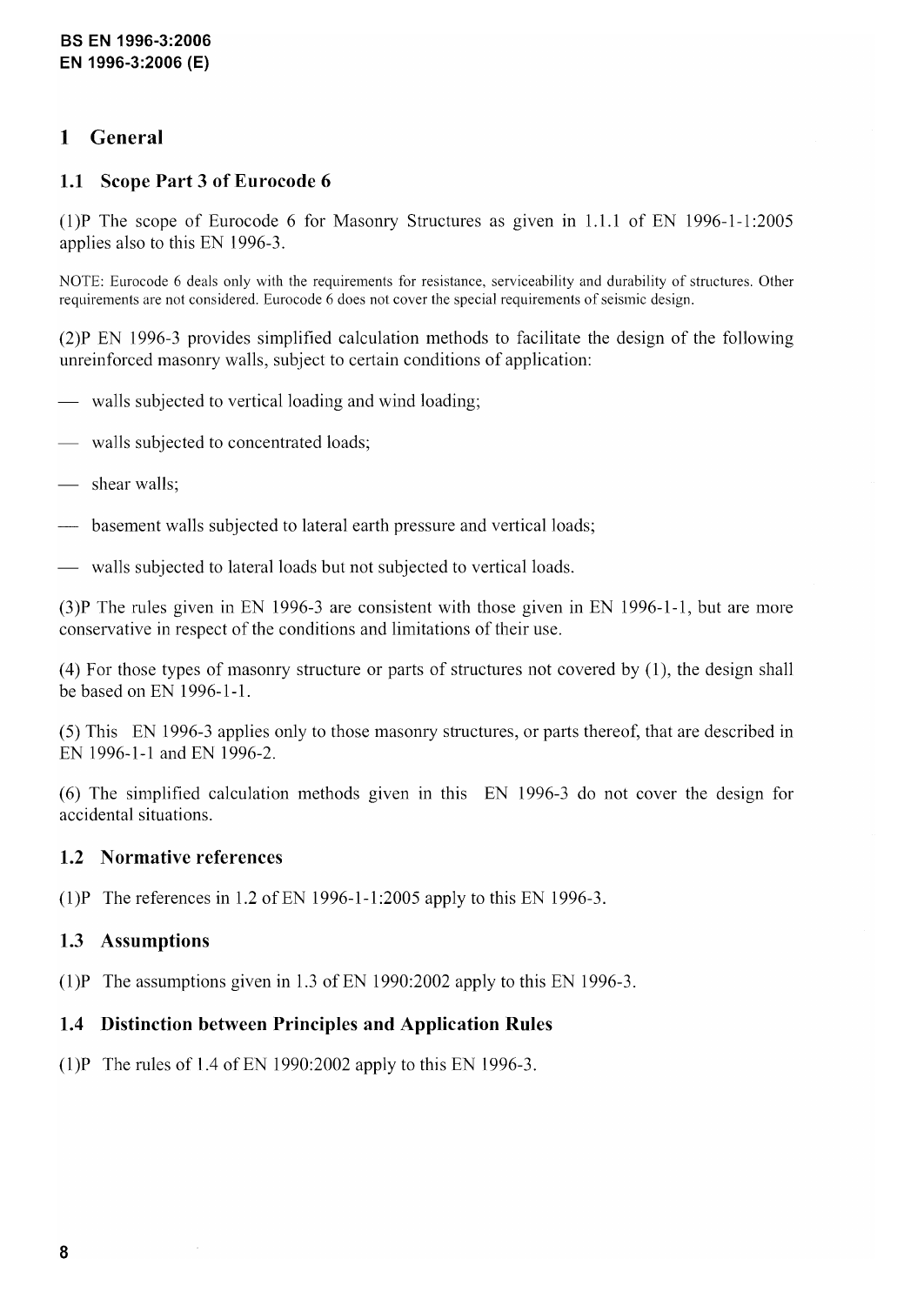## 1.5 Definitions

#### 1.5.1 General

(1) The terms and definitions given in  $1.5$  of EN 1990:2002 apply to this EN 1996-3.

(2) The terms and definitions in 1.5 of EN 1996-1-1 :2005 apply to this EN 1996-3.

(3) Additional terms and definitions used in this EN 1996-2 are given the meanings contained in clause 1.5.2.

## 1.5.2 Masonry

### 1.5.2.1

### basement wall

a retaining wall constructed partly or fully below ground level.

## 1.6 Symbols

(l)P Material-independent symbols are given in 1.6 of EN 1990.

- (2)P For the purpose of this standard the symbols given in EN 1996-1-1 apply.
- (3)P Other symbols used in this EN 1996-3 are:
	- $b<sub>c</sub>$  is the distance apart of cross walls or other buttressing elements;  $c$  is a constant:  $f_{\rm k,s}$  is the characteristic compressive strength of masonry, determined from a simplified
	- $f_{\text{vdo}}$  is the design value of the initial shear strength;
	- $f_{\text{vdu}}$  is the design value of the limit to the shear strength;
	- *ha* is the average height of the building;
	- *he* is the height of the wall under ground level
	- $h_{\rm m}$  is the maximum height of a building allowed with the simplified calculation method;
	- $k_G$  is a constant;

method;

- $l$  is the length of a wall in the horizontal direction;
- $l_{\text{bx}}$  is the plan dimension of a building in the x-direction;
- $h_y$  is the plan dimension of a building in the y-direction;
- *If* is the span of a floor;
- $l_{\text{f,cf}}$  is the effective span of a floor;
- $l_{\rm sx}$  is the length of a shear wall orientated in the x-direction;
- $l_{\rm sv}$  is the length of a shear wall orientated in the y-direction;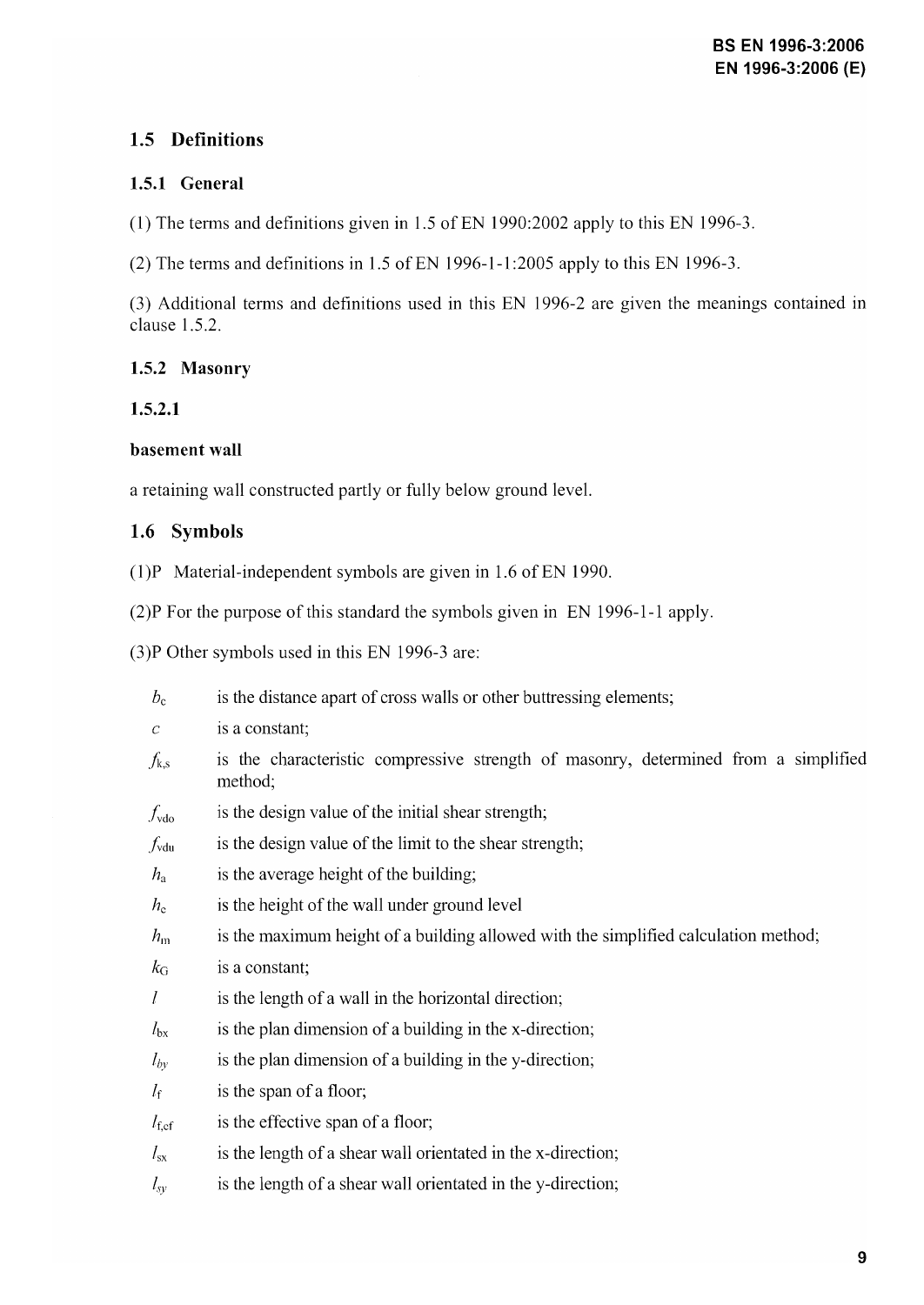- is the design value of the maximum vertical load  $N_{\rm Ed\,max}$
- $N_{\rm Ed,min}$ is the design value of the minimum vertical load
- $q<sub>Ewd</sub>$  is the design wind load per unit area;
- $w_{Ek}$  is the characteristic wind load per unit area;
- $\alpha$  is the loading ratio;
- $\beta$  is a constant;
- $\rho_{\rm e}$  is the weight per volume of the soil;
- $\Phi_{\rm s}$  is the capacity reduction factor.

### **2 Basis of design**

#### **2.1 General**

(1)P The design of masonry buildings shall be in accordance with the general rules given in  $EN$ 1990.

(2)P Specific provisions for masonry structures are given in section 2 of EN 1996-1-1 :2005 and shall be applied.

#### **2.2 Basic variables**

(1)P Actions shall be obtained from the relevant parts of  $EN$  1991.

(2)P Partial factors for load shall be obtained from EN 1990.

(3)P Properties for materials and construction products and geometrical data to be used for design shall be those specified in EN 1996-1-1, or other relevant hENs of ETAs, unless otherwise indicated in this EN 1996-3.

#### **2.3 Verification by the partial factor method**

(1)P The verification by the partial factor method shall be done according to clause 2.4 of  $EN$ 1996-1-1 :2005.

NOTE: The notes to 2.4.2 of EN 1996-1-1:2005 also apply.

(2)P The relevant values of the partial factor for materials  $\gamma_M$  shall be used for the ultimate limit state for ordinary situations.

NOTE: The numerical values to be ascribed to the symbol  $\gamma_M$  may be found in the National Annex. Recommended values are those as given in c1ause 2.4.3 of EN 1996-1-1 :2005. The recommended values for masonry are repeated in the table below.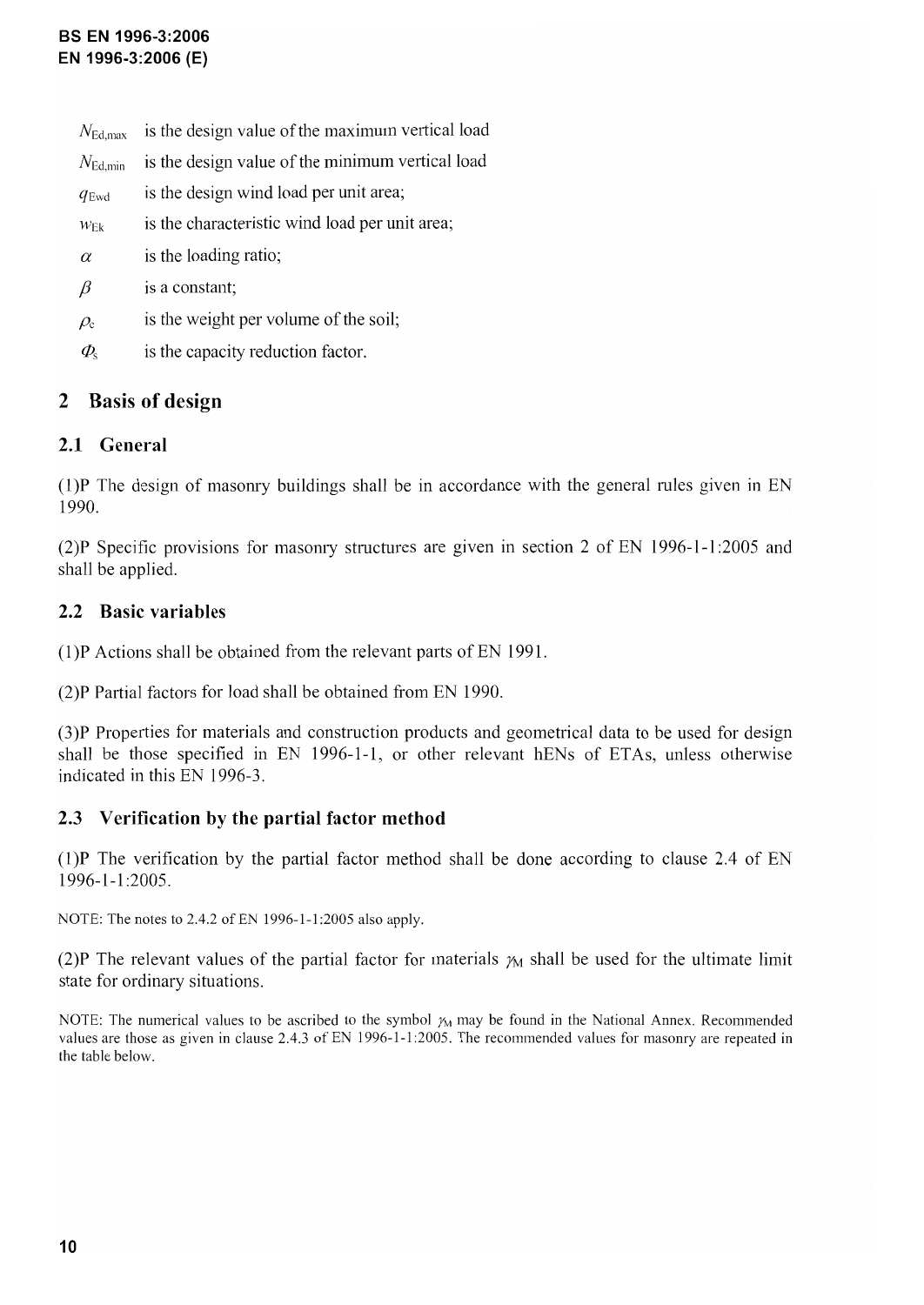| Material                               | Άм    |     |     |     |     |  |
|----------------------------------------|-------|-----|-----|-----|-----|--|
|                                        | Class |     |     |     |     |  |
| Masonry made with                      |       | 2   | 3   |     |     |  |
| Units of Category I, designed mortar   | 1,5   | 1,7 | 2,0 | 2,2 | 2,5 |  |
| Units of Category I, prescribed mortar | 1,7   | 2,0 | 2,2 | 2,5 | 2,7 |  |
| Units of Category II                   | 2,0   | 2,2 | 2,5 | 2,7 | 3,0 |  |

END of NOTE

#### 3 Materials

#### 3.1 General

(l)P The materials used in the masonry walls referred to in this EN 1996-3 shall be in accordance with Section 3 of EN 1996-1-1:2005.

(2) Masonry units should be grouped as Group 1, Group 2, Group 3 or Group 4 according to clause 3.1.1 of EN 1996-1-1:2005.

NOTE: Normally the manufacturer will state the grouping of his units in his product declaration.

#### 3.2 Characteristic compressive strength of masonry

(l)The characteristic compressive strength of masonry should be determined according to 3.6.1 of EN 1996-1-1:2005.

(2) A simplified method to determine the characteristic compressive strength of masonry for use in this document is provided in Annex D.

#### 3.3 Characteristic flexural strength of masonry

(1) The characteristic flexural strength of masonry should be determined according to 3.6.3 of EN 1996-1-1:2005.

(2) A simplified method to determine the characteristic flexural strengths of masonry for use in this document is provided in Annex D.

#### 3.4 Characteristic initial shear strength of masonry

(1) The characteristic initial shear strength of masonry,  $f_{\text{vko}}$ , should be determined according to 3.6.2 of EN 1996-1-1:2005.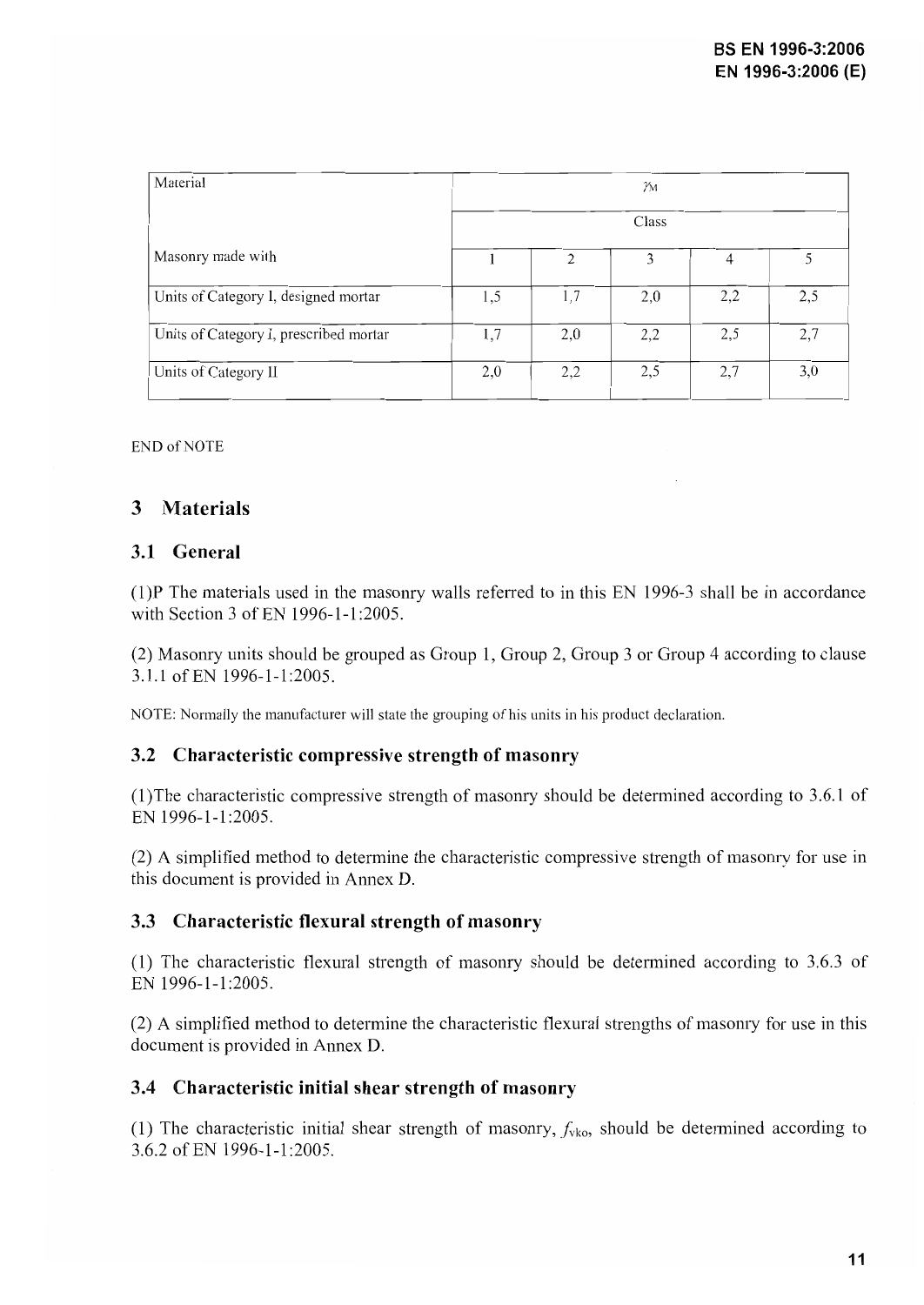$(2)$  A simplified method to determine the characteristic initial shear strength of masonry for use in this document is provided in Annex D.

## 4 Design of unreinforced masonry walls using simplified calculation methods

#### **4.1 General**

 $(1)$ P The overall stability of a building, of which the wall forms a part, shall be verified.

NOTE: The verification may be carried out in accordance with 5.4(1) of EN 1996-1-1:2005 or from a simplified method, which may be given in the National Annex.

### **4.2 Simplified calculation method for walls subjected to vertical and wind loading**

#### **4.2.1 Conditions for application**

#### **4.2.1.1 General conditions**

 $(1)$ P For use of the simplified method the following conditions shall be complied with:

the height of the building above ground level shall not exceed *hm;* for buildings with a sloping roof the height shall be determined as average height  $h_a$  indicated in Figure 4.1.



Figure 4.1 - Determination of average height

NOTE The numerical value to be ascribed to the symbol  $h_m$  for use in a country may be found in its National Annex. Recommended values, given as classes, are given in the table below.

| Class       |                 |                 |                 |
|-------------|-----------------|-----------------|-----------------|
| $n_{\rm m}$ | 20 <sub>m</sub> | 16 <sub>m</sub> | $\frac{1}{2}$ m |

- the span of the floors supported by the walls shall not exceed 7,0 m;
- the span of the roof supported by the walls shall not exceed  $7,0$  m, except in the case of a lightweight trussed roof structure where the span shall not exceed  $14.0 \text{ m}$ ;
- the clear storey height shall not exceed 3,2 m unless the overall height of the building is greater than 7,0 m, in which case the clear storey height of the ground storey may be 4,0 m.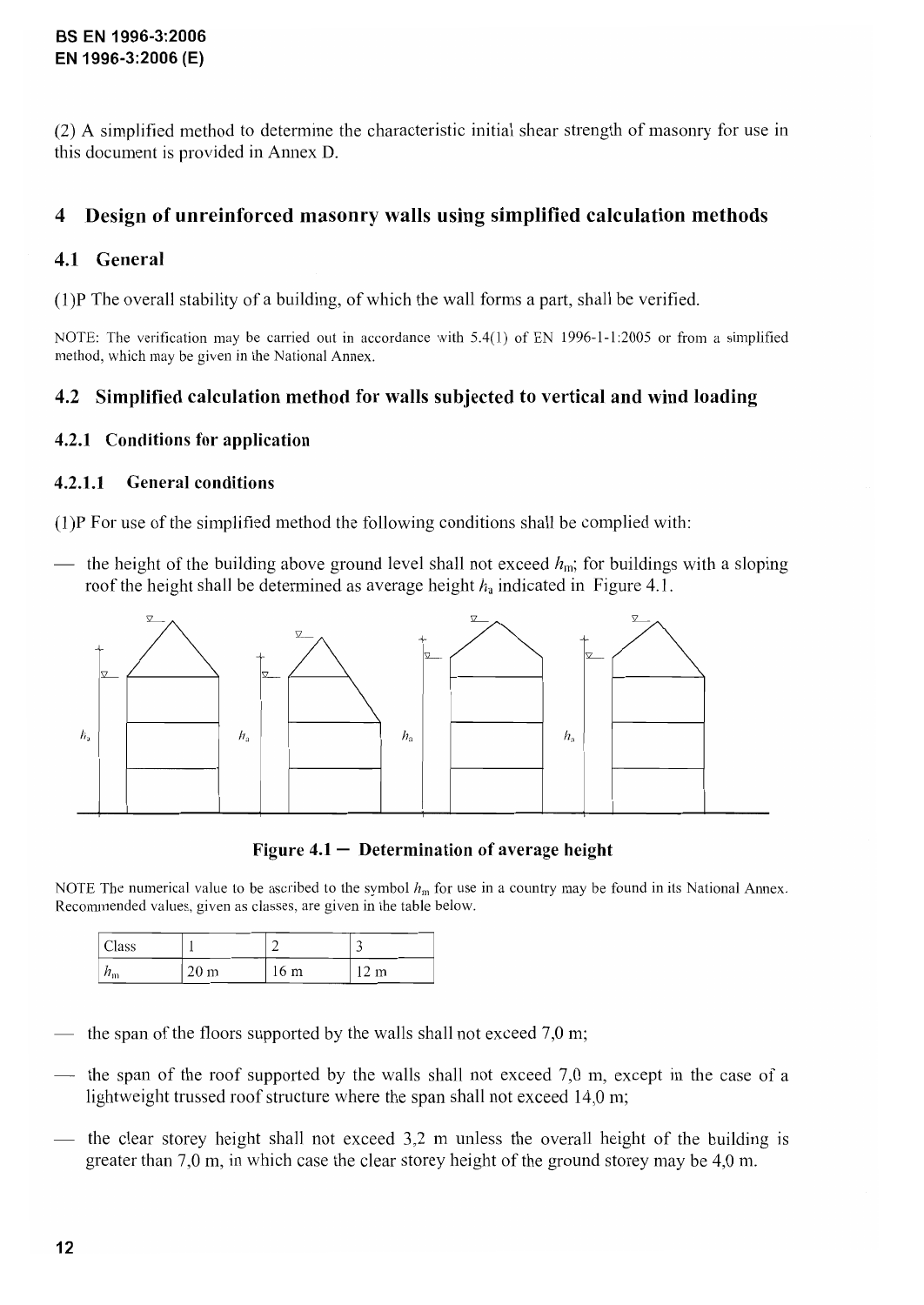- the characteristic values of the variable actions on the floors and the roof shall not exceed 5,0 kN/ $m^2$ ;
- $\frac{d}{dx}$  the walls are laterally restrained by the floors and roof in the horizontal direction at right angles to the plane of the wall, either by the floors and roof themselves or by suitable methods, e.g. ring beams with sufficient stiffness according to 8.5.1.1 of EN 1996-1-1:2005
- $\frac{1}{\sqrt{1-\frac{1}{\sqrt{1-\frac{1}{\sqrt{1-\frac{1}{\sqrt{1-\frac{1}{\sqrt{1-\frac{1}{\sqrt{1-\frac{1}{\sqrt{1-\frac{1}{\sqrt{1-\frac{1}{\sqrt{1-\frac{1}{\sqrt{1-\frac{1}{\sqrt{1-\frac{1}{\sqrt{1-\frac{1}{\sqrt{1-\frac{1}{\sqrt{1-\frac{1}{\sqrt{1-\frac{1}{\sqrt{1-\frac{1}{\sqrt{1-\frac{1}{\sqrt{1-\frac{1}{\sqrt{1-\frac{1}{\sqrt{1-\frac{1}{\sqrt{1-\frac{1}{\sqrt{1-\frac{1}{\sqrt{1-\frac{1}{\sqrt{1-\frac{1}{$
- $\frac{1}{\sqrt{1-\frac{1}{\sqrt{1-\frac{1}{\sqrt{1-\frac{1}{\sqrt{1-\frac{1}{\sqrt{1-\frac{1}{\sqrt{1-\frac{1}{\sqrt{1-\frac{1}{\sqrt{1-\frac{1}{\sqrt{1-\frac{1}{\sqrt{1-\frac{1}{\sqrt{1-\frac{1}{\sqrt{1-\frac{1}{\sqrt{1-\frac{1}{\sqrt{1-\frac{1}{\sqrt{1-\frac{1}{\sqrt{1-\frac{1}{\sqrt{1-\frac{1}{\sqrt{1-\frac{1}{\sqrt{1-\frac{1}{\sqrt{1-\frac{1}{\sqrt{1-\frac{1}{\sqrt{1-\frac{1}{\sqrt{1-\frac{1}{\sqrt{1-\frac{1$ not less than 75 mm;
- the final creep coefficient of the masonry  $\phi_{\infty}$  does not exceed 2,0;
- the thickness of the wall and the compressive strength of the masonry shall be checked at each storey level, unless these variables are the same at all storeys.

NOTE A further simplified calculation method, applicable to buildings not exceeding 3 storeys in height, is given in Annex A.

#### **4.2.1.2 Additional conditions**

 $(1)$  For walls acting as end supports to floors (see Figure 4.2), the simplified calculation method given in 4.2.2 may be applied only if the floor span  $l_f$  is not greater than:

$$
7.0 \text{ m when } N_{\text{Ed}} \le k_{\text{G}} \ t \ b \ f_{\text{d}} \tag{4.1a}
$$

or

the lesser of 
$$
4.5 + 10 t
$$
 (in m) and 7.0 m when  $f_d > 2.5$  N/mm<sup>2</sup> (4.1b)

or

the lesser of  $4.5 + 10 t$  (in m) and  $6.0$  m when  $f_d \le 2.5$  *N/mm<sup>2</sup>* (4.1c)

where:

| $N_{\rm Ed}$     | is the design vertical load on the level being considered;                                                              |
|------------------|-------------------------------------------------------------------------------------------------------------------------|
| t                | is the actual thickness of the wall, or the load bearing leaf of a cavity wall, acting as an end<br>support, in metres; |
| $\boldsymbol{b}$ | is the width over which the vertical load is effective;                                                                 |
| $f_{d}$          | is the design compressive strength of the masonry;                                                                      |
| $k_{\rm G}$      | is $0,2$ for Group 1 masonry units<br>is $0,1$ for Group 2, Group 3 and Group 4 masonry units.                          |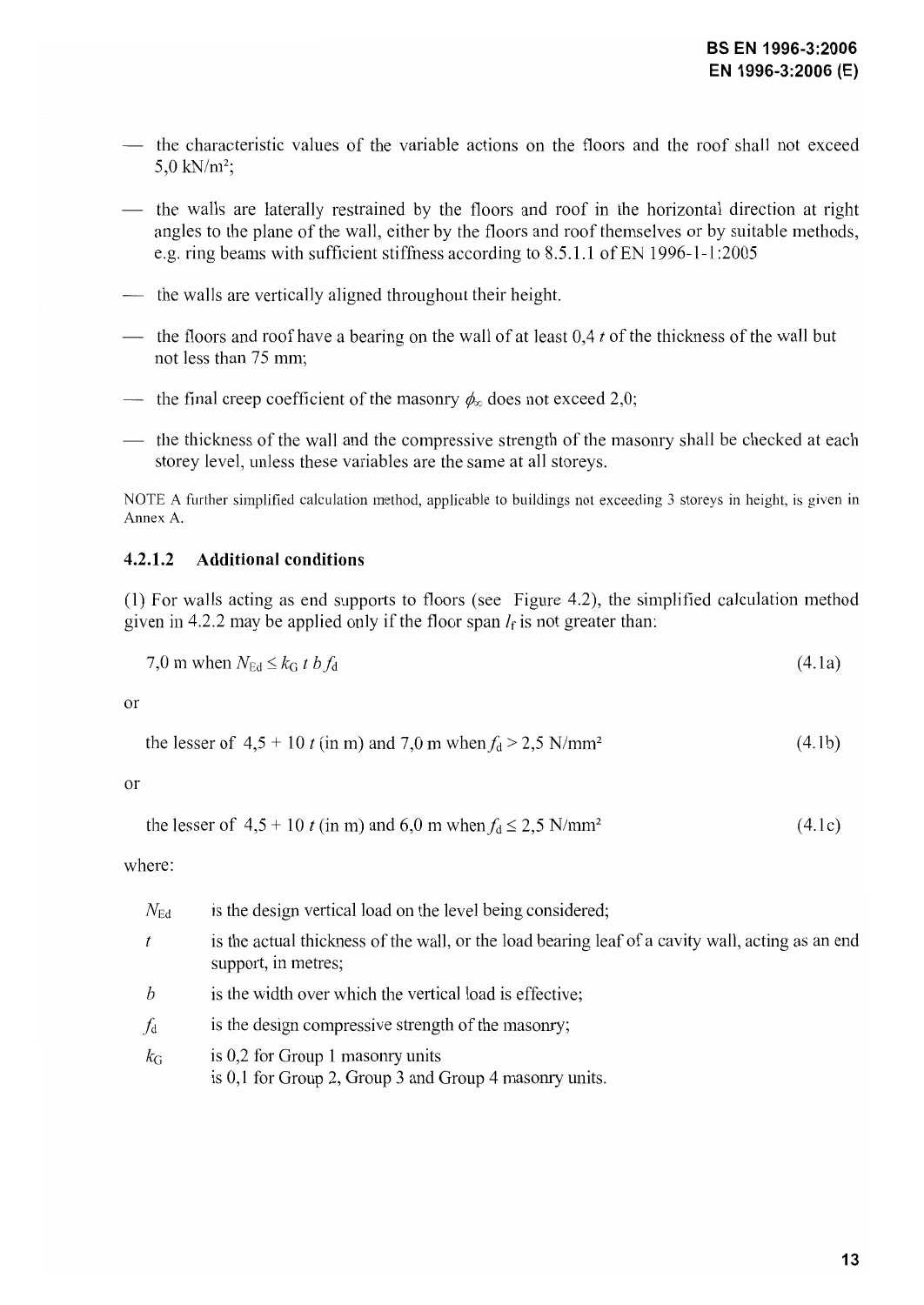

**Figure 4.2 - Wall acting as end support** 

(2)P Walls acting as end supports to floors or roofs that are subjected to wind loading shall be designed according to 4.2.2 only if:

$$
t \ge \frac{c_1 q_{\text{Ewd}} bh^2}{N_{\text{Ed}}} + c_2 h \tag{4.2}
$$

where:

*h* is the clear storey height;

 $q_{Ewd}$  is the design wind load on the wall per unit area of the wall;

- $N_{\text{Ed}}$  is the design value of the vertical load giving the least severe effect on the wall at the top of the storey considered;
- $b$  is the width over which the vertical load is effective;
- $\dot{t}$ is the actual thickness of the wall, or the load bearing leaf of a cavity wall, acting as an end support;

$$
\alpha \qquad \text{is } \frac{N_{\text{Ed}}}{t \, b \, f_{\text{d}}};
$$

 $c_1, c_2$ are constants derived from Table 4.1.

 $\alpha$  c<sub>1</sub> c<sub>2</sub> 0,05 0.12 0,017 0,10 0,12 0,019 0,20 0,14 0,022 0,30 0,15 0,025 0,50 0,23 0,031 NOTE Linear interpolation is permitted.

Table 4.1 : Constants  $c_1$  and  $c_2$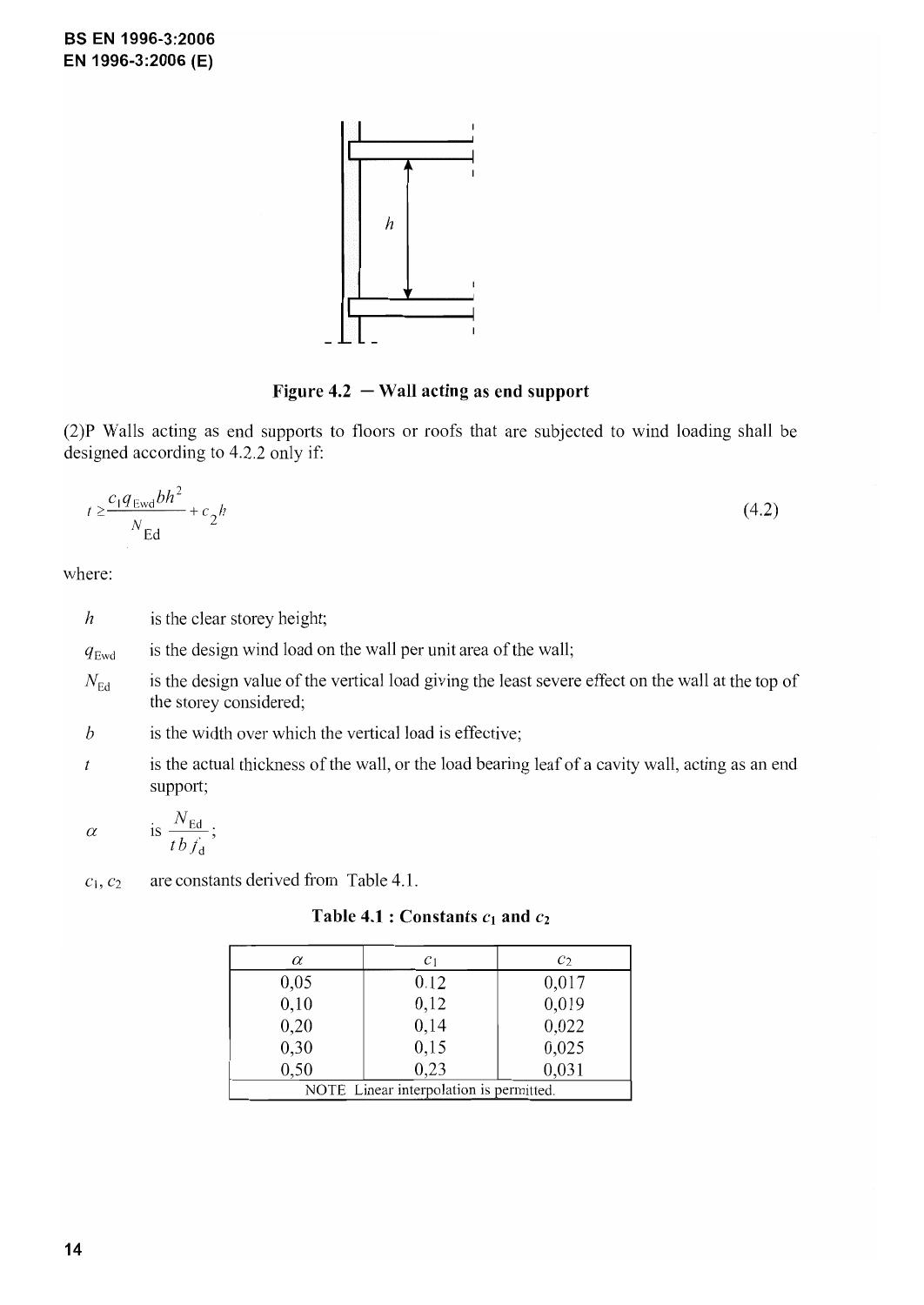NOTE Annex C gives a simplified method for lateral load design, but it may be used to obtain the thickness *t* instead of equation (4.2) if the design vertical load giving the most severe effect is  $A C_1$   $k_G$   $b$  *t*  $f_d$  or less, where  $k_G$   $(A C_1, b, t)$ and  $f_d$  are as described in 4.2.1.2.

#### **4.2.2 Deternlination of design** vertical load **resistance of a wall**

#### **4.2.2.1 General**

 $(1)$ P Under the ultimate limit state it shall be verified that:

$$
N_{\rm Ed} \le N_{\rm Rd} \tag{4.3}
$$

where:

 $N_{\text{Ed}}$  is the design vertical load on the wall;

 $N_{\text{Rd}}$  is the design vertical load resistance of the wall according to clause 4.2.2.2.

#### **4.2.2.2 Design** vertical load **resistance**

(1) The design vertical load resistance  $N_{\text{Rd}}$  may be determined from:

$$
N_{\rm Rd} = \Phi_{\rm s} f_{\rm d} A \tag{4.4}
$$

where:

- $\Phi$ <sub>s</sub> is the capacity reduction factor allowing for the effects of slenderness and eccentricity of the loading, obtained from  $4.2.2.3$ ;
- $f_d$  is the design compressive strength of the masonry;
- *A* is the loaded horizontal gross sectional area of the wall.

#### **4.2.2.3 Capacity reduction factor**

(1) The capacity reduction factor  $\Phi_s$  for intermediate walls should be determined from equation (4.5a).

$$
\varPhi_{\rm s} = 0.85 - 0.0011 \left( \frac{h_{\rm ef}}{t_{\rm ef}} \right)^2 \tag{4.5a}
$$

For walls acting as end supports to the floors  $\Phi$ <sub>s</sub> should be determined from the lesser of equation (4.5a) or

$$
\varPhi_{\rm s} = 1,3 - \frac{l_{\rm f,ef}}{8} \le 0,85 \tag{4.5b}
$$

For walls at the highest level acting as end support to the top floor or roof  $\Phi_{\rm s}$  should be determined from the lesser of equations  $(4.5a)$ ,  $(4.5b)$  or

 $\phi_{s} = 0.4$  $(4.5c)$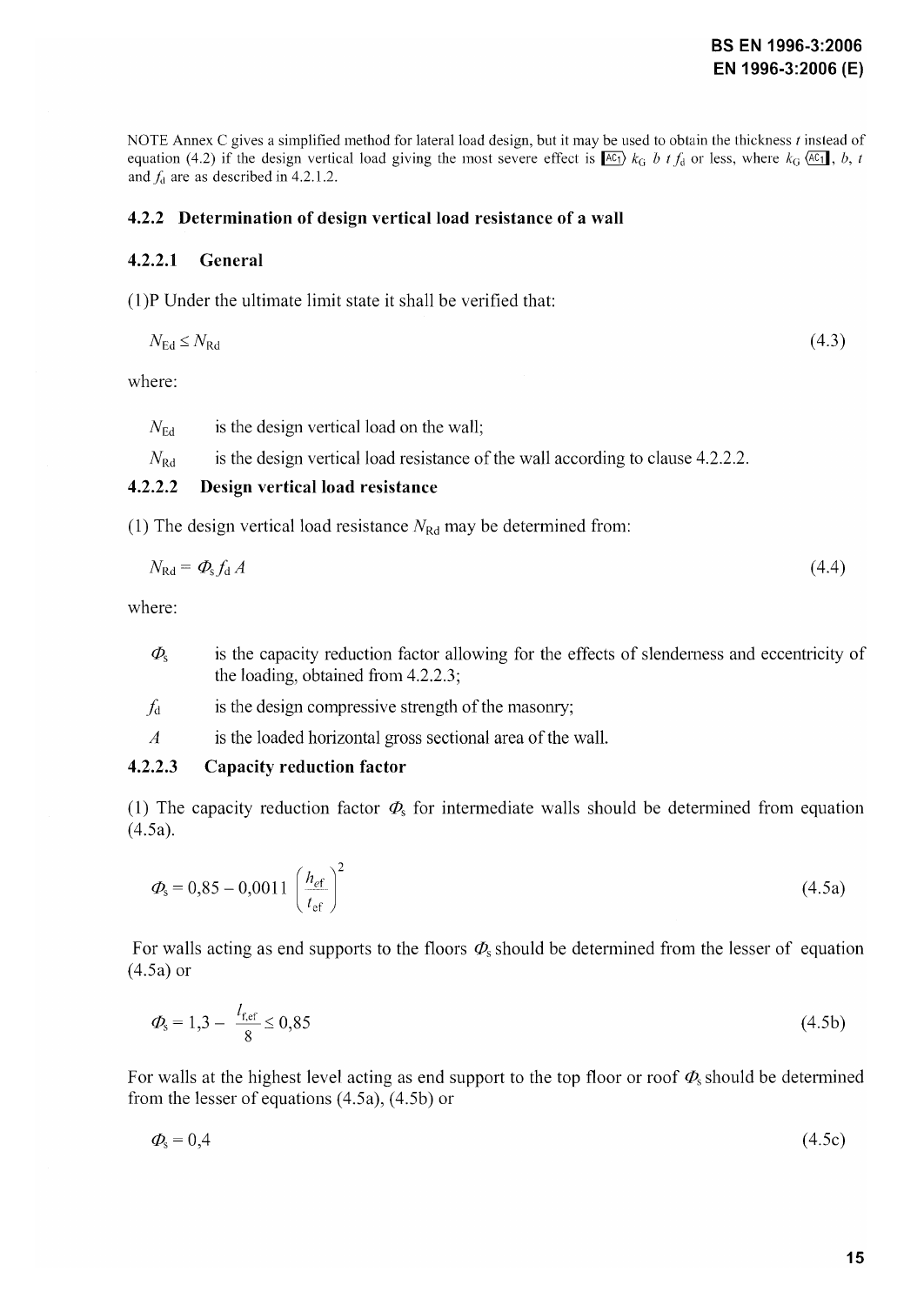#### **BS EN 1996-3:2006 EN 1996-3:2006 (E)**

where:

- $h_{\text{ef}}$  is the effective height of the wall (see 4.2.2.4);
- $t_{\rm ef}$  is the effective thickness determined in accordance with 5.5.1.3 of EN 1996-1-1:2005 or

 $t_{\rm ef} = t$  for a single leaf wall

- $t_{\text{cf}} = \sqrt[3]{t_1^3 + t_2^3}$  for a cavity wall with wall ties of not less than  $n_{\text{tmin}}$ , the minimum number of wall ties per m<sup>2</sup>, where  $t_1$  and  $t_2$  are the actual thicknesses of the leaves and where the modulus of elasticity of the unloaded leaf is equa1 to or greater than 90% of that of the loaded leaf.
- $l_{\text{f,cf}}$  is the effective span of the floor in metres for which the wall is acting as end support, as follows:
	- $l_{\text{f,ef}} = l_{\text{f}}$  for simply supported floor structures;
	- $l_{\text{f}ef} = 0.7 l_{\text{f}}$ for continuous floor structures;
	- $I_{\text{fef}} = 0.7 I_{\text{f}}$ for simply supported floors spanning in 2 directions where the supported length on the considered wall is not greater than two times  $l_f$ ;
	- $l_{\text{fof}} = 0.5 l_{\text{f}}$ for continuous floors spanning in 2 directions where the supported length on the considered wall is not greater than two times  $l_f$ ;
- *lPs* is the capacity reduction factor which incorporates the buckling effect, the initial eccentricity, the eccentricity due to loads and the creep effect.

NOTE The value of  $n_{\text{tmin}}$  for use in a country may be found in its National Annex; the recommended value is 2.

#### 4.2.2.4 Effective **height of walls**

 $(1)$  The effective height may be determined by

$$
h_{\rm cf} = \rho_{\rm n} h \tag{4.6}
$$

where:

*h* is the clear storey height;

 $\rho_n$  is a reduction factor where  $n = 2$ , 3 or 4 depending on the edge restraint or stiffening of the wall.

(2) The reduction factor  $\rho_n$  may be determined as follows.

(i) For walls laterally and rotationally restrained, at top and bottom only, by reinforced or prestressed concrete floors or roofs (see Figure 4.3) and having a bearing of at least 2/3 the thickness of the wall, but not less than 85 mm:

 $\rho_2$  = 1,0 if the wall is acting as end support to a floor,

 $\rho_2$  = 0,75 for all other walls.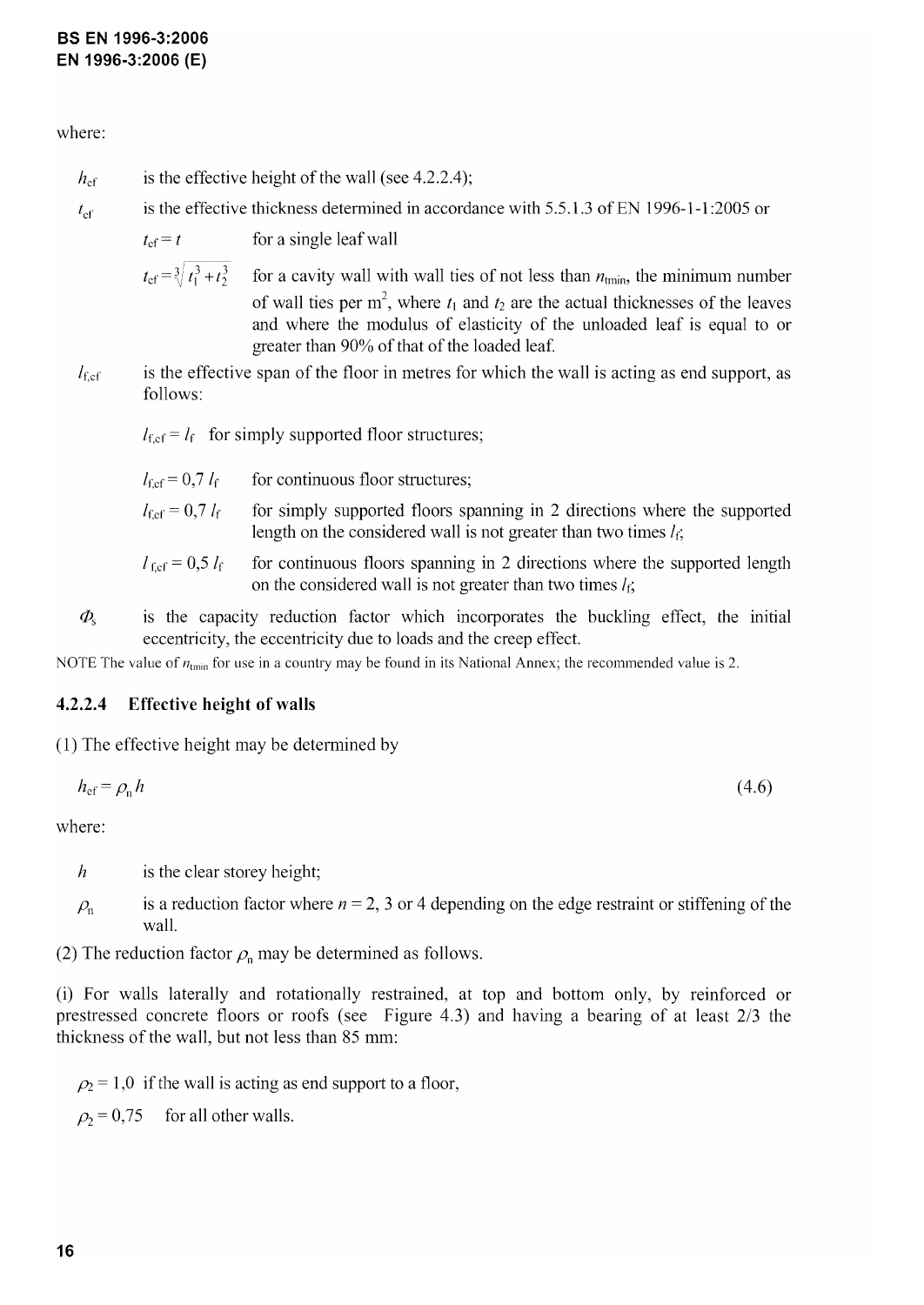

**Figure 4.3 - Rotational restraint provided by floors or roof** 

(ii) For all walls laterally restrained at top and bottom only (e.g. by ring beams of appropriate stiffness or timber floors) but not rotationally restrained by the floors or roof (see Figure 4.4):



**Figure 4.4 - No rotational restraint provided by floors or roof** 

(iii) For walls laterally restrained at top and bottom and at one vertical edge (see figure 4.5):

 $\rho_3 = 1.5 \frac{l}{l} \leq 0.75$  in the case of rotational restraint at top and bottom only as in (i) above if the wall h is not acting as end support of the floor;

 $\leq 1,0$  in all other cases in (i) and (ii) above

where:

*h* is the clear storey height;

 $\mathcal{L}_{\mathcal{L}}$ is the distance from the vertically supported edge to the free edge.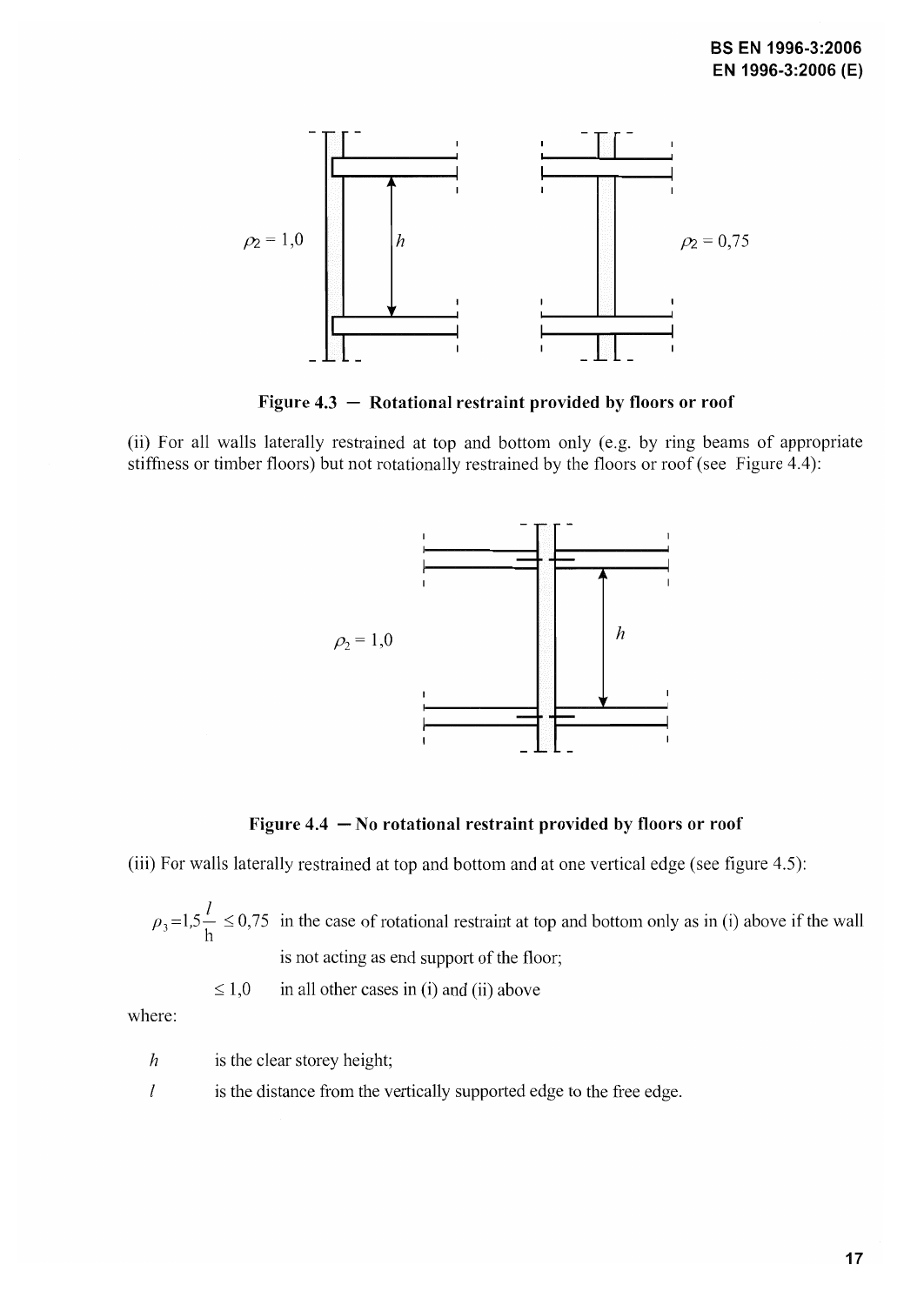

#### Figure  $4.5 -$  Wall laterally restrained at top and bottom and at one vertical edge

(iv) For walls laterally restrained at top and bottom and at two vertical edges (see Figure 4.6):

 $p_4 = \frac{l}{2h} \le 0.75$  in the case of rotational restraint at top and bottom only as in (i) above if the wall is not acting as end support of the floor;

 $\leq 1,0$  in all other cases in (i) and (ii) above

where:

*h* is the clear storey height;

is the distance between the supports at the vertical edges.  $\iota$ 



#### Figure  $4.6 -$  Wall laterally restrained at top and bottom and two vertical edges

#### 4.2.2.5 Slenderness ratio of walls

(1) The slenderness ratio of a wall  $h_{\rm ef}/t_{\rm ef}$  should not be greater than 27.

#### 4.3 Simplified calculation method for walls subjected to concentrated loads

(1) The design value of the vertical concentrated load resistance of a wall,  $N_{Rdc}$ , may be obtained from:

 $-$ equation (4.7), for masonry made with Group 1 units;

 $-$ equation (4.8), for masonry made with Group 2, 3 or 4 units.

$$
N_{\text{Rdc}} = f_{\text{d}} (1,2+0,4\frac{a_1}{h_c}) A_{\text{b}} \text{ but not greater than } 1,5 f_{\text{d}} A_{\text{b}} \tag{4.7}
$$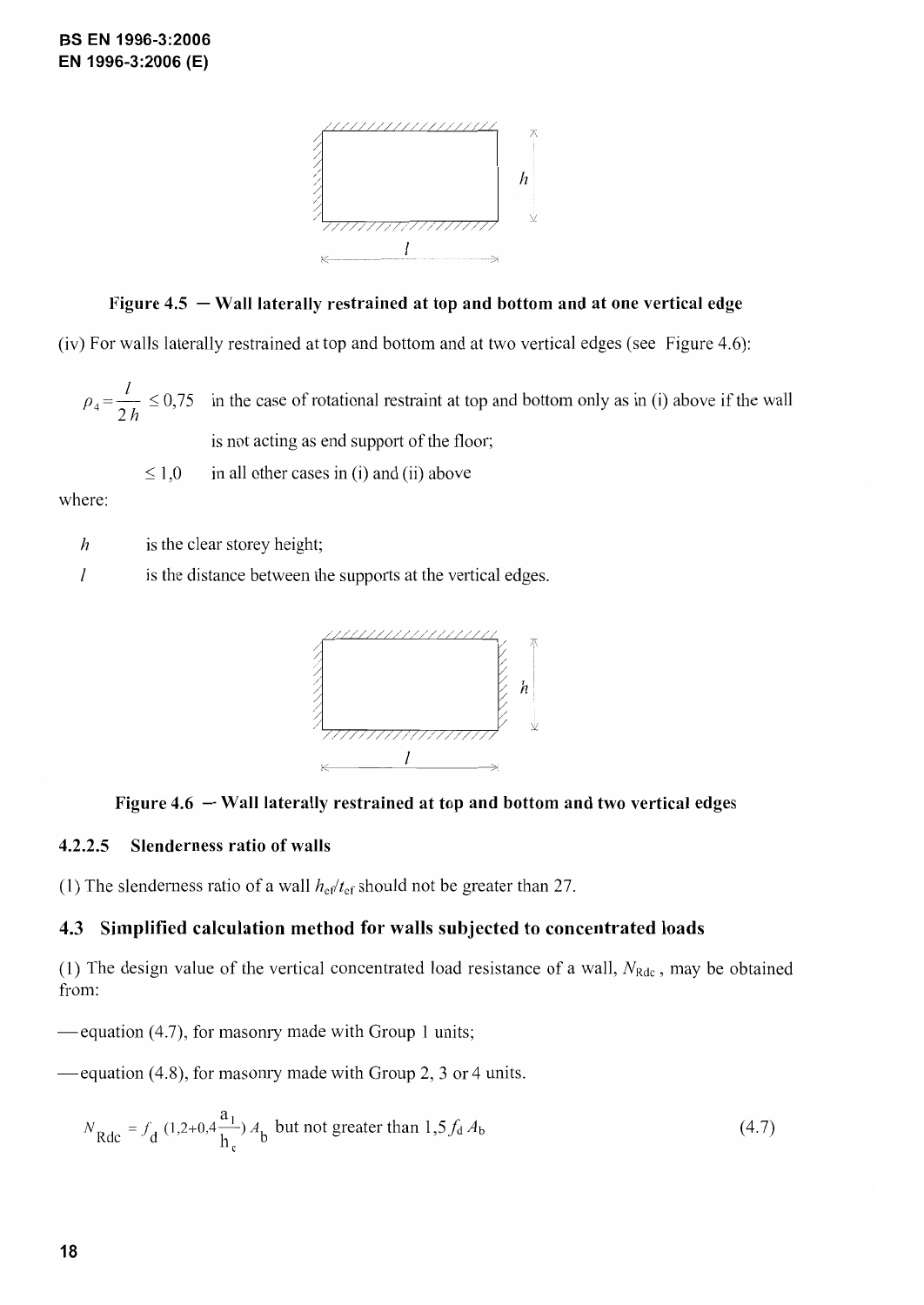$$
N_{\text{Rdc}} = f_{\text{d}} A_{\text{b}} \tag{4.8}
$$

where:

- $a_1$  is the distance from the end of the wall to the nearest edge of the bearing area of the concentrated load (see figure 4.7);
- *h<sub>c</sub>* is the height of the wall from the floor to the level of the load (see figure 4.7);
- *Ab* is the loaded area.





provided that:

- the bearing area under the concentrated load neither exceeds  $\frac{1}{4}$  of the cross sectional area of the wall nor exceeds the value  $2t^2$ , where *t* is the thickness of the wall;
- the eccentricity of the load from the centre plane of the wall is not greater than  $t/4$ ;
- the adequacy of the wall at its middle height section is verified in accordance with 4.2, assuming the concentrated load spreads at an angle of 60°.

#### 4.4 Simplified calculation method for shear walls

#### 4.4.1 Verification of shear resistance of walls

(l)P Under the ultimate limit state, it shall be verified that:

$$
V_{\rm Ed} \le V_{\rm Rd} \tag{4.9}
$$

where:

 $V_{\rm Ed}$  is the design shear load on the wall,

 $V_{\rm Rd}$  is the design shear resistance of the wall.

NOTE A further simplified calculation method of designing shear walls for buildings not exceeding 3 storeys in height is given in Annex A3.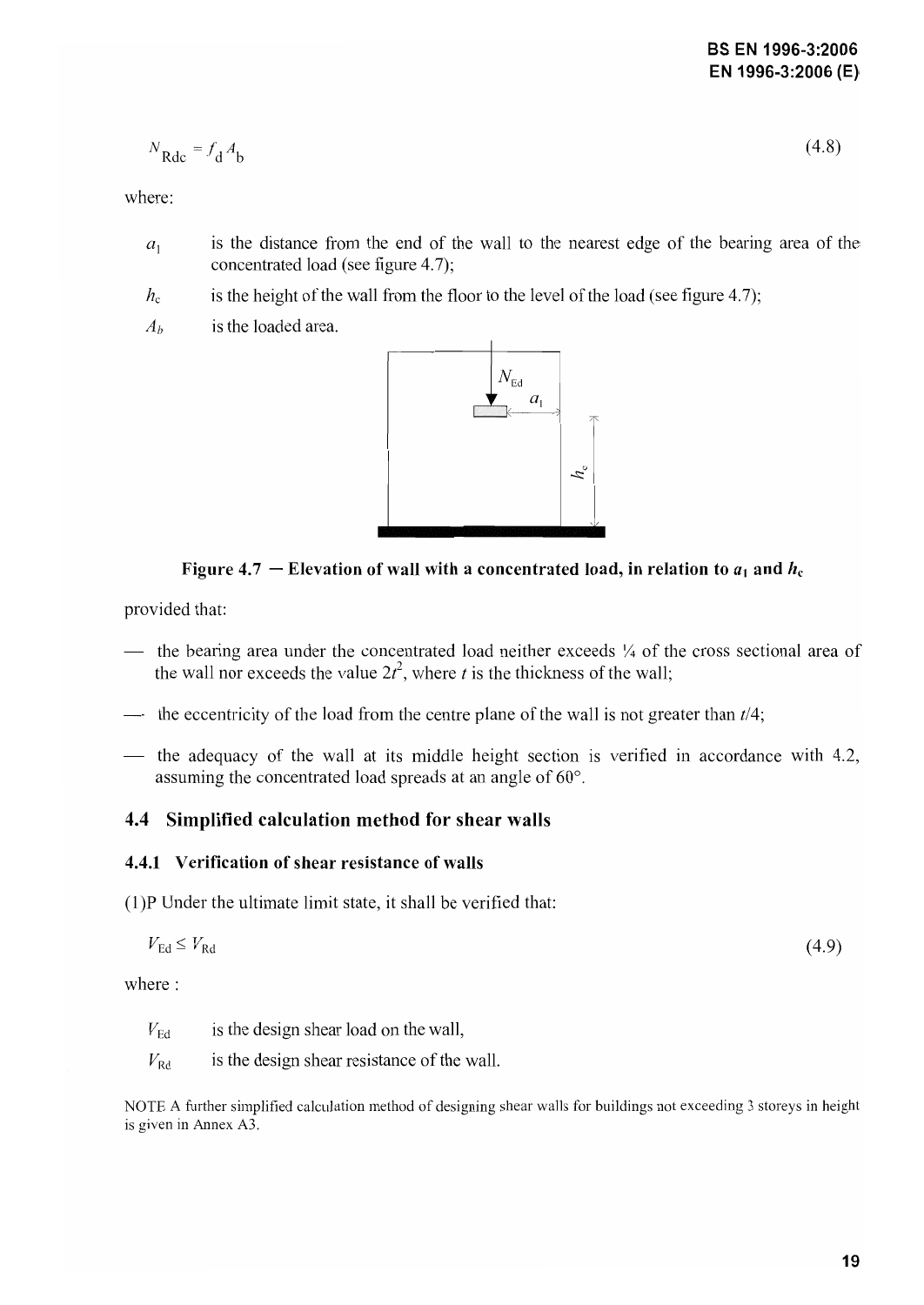#### **BS EN 1996-3:2006 EN 1996-3:2006 (E)**

#### **4.4.2 Design shear resistance**

(1) The design shear resistance  $V_{\text{Rd}}$  of a rectangular section may be determined as follows:

$$
V_{\rm Rd} = c_{\rm v} \left[ \frac{l}{2} - e_{\rm Ed} \right] t f_{\rm vdo} + 0,4 \frac{N_{\rm Ed}}{\gamma_{\rm M}} \le 3 \left[ \frac{l}{2} - e_{\rm Ed} \right] t f_{\rm vdu} \tag{4.10a}
$$

where:

 $c_v$  is 3 for masonry with filled perpend joints or

1,5 for masonry with unfilled perpend joints;

 $l$  is the length of the wall in the bending direction;

$$
e_{\text{Ed}}
$$
 is the eccentricity of the compressive load in the cross section being considered  
\n $e_{\text{Ed}} = \frac{M_{\text{Ed}}}{N_{\text{Ed}}}$  (4.10b);

not taken less than  $\frac{l}{\epsilon}$ 6

- $M_{\text{Ed}}$  is the design value of the moment in the cross section being considered;
- $N<sub>Ed</sub>$  is the design value of the compressive load in the cross section being considered;
- $t$  is the thickness of the wall;
- $f_{\text{vdo}}$  is the design value of the initial shear strength equal to  $f_{\text{vko}}$ , according to 3.4, divided by  $\gamma_M$ ;
- *fvdu* is the design value of the limit to the shear strength according to 3.6.2(3) and 3.6.2(4) of EN 1996-1-1:2005.

NOTE The values of the limit to the shear strength can be found in EN 1996-1-1:2005.

- $(2)$  Equation  $(4.10a)$  may be used when:
- the masonry is not shell bedded masonry;
- $-$  the mortar is either:
	- $\equiv$  general purpose mortar in accordance with 3.2 of EN 1996-1-1:2005 or;
	- $-$  thin layer mortar in beds of thickness 0,5 mm to 3,0 mm in accordance with EN 998-2 or;
	- lightweight mortar in accordance with EN 998-2;
- the mortar joints satisfy the requirement of 8.1.5 of EN 1996-1-1 :2005;

 $\sum_{E d} S 0, 5 l t f_d.$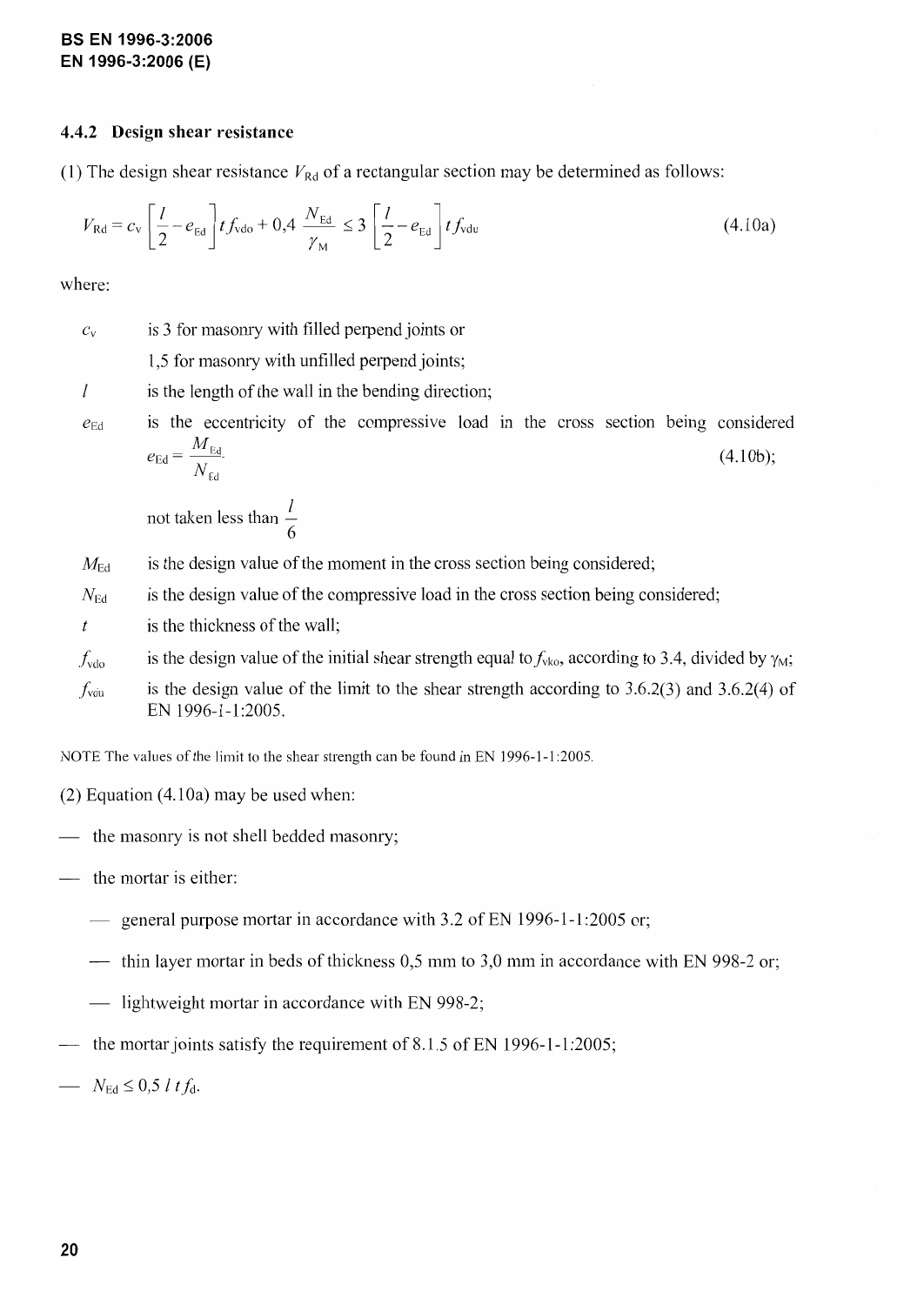#### **4.5 Simplified calculation method for basement walls subject to lateral earth pressure**

(l) The following simplified method may be used for designing basement walls subject to lateral earth pressure providing the following conditions are fulfilled:

- the clear height of the basement wall,  $h \le 2.6$  m, and the wall thickness,  $t \ge 200$  mm;
- the floor over the basement acts as a diaphragm and is capable of withstanding the forces resulting from the soil pressure;
- the characteristic imposed load on the ground surface in the area of influence of the soil pressure on the basement wall does not exceed  $5 \text{ kN/m}^2$  and no concentrated load within 1,5 m of the wall exceeds 15 kN, see figure 4.8;
- the ground surface does not rise away from the wall and the depth of fill does not exceed the wall height;
- there is no hydrostatic pressure acting on the wall;
- either no slip plane is created, for example by a damp proof course or measures are taken to resist the shear force.
- NOTE For the verification of the shear action due to earth pressure a coefficient of friction of 0,6 has been used.
- $(2)$  The design of the wall may be derived on the basis of the following expressions, as appropriate:

$$
N_{\rm Ed, max} \le \frac{t b f_{\rm d}}{3} \tag{4.11}
$$

$$
N_{\rm Ed,min} \ge \frac{\rho_{\rm e} \, bh \, h_{\rm e}^2}{\beta \, t} \tag{4.12}
$$

where:

- is the design value of the vertical load on the wall giving the most severe effect at the  $N_{\rm Ed,max}$ mid-height of the fill;
- *N*<sub>Ed,min</sub> is the design value of the the vertical load on the wall giving the least severe effect at the mid-height of the fill;
- *b* is the width of the wall;
- $b_c$  is the distance apart of cross walls or other buttressing elements;
- *h* is the clear height of the basement wall;
- *he* is the height of the wall under ground level;
- *t* is the wall thickness;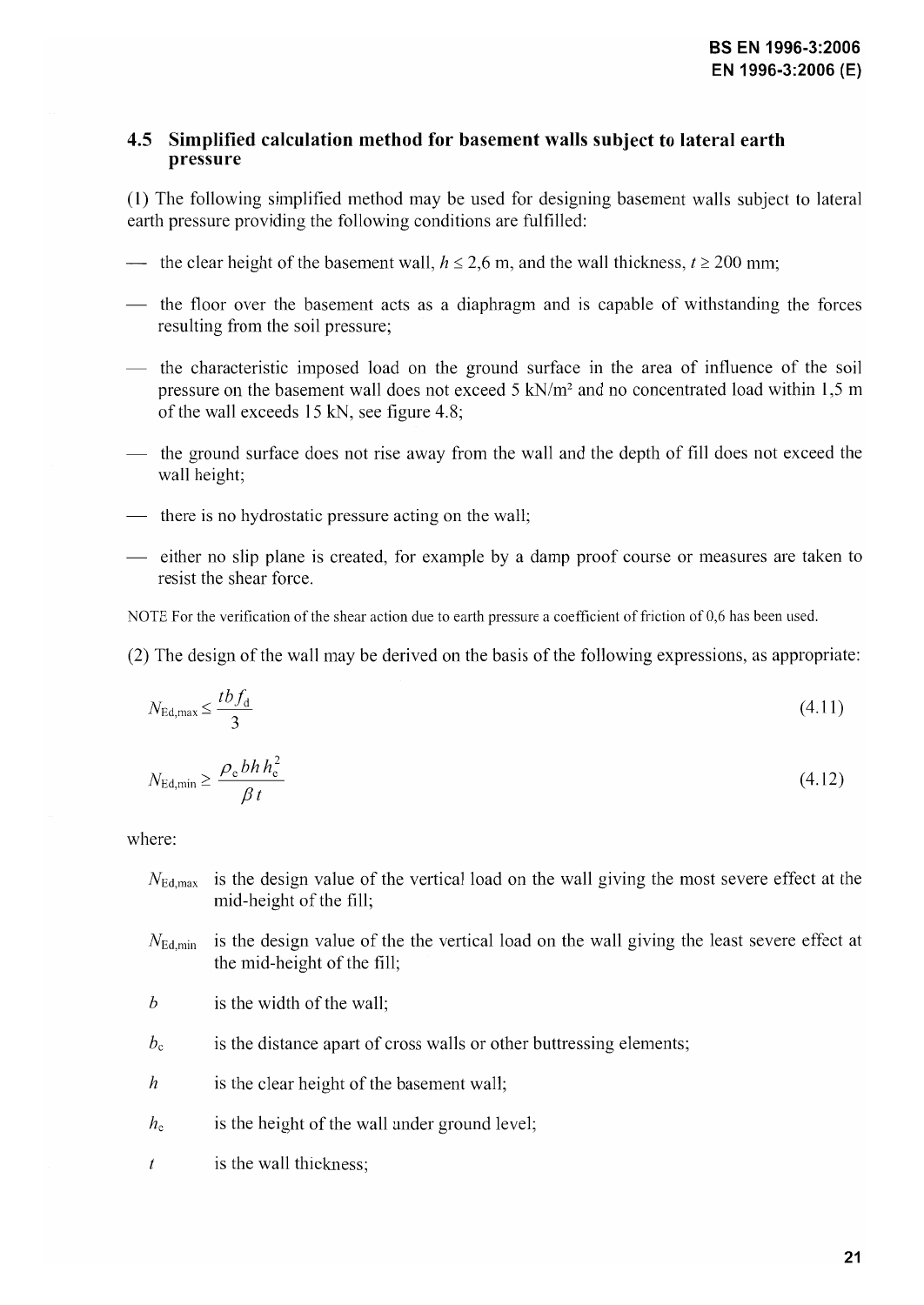#### **BS EN 1996-3:2006 EN 1996-3:2006 (E)**

- $\rho_{\rm c}$  is the weight per cubic metre of the soil;
- $f<sub>d</sub>$  is the design compressive strength of the masonry;
- $\beta$  is 20 when  $b_c \geq 2h$ ,

is 60 - 20  $b_c/h$  when  $h < b_c < 2h$ ,

is 40 when  $b_c \leq h$ .



#### **Key:**

(a) No point load  $\geq$  15 kN within 1,5 metres of the wall, measured in horizontal direction, (b) The characteristic imposed load on the ground  $\leq$  5 kN/m<sup>2</sup>.

#### **Figure 4.8 - Variables for basement walls shown in cross section and plan**

#### **4.6 Simplified calculation method for the design of walls subjected to limited lateral load but no** vertical loads

 $(1)$  A simplified calculation method for determining the minimum thickness and limiting dimensions of internal walls, not subjected to vertical loads other than self-weight, but having variable conditions of lateral restraint, conditional on certain restrictions, is given in Annex B for walls with a limited lateral load.

#### **4.7 Simplified calculation method for the design of walls subjected to uniform lateral load but no** vertical loads

 $(1)$  Walls subjected to uniform lateral loads may be designed by a simplified method.

NOTE A simplified calculation method for determining the minimum thickness and limiting dimensions of walls having variable conditions of lateral restraint and not subject to vertical loads other than self-weight is given in Annex C for walls subject to a uniform lateral design load.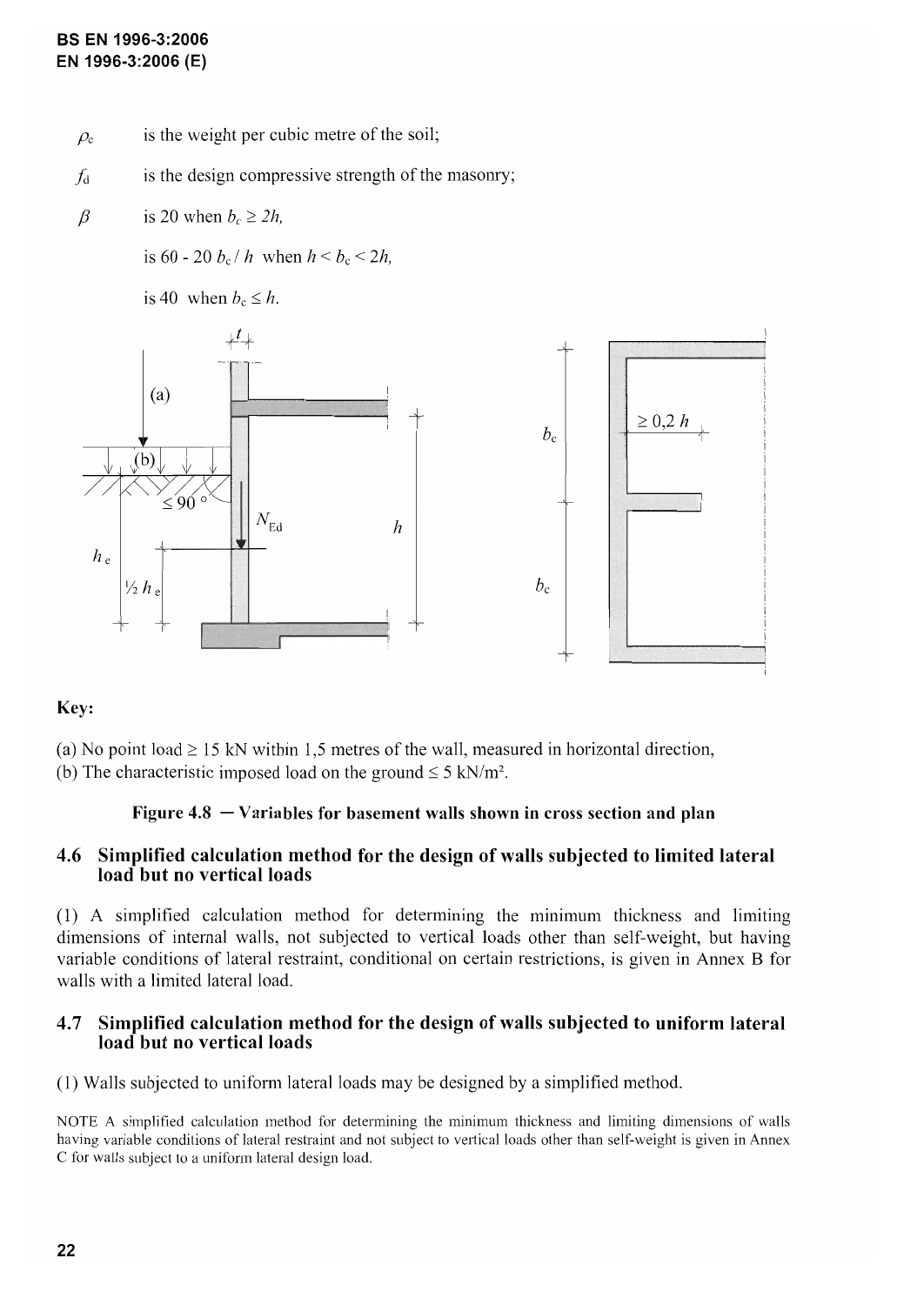## **Annex** A

## (Informative)

## **Simplified calculation method for unreinforced masonry walls of buildings not greater than 3 storeys**

## A.1 **General conditions for application**

(1) For buildings the simplified calculation method given in this annex n1ay be used, provided the following conditions are fulfilled.

- the building does not exceed 3 storeys in height above the ground floor level;
- $\frac{1}{1}$  the walls are laterally restrained by the floors and roof in the horizontal direction at right angles to the plane of the wall, either by the floors and roof themselves or by suitable methods, for example ring beams with sufficient stiffness;
- $\frac{1}{\sqrt{1-\frac{1}{\sqrt{1-\frac{1}{\sqrt{1-\frac{1}{\sqrt{1-\frac{1}{\sqrt{1-\frac{1}{\sqrt{1-\frac{1}{\sqrt{1-\frac{1}{\sqrt{1-\frac{1}{\sqrt{1-\frac{1}{\sqrt{1-\frac{1}{\sqrt{1-\frac{1}{\sqrt{1-\frac{1}{\sqrt{1-\frac{1}{\sqrt{1-\frac{1}{\sqrt{1-\frac{1}{\sqrt{1-\frac{1}{\sqrt{1-\frac{1}{\sqrt{1-\frac{1}{\sqrt{1-\frac{1}{\sqrt{1-\frac{1}{\sqrt{1-\frac{1}{\sqrt{1-\frac{1}{\sqrt{1-\frac{1}{\sqrt{1-\frac{1$ less than 85 mm;
- $\frac{1}{\sqrt{1-\frac{1}{\sqrt{1-\frac{1}{\sqrt{1-\frac{1}{\sqrt{1-\frac{1}{\sqrt{1-\frac{1}{\sqrt{1-\frac{1}{\sqrt{1-\frac{1}{\sqrt{1-\frac{1}{\sqrt{1-\frac{1}{\sqrt{1-\frac{1}{\sqrt{1-\frac{1}{\sqrt{1-\frac{1}{\sqrt{1-\frac{1}{\sqrt{1-\frac{1}{\sqrt{1-\frac{1}{\sqrt{1-\frac{1}{\sqrt{1-\frac{1}{\sqrt{1-\frac{1}{\sqrt{1-\frac{1}{\sqrt{1-\frac{1}{\sqrt{1-\frac{1}{\sqrt{1-\frac{1}{\sqrt{1-\frac{1}{\sqrt{1-\frac{1$
- $\frac{1}{3}$  the minimum plan dimension is at least 1/3 of the height;
- the characteristic values of the variable actions on the floors and the roof do not exceed 5,0 kN/m2;
- $\frac{1}{\sqrt{1-\frac{1}{\sqrt{1-\frac{1}{\sqrt{1-\frac{1}{\sqrt{1-\frac{1}{\sqrt{1-\frac{1}{\sqrt{1-\frac{1}{\sqrt{1-\frac{1}{\sqrt{1-\frac{1}{\sqrt{1-\frac{1}{\sqrt{1-\frac{1}{\sqrt{1-\frac{1}{\sqrt{1-\frac{1}{\sqrt{1-\frac{1}{\sqrt{1-\frac{1}{\sqrt{1-\frac{1}{\sqrt{1-\frac{1}{\sqrt{1-\frac{1}{\sqrt{1-\frac{1}{\sqrt{1-\frac{1}{\sqrt{1-\frac{1}{\sqrt{1-\frac{1}{\sqrt{1-\frac{1}{\sqrt{1-\frac{1}{\sqrt{1-\frac{1$
- $-$  the maximum clear span of the roof is 6,0 m, except in the case of light weight roof construction where the span does not exceed  $12.0 \text{ m}$ ;
- the slenderness ratio,  $h_{cf}/t_{cf}$ , of internal and external walls is not greater than 21;

where:

- $h_{\text{cf}}$  is the effective height of the wall in accordance with 4.2.2.4;
- $t_{\rm ef}$  is the effective thickness determined in accordance with 4.2.2.3.

## A.2 **Design** vertical load **resistance of the wall**

(1) The design vertical load resistance  $N_{\text{Rd}}$  is given by:

$$
N_{\rm Rd} = c_{\rm A} f_{\rm d} A \tag{A.1}
$$

where: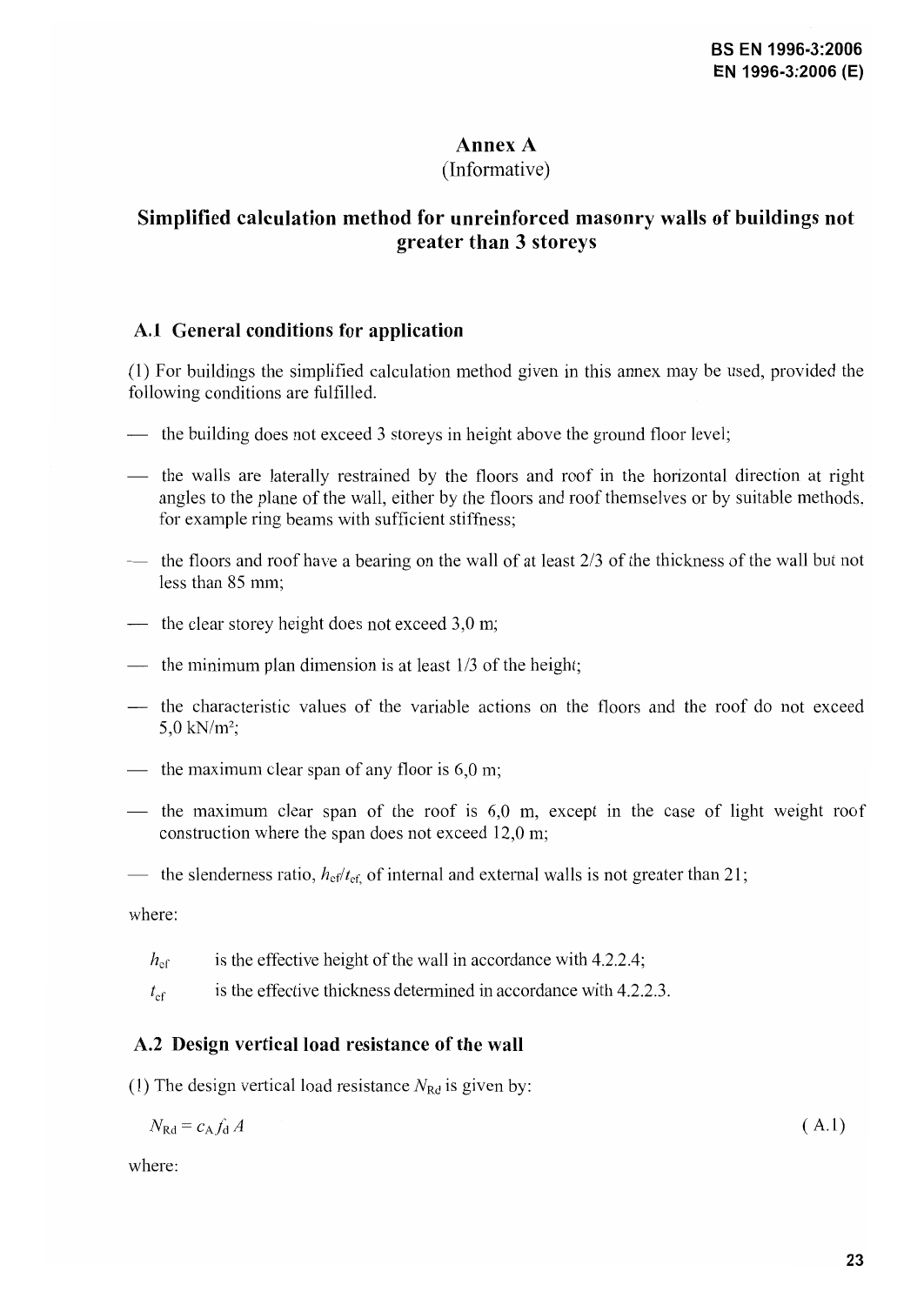$= 0.50$  if  $h_{\rm ef}/t_{\rm ef} \le 18$  $C_A$ 

 $= 0.36$  if  $h_{\text{ef}}/t_{\text{ef}} > 18$  and  $\leq 21$ ;

- $f_d$  is the design compressive strength of the masonry;
- *A* is the loaded horizontal gross cross-sectional area of the wall, excluding any openings.

#### **A.3 Shear walls without verification of wind load resistance**

(1) Shear walls may be designed without verification of the wind load resistance, if the arrangement of shear walls is sufficient to stiffen the building against horizontal forces in two perpendicular directions.

 $(2)$  The arrangement of shear walls may be presumed to be sufficient if:

- the characteristic wind load does not exceed 1,3 kN/m*<sup>2</sup> ;*
- there are two walls or more in both perpendicular directions;
- the shear walls are load bearing and the load resistance of the shear walls excluding wind loading is verified in accordance with 4.2 assuming a reduced compressive strength of masonry of 0,8 $f_k$ :
- the layout of the shear walls is approximately symmetrical in plan in both directions (see Figure A.2) or at least in one direction if the ratio  $l_{bx}/l_{by}$  is not greater than 3;
- in the plan the centre lines of the shear walls do not meet in one point;
- the sum of the web areas of shear walls in each perpendicular direction, considering only webs with a length of more than 0,2  $h_{\text{tot}}$  and excluding flanges, satisfies the following relationship:

$$
\Sigma t l_{\rm sx}^2 \ge c_{\rm s} l_{\rm by} h_{\rm tot}^2 \text{ and } \Sigma t l_{\rm sy}^2 \ge c_{\rm s} l_{\rm bx} h_{\rm tot}^2 \tag{A.2}
$$

where:

 $l_{\text{bx}}$ ,  $l_{\text{by}}$  are the plan dimensions of the building considered where  $l_{\text{bx}} \ge l_{\text{by}}$ ;

are the shear wall lengths (see Figure A.l and Figure A.2);  $l_{\rm sx}$ , $l_{\rm sy}$ 

 $h_{\text{tot}}$  is the height of the building;

$$
c_{\rm s} = c_{\rm t} c_{\rm i} w_{\rm Ek};
$$

 $c_t$  is a constant depending on  $\alpha$ , obtained from Table A.1, in m<sup>2</sup>/kN;

 $c_i$  = 1,0 for rectangular shear walls

 $= 0.67$  for I-profiled shear walls with flange areas greater than 0.4 *t l* (see Figure A1);

$$
\alpha
$$
 is the average of the ratio  $\frac{N_{\text{Ed}}}{A f_{\text{d}}}$  of the shear walls being considered;

is the design value of the vertical load in a shear wall;  $N_{\rm Ed}$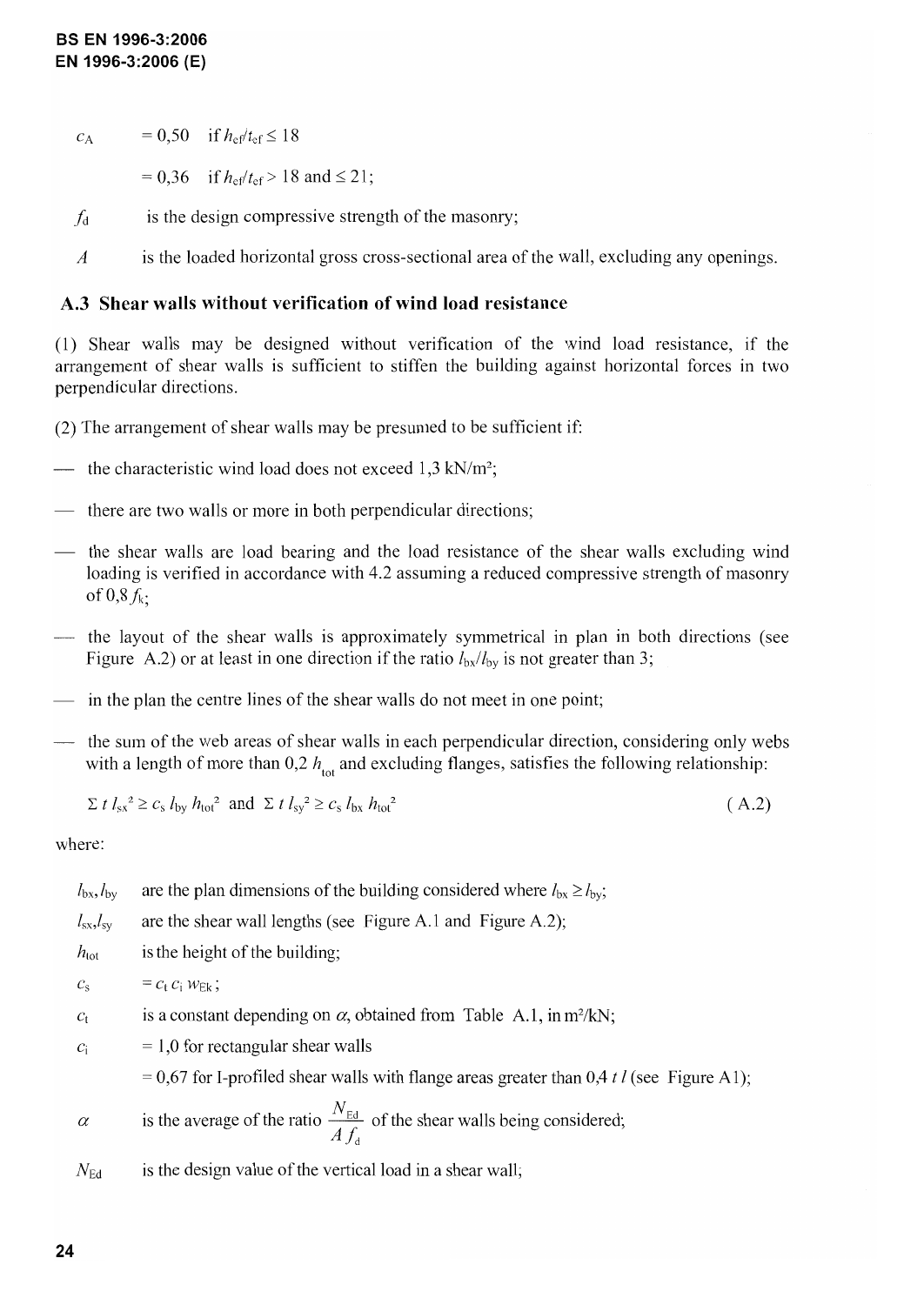- *A* is the cross-sectional area of a shear wall;
- $f_d$  is the design compressive strength of the masonry;
- $w_{\text{Ek}}$  is the characteristic wind load, in kN/m<sup>2</sup>.

| $\alpha$ | $f_k$ [N/mm <sup>2</sup> ] |        |        |          |  |  |  |  |  |
|----------|----------------------------|--------|--------|----------|--|--|--|--|--|
|          |                            | 4      | 6      | $\geq 8$ |  |  |  |  |  |
| 0,2      | 0,0192                     | 0,0095 | 0,0064 | 0,0048   |  |  |  |  |  |
| 0,3      | 0,0128                     | 0,0064 | 0,0042 | 0,0032   |  |  |  |  |  |
| 0,4      | 0,0095                     | 0,0048 | 0,0032 | 0,0024   |  |  |  |  |  |
| 0,5      | 0,0075                     | 0,0038 | 0,0025 | 0,0019   |  |  |  |  |  |
| 0,6      | 0,0095                     | 0,0048 | 0,0032 | 0,0024   |  |  |  |  |  |
| 0,7      | 0,0128                     | 0,0064 | 0,0042 | 0,0032   |  |  |  |  |  |

Table A.1  $-$  Values of  $c_t$  [ m<sup>2</sup>/kN ]

NOTE Linear interpolation is pennitted.



Figure  $A.1$  – Plan of shear walls and requirement for I-shapes



Figure  $A.2 -$  Layout of shear walls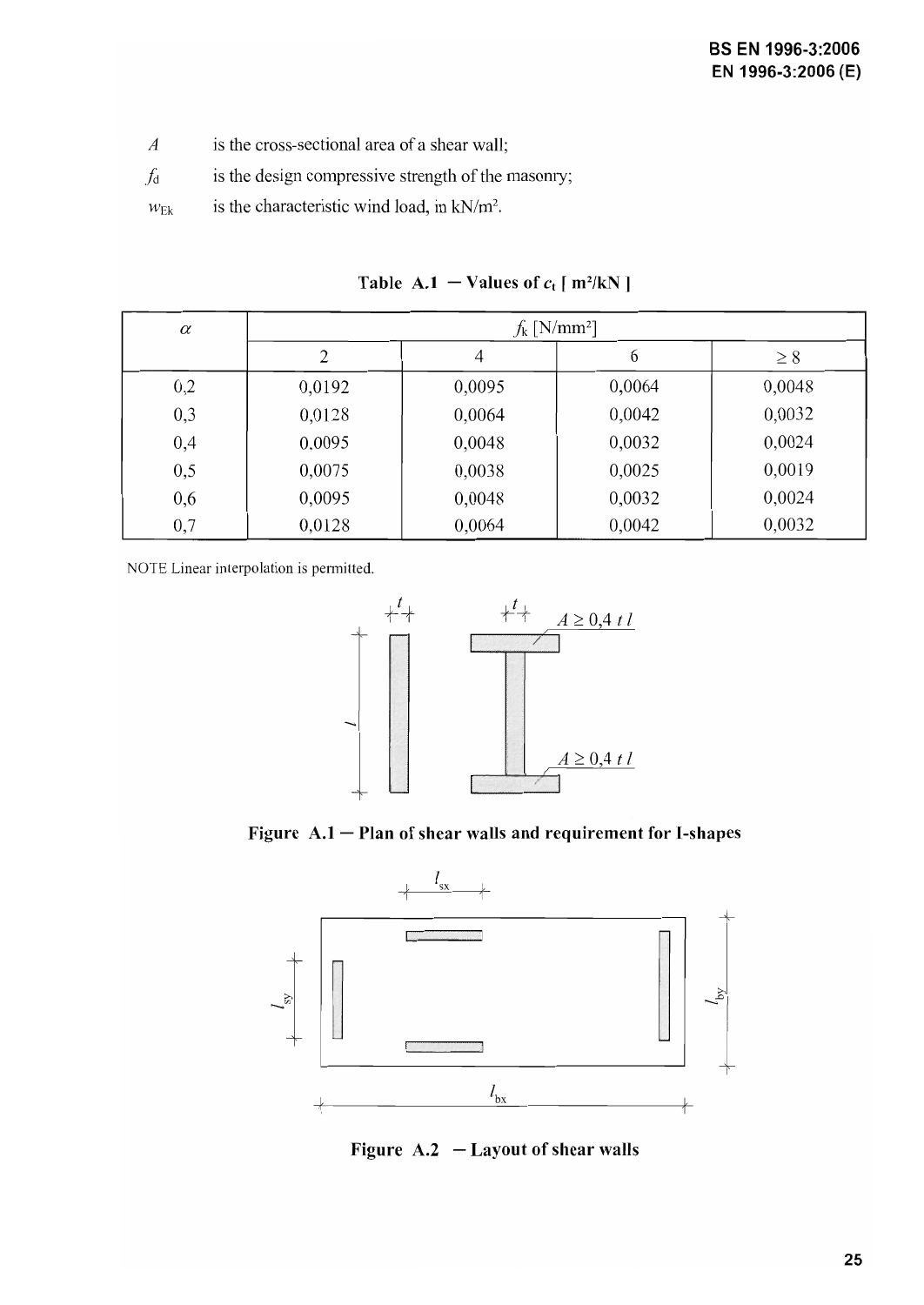## **Annex B**

#### (Normative)

## **Simplified calculation method for the design of internal walls not subject to**  vertical loads **and with limited** lateral load

(1) Use of the rules given in this annex IS dependent on the following dimensional and constructional requirements being adhered to:

- the clear height  $(h)$  of the wall does not exceed 6,0 m;
- $\frac{1}{\sqrt{1-\frac{1}{\sqrt{1-\frac{1}{\sqrt{1-\frac{1}{\sqrt{1-\frac{1}{\sqrt{1-\frac{1}{\sqrt{1-\frac{1}{\sqrt{1-\frac{1}{\sqrt{1-\frac{1}{\sqrt{1-\frac{1}{\sqrt{1-\frac{1}{\sqrt{1-\frac{1}{\sqrt{1-\frac{1}{\sqrt{1-\frac{1}{\sqrt{1-\frac{1}{\sqrt{1-\frac{1}{\sqrt{1-\frac{1}{\sqrt{1-\frac{1}{\sqrt{1-\frac{1}{\sqrt{1-\frac{1}{\sqrt{1-\frac{1}{\sqrt{1-\frac{1}{\sqrt{1-\frac{1}{\sqrt{1-\frac{1}{\sqrt{1-\frac{1$ exceed 12,0 m;
- $\frac{1}{\sqrt{1-\frac{1}{\sqrt{1-\frac{1}{\sqrt{1-\frac{1}{\sqrt{1-\frac{1}{\sqrt{1-\frac{1}{\sqrt{1-\frac{1}{\sqrt{1-\frac{1}{\sqrt{1-\frac{1}{\sqrt{1-\frac{1}{\sqrt{1-\frac{1}{\sqrt{1-\frac{1}{\sqrt{1-\frac{1}{\sqrt{1-\frac{1}{\sqrt{1-\frac{1}{\sqrt{1-\frac{1}{\sqrt{1-\frac{1}{\sqrt{1-\frac{1}{\sqrt{1-\frac{1}{\sqrt{1-\frac{1}{\sqrt{1-\frac{1}{\sqrt{1-\frac{1}{\sqrt{1-\frac{1}{\sqrt{1-\frac{1}{\sqrt{1-\frac{1$
- the masonry units used for the wall construction may be any of the types referred to in EN 1996-1-1 :2005 under Groups 1, 2, 3 and 4.

NOTE Lateral restraints at the top, or sides, or top and sides, of a wall may need to cope with time dependent movements of the connecting structural parts (e.g. deflection due to creep of a concrete floor) and should be designed accordingly.

(2) The rules given in this clause apply only in circumstances where:

- $-$  the wall is situated inside a building;
- $\overline{\phantom{a}}$  the external facade of the building is not pierced by a large door, or similar openings;
- the 1ateral 10ading on the wall is limited to loads from people and small furniture in rooms with small crowds of people (e.g. rooms and corridors in apartments, offices, hotels etc.);
- $\overline{a}$  the wall is not subjected to any permanent or exceptional variable actions (including wind loading), other than that due to its self weight;
- $\frac{d}{dx}$  the wall is not used as a support for heavy objects such as furniture, sanitary or heating equipment;
- $\overline{\phantom{a}}$  the stability of the wall is not adversely affected by the deformation of other parts of the building (e.g. by deflection of floors) or by operations within the building;
- the effect of any door or other openings formed in the wall is taken into account (see (4) for methods of designing walls with openings);
- the effect of any chases in the wall is taken into account.

(3) The minimum thickness and limiting dimensions of the wall may be determined from Figure B.t which provides for the following conditions of lateral restraint to the wall: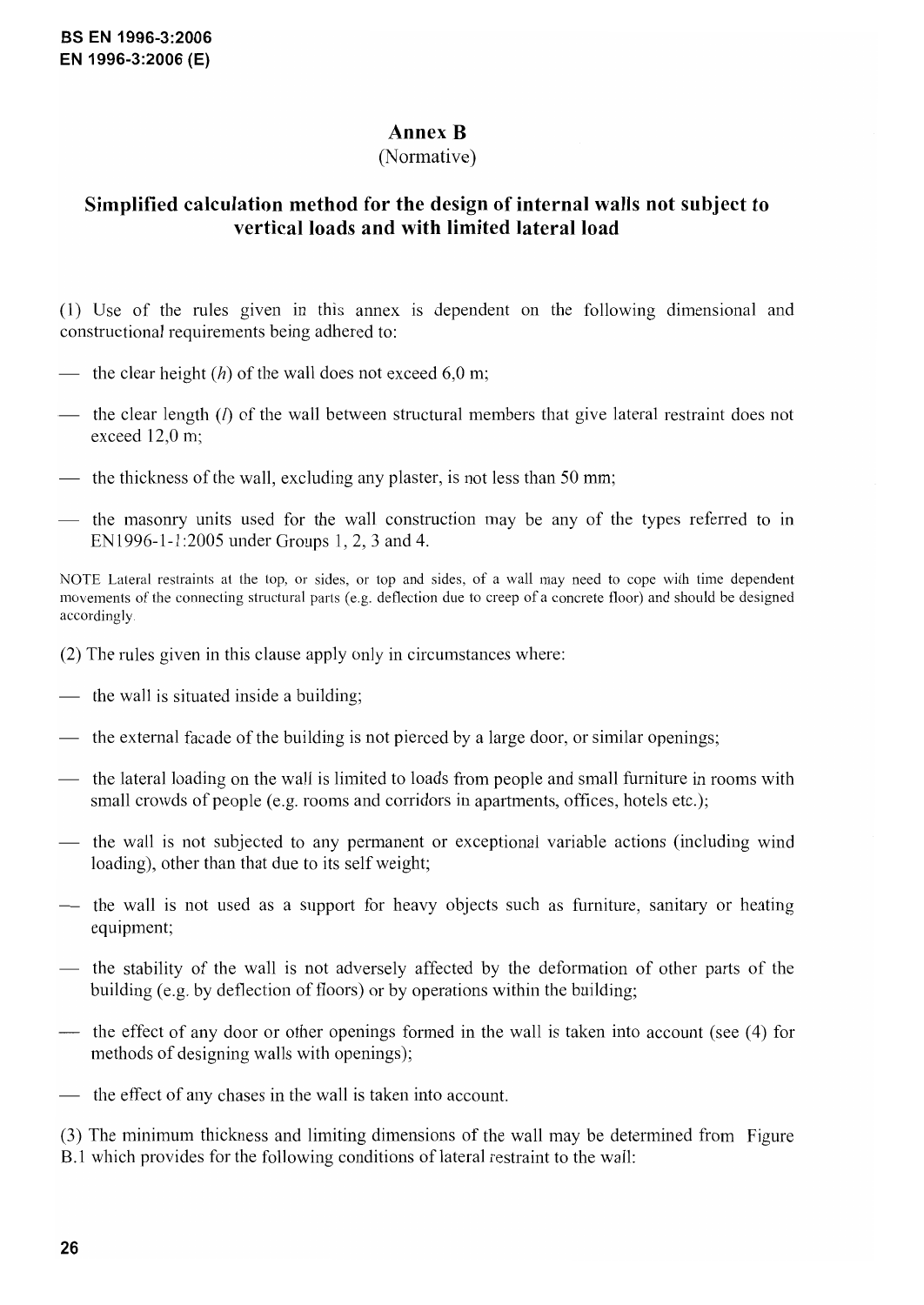- $\psi$  type a: walls restrained along 4 edges;
- type b: walls restrained along all edges, except for 1 vertical edge;
- type c: wa1ls restrained along all edges, except at the top edge;
- type d: walls restrained along the top and bottom edges only.

(4) For walls with openings the minimum thickness and limiting dimensions may also be determined from Figure B.1 provided that the type of wall is derived from the basis illustrated in Figure B.2.

The effect of openings in the wall may be ignored in the following circumstances:

— where the aggregated area of the openings is not greater than 2,5 % of the area of the wall;

and

— where the maximum area of any individual opening is not greater than  $0.1 \text{ m}^2$  and the length or width of an opening is not greater than  $0.5$  m.

(5) Type a wall with an opening should be considered as a type b wall in which *l* is the greater of  $l_1$ and  $l_2$ , see Figure B.2.

(6) For a type c wall with an opening this annex is not applicable.

(7) For a type d \vall with openings this annex is applicable for the left, middle and the right part of the wall if  $l_3 \ge 2/3$  l and  $l_3 \ge 2/3$  h, see Figure B.3.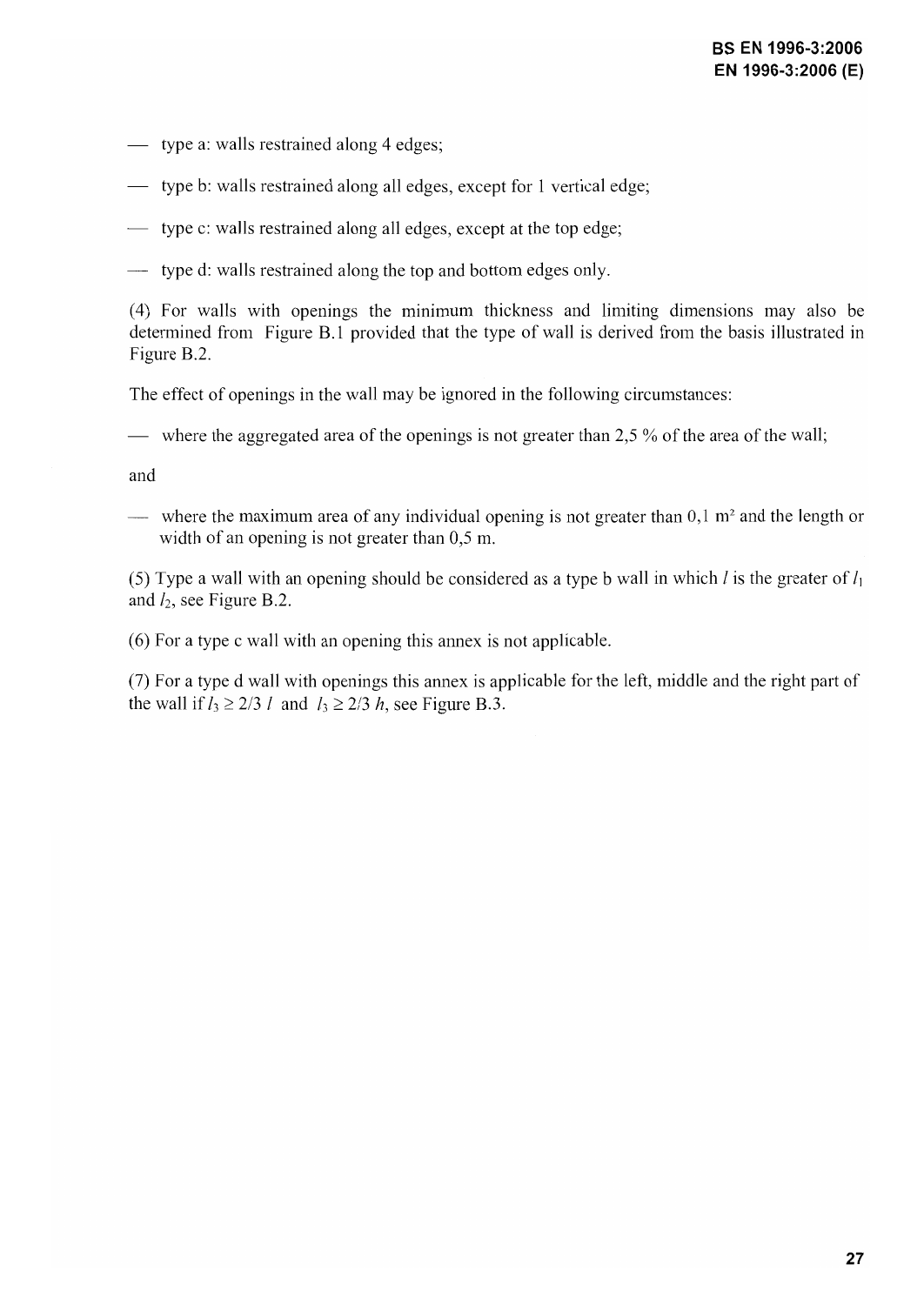

**Key:** 

(i) Free end

(ii) Restrained

| (a) | Type a wall |
|-----|-------------|
| (b) | Type b wall |
| (c) | Type c wall |
| (d) | Type d wall |

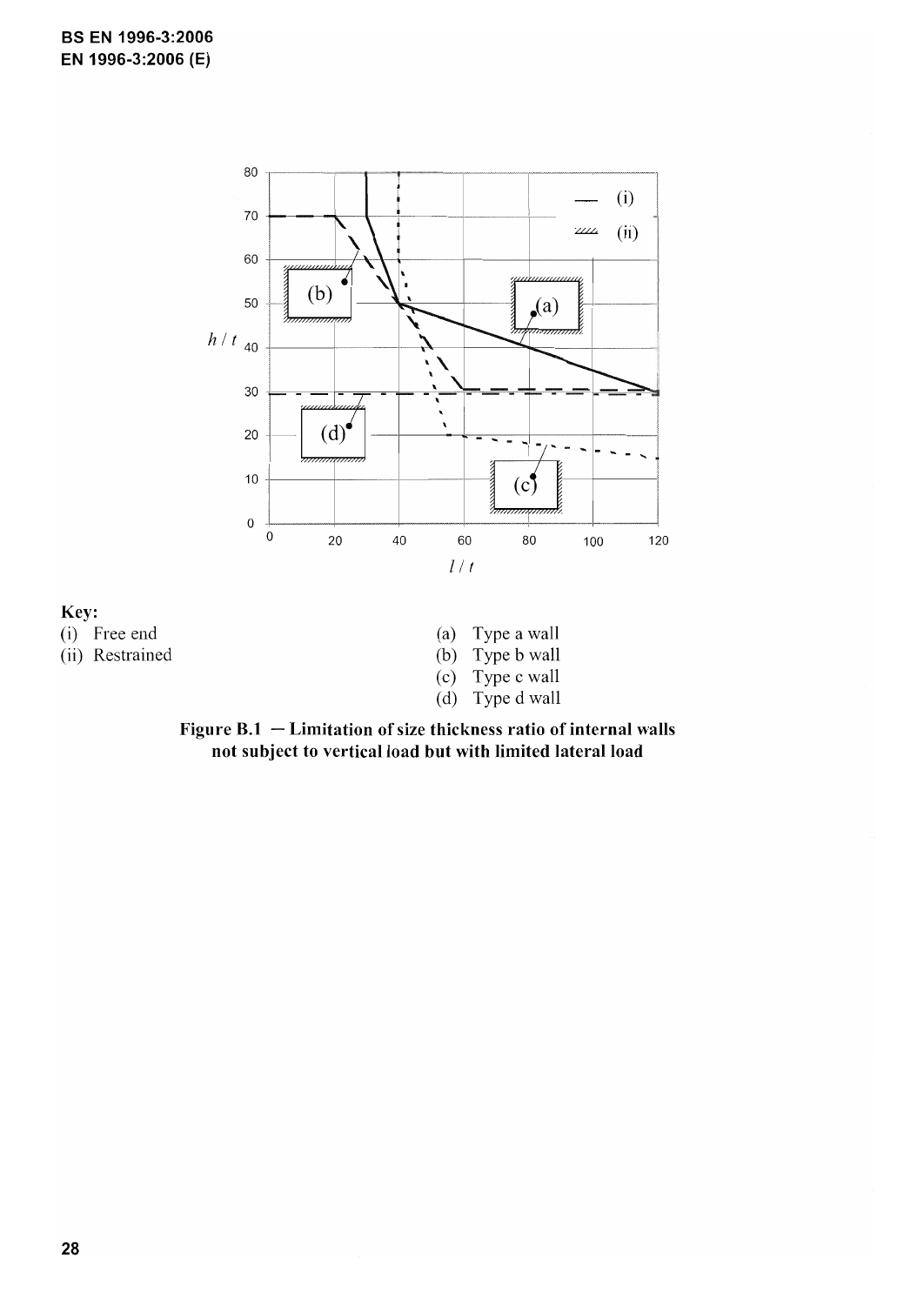

## **Key:**

(a) Centre line of opening





## **Key:**

( a) Centre line of opening

## **Figure B.3 - Type d wall with openings**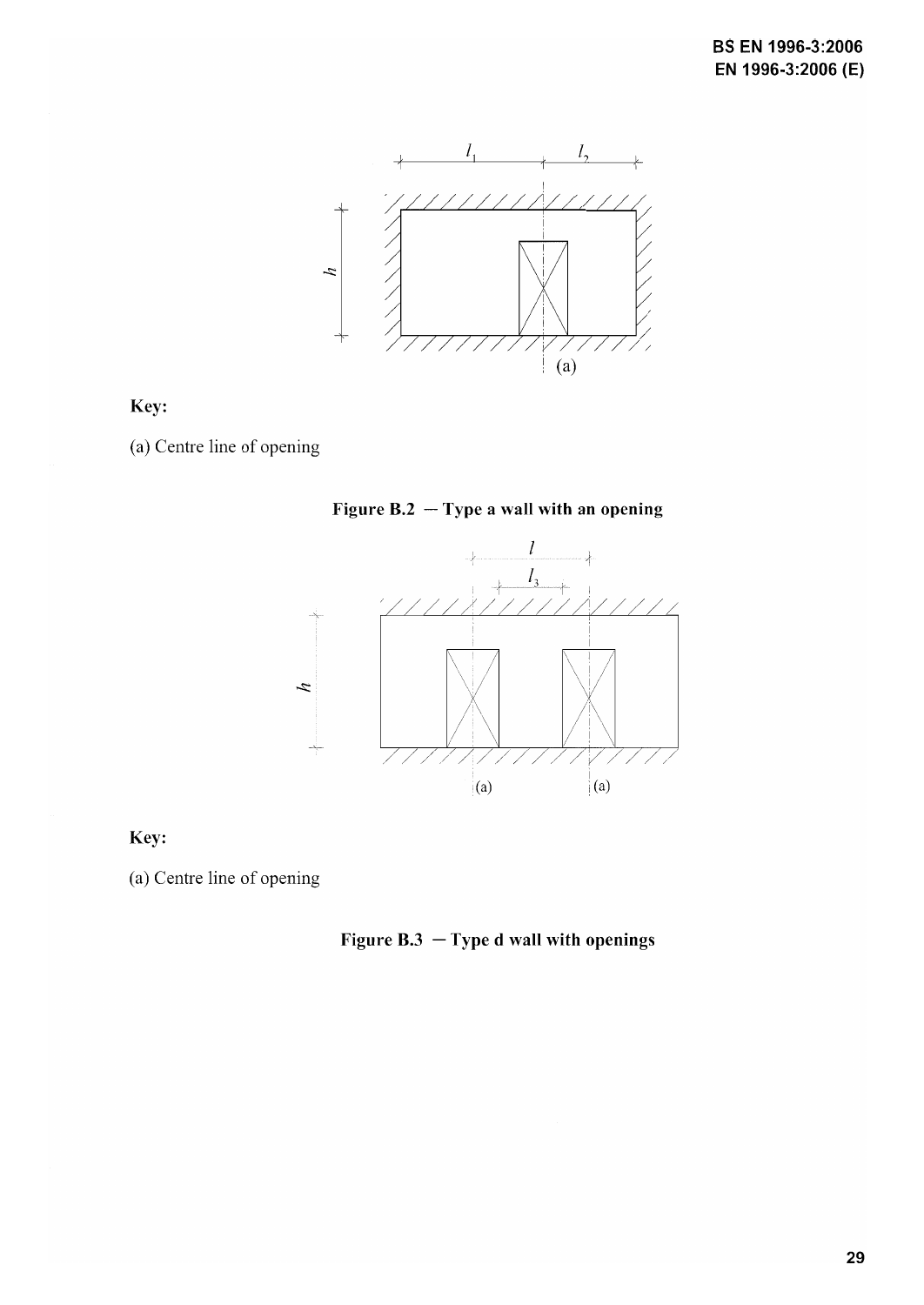## Annex C

(Informative)

## Simplified calculation method for the design of walls subjected to uniform lateral design load and no vertical loads

 $(1)$  The rules given in this clause apply only in circumstances where the dimensions of the wall fulfil the requirements from Annex B.

 $(2)$  The minimum thickness, in relation to the length and the height, for walls type a, b and c as described in Annex  $B(3)$ , may be determined from Figure C.1 to figure C.9 where:

- *t* is the thickness of the wall;
- $l$  is the length of the wall;
- $h$  is the height of the wall;
- $f_{\text{xdl}}$  is the design flexural strength of masonry, with the plane of failure parallel to the bed joints;
- $f_{\text{xd2}}$  is the design flexural strength of masonry, with the plane of failure perpendicular to the bed joints;
- *P*<sub>Ed</sub> is the design value of the lateral load on the wall according to EN 1991.



Figure  $C.1$  - Thickness and size limitation of non-bearing walls with lateral loading. Wall type a  $-f_{xd1}/f_{xd2} = 1,0$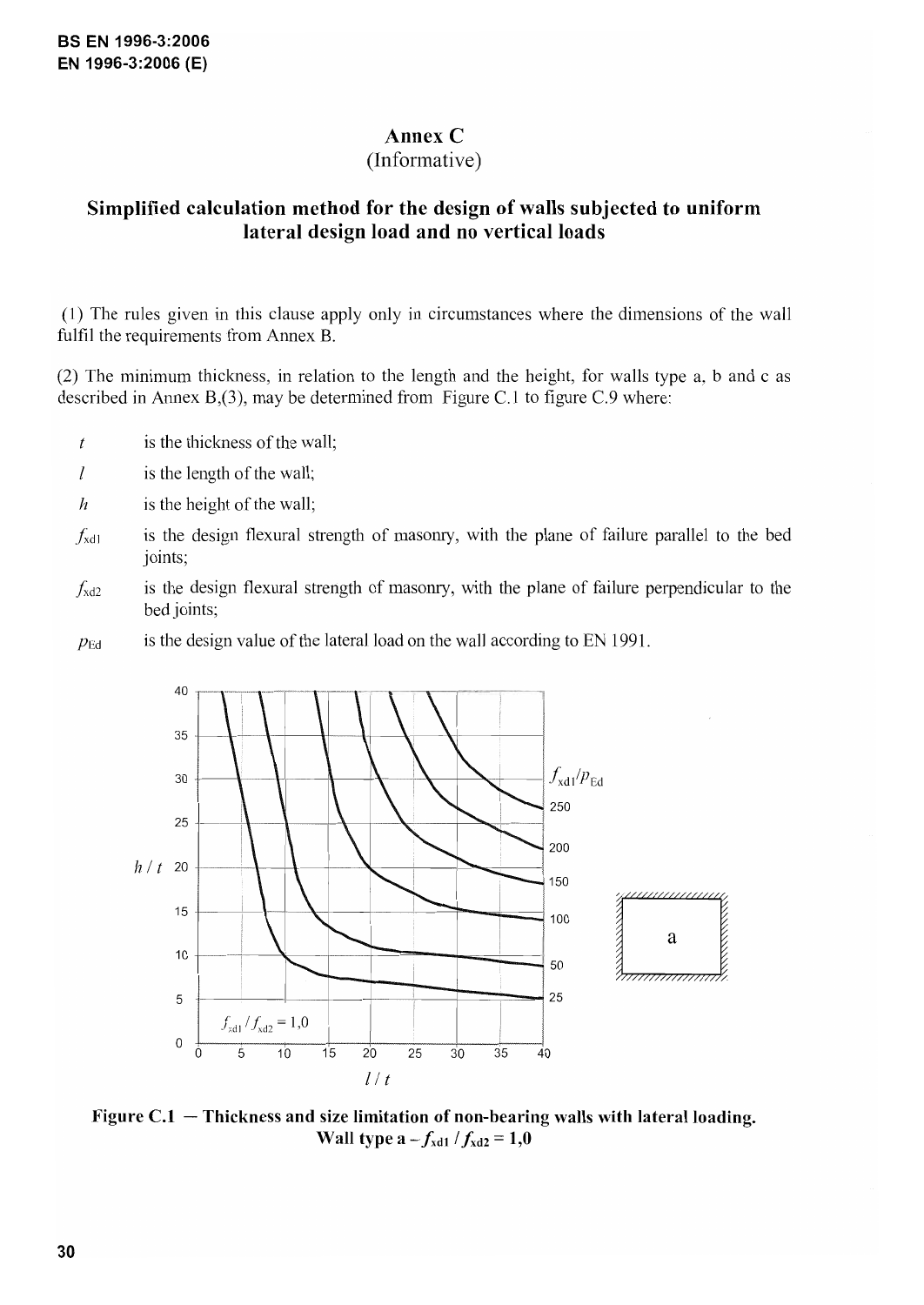

Figure C.2 - Thickness and size limitation of non-bearing walls with lateral loading. **Wall type a**  $-f_{xd1}/f_{xd2} = 0,5$ 



Figure C.3 - Thickness and size limitation of non-bearing walls with lateral loading. **Wall type a**  $-f_{xd1}/f_{xd2} = 0.25$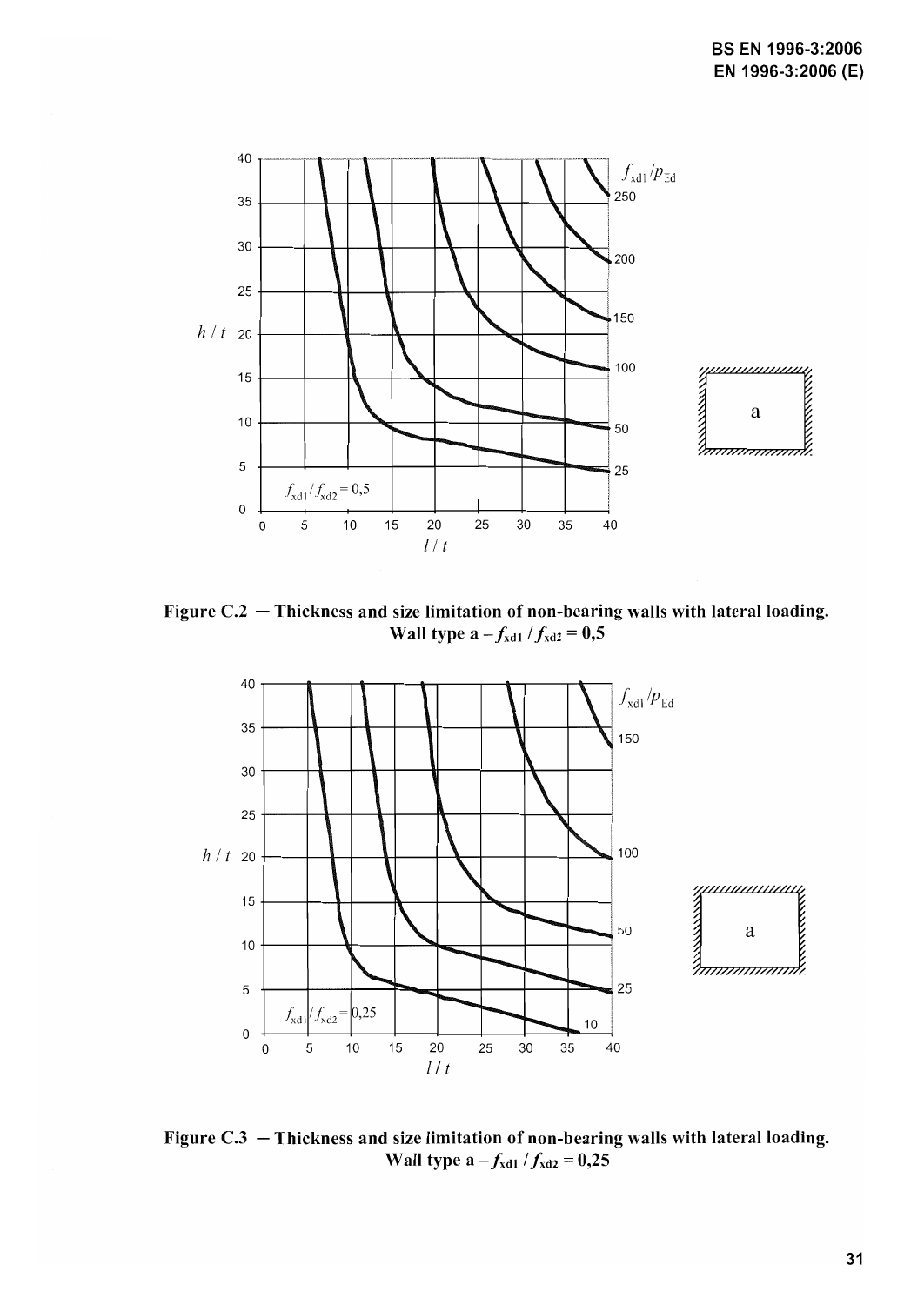

Figure C.4 - Thickness and size limitation of non-bearing walls with lateral loading. **Wall type b**  $-f_{xd1}/f_{xd2} = 1,0$ 



Figure C.5 - Thickness and size limitation of non-bearing walls with lateral loading. **Wall type b**  $-f_{xd1}/f_{xd2} = 0,5$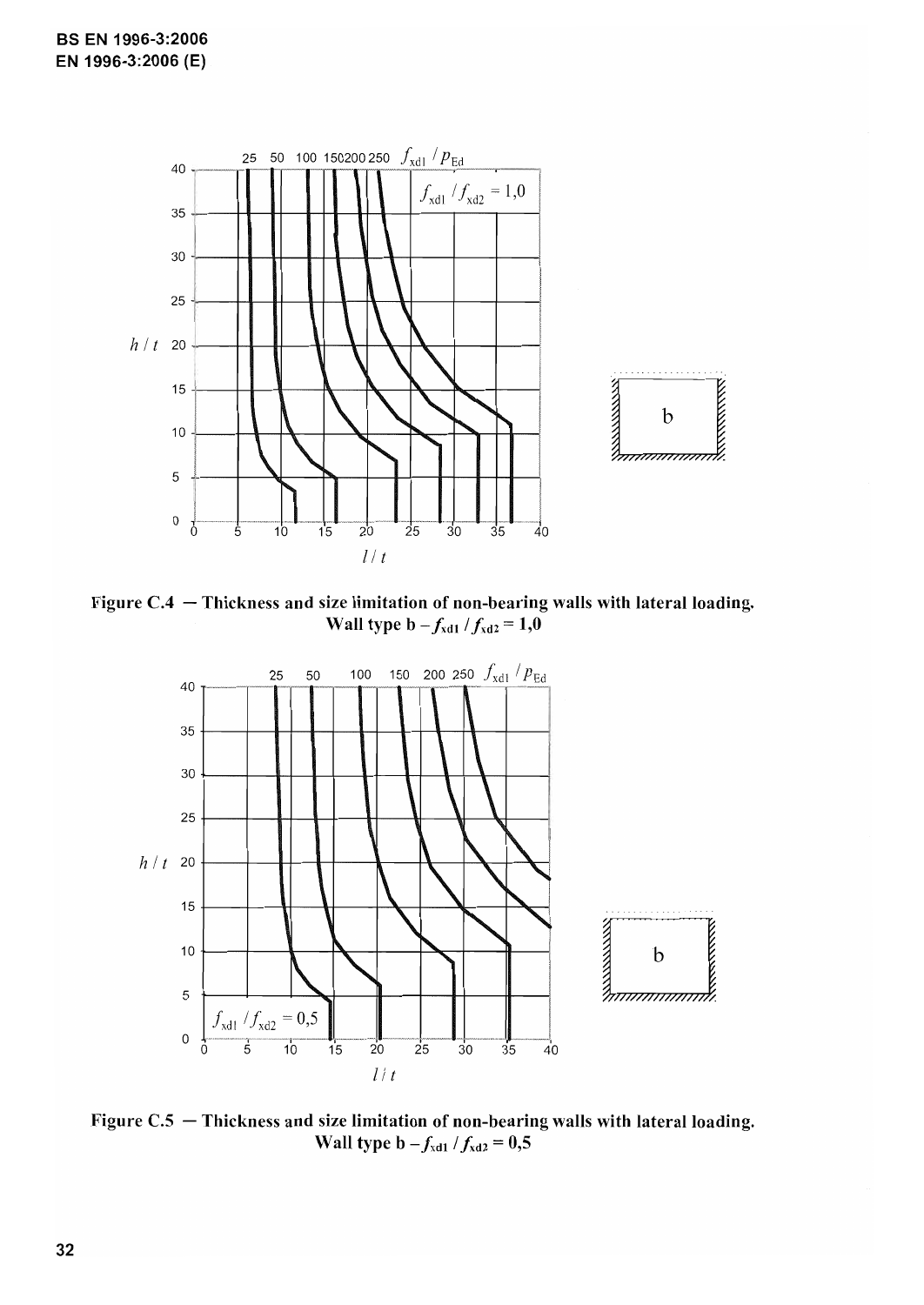

Figure C.6 - Thickness and size limitation of non-bearing walls with lateral loading. **Wall type b**  $-f_{xd1}/f_{xd2} = 0.25$ 



Figure C.7 - Thickness and size limitation of non-bearing walls with lateral loading. **Wall type c**  $-f_{xd1}/f_{xd2} = 1,0$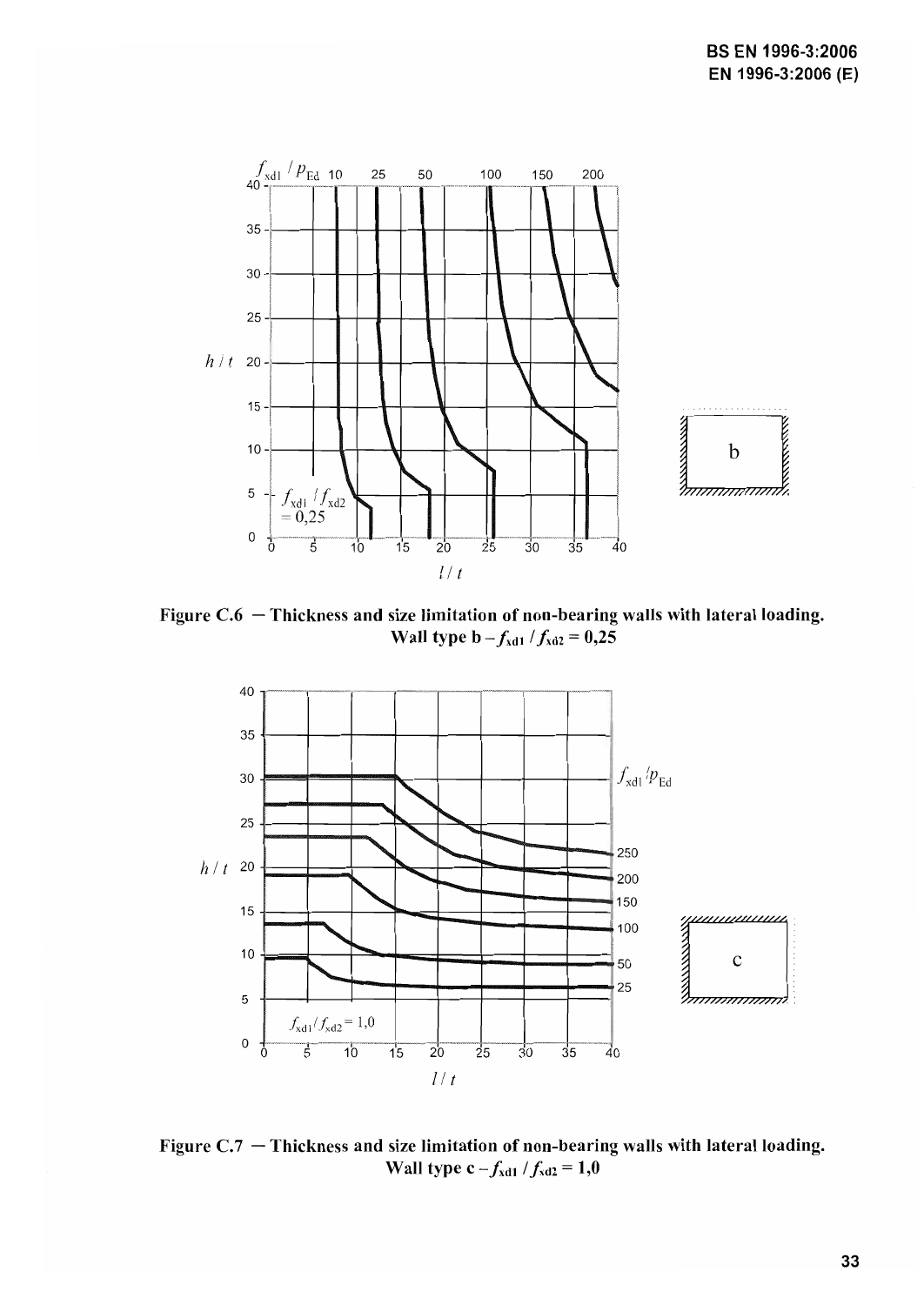

Figure C.8 - Thickness and size limitation of non-bearing walls with lateral loading. **Wall type c**  $-f_{xd1}/f_{xd2} = 0,5$ 



Figure C.9 - Thickness and size limitation of non-bearing walls with lateral loading. **Wall type c**  $-f_{xd1}/f_{xd2} = 0.25$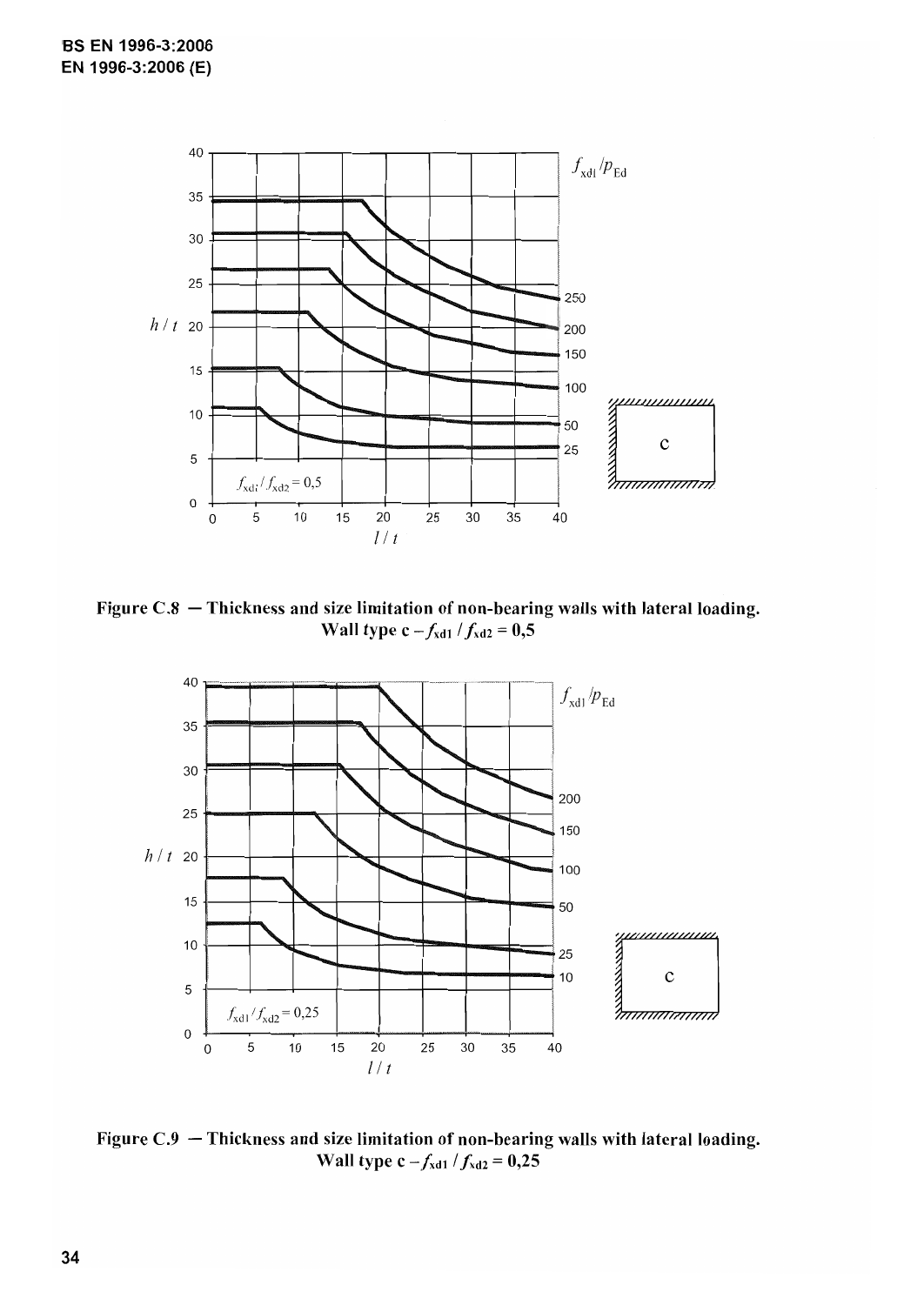## **Annex D**

#### (Normative)

## **Simplified method of determining the characteristic strength of masonry**

### **D.I Characteristic compressive strength**

(1) The characteristic compressive strength of masonry may be taken as  $f_{k,s}$ , the characteristic compressive strength determined from a simplified method.

NOTE Values of  $f_{k,s}$  in N/mm<sup>2</sup> to be used in a country may be found in its National Annex. The following tabulated values are reconunended; they are derived from clause 3.6.1.2(ii) of EN 1996-1-1 :2005.

Clay Units Group I

|                           | General purpose mortar |      |      |                 |            | Light weight mortar |      |      |
|---------------------------|------------------------|------|------|-----------------|------------|---------------------|------|------|
| $fb$ [N/mm <sup>2</sup> ] | M2,5                   | M5   | M10  | M <sub>20</sub> | Thin joint | M2,5                | M5   | M10  |
| $\overline{c}$            | 1,2                    | 1,4  | 1,4  | 1,4             | 1,4        | 0,6                 | 0,7  | 0,7  |
| $\overline{4}$            | 1,9                    | 2,4  | 2,7  | 2,7             | 2,4        | 1,0                 | 1,3  | 1,5  |
| 6                         | 2,5                    | 3,1  | 3,8  | 4,1             | 3,4        | 1,4                 | 1,7  | 2,1  |
| $8\,$                     | 3,1                    | 3,8  | 4,7  | 5,4             | 4,4        | 1,7                 | 2,1  | 2,6  |
| 10                        | 3,6                    | 4,5  | 5,5  | 6,8             | 5,3        | 2,0                 | 2,4  | 3,0  |
| 12                        | 4,1                    | 5,1  | 6,2  | 7,7             | 6,2        | 2,2                 | 2,8  | 3,4  |
| 16                        | 5,0                    | 6,2  | 7,6  | 9,4             | 7,9        | 2,8                 | 3,4  | 4,2  |
| 20                        | 5,9                    | 7,3  | 8,9  | 11,0            | 9,6        | 3,2                 | 4,0  | 4,9  |
| 25                        | 6,9                    | 8,5  | 10,4 | 12,9            | 11,6       | 3,8                 | 4,6  | 5,7  |
| 30                        | 7,8                    | 9,6  | 11,9 | 14,6            | 13,5       | 4,3                 | 5,3  | 6,5  |
| 50                        | 11,2                   | 13,8 | 17,0 | 20,9            | 20,9       | 6,1                 | 7,5  | 9,3  |
| 75                        | 14.9                   | 18,3 | 22,5 | 27,7            | 20,9       | 8,1                 | 10,0 | 12,3 |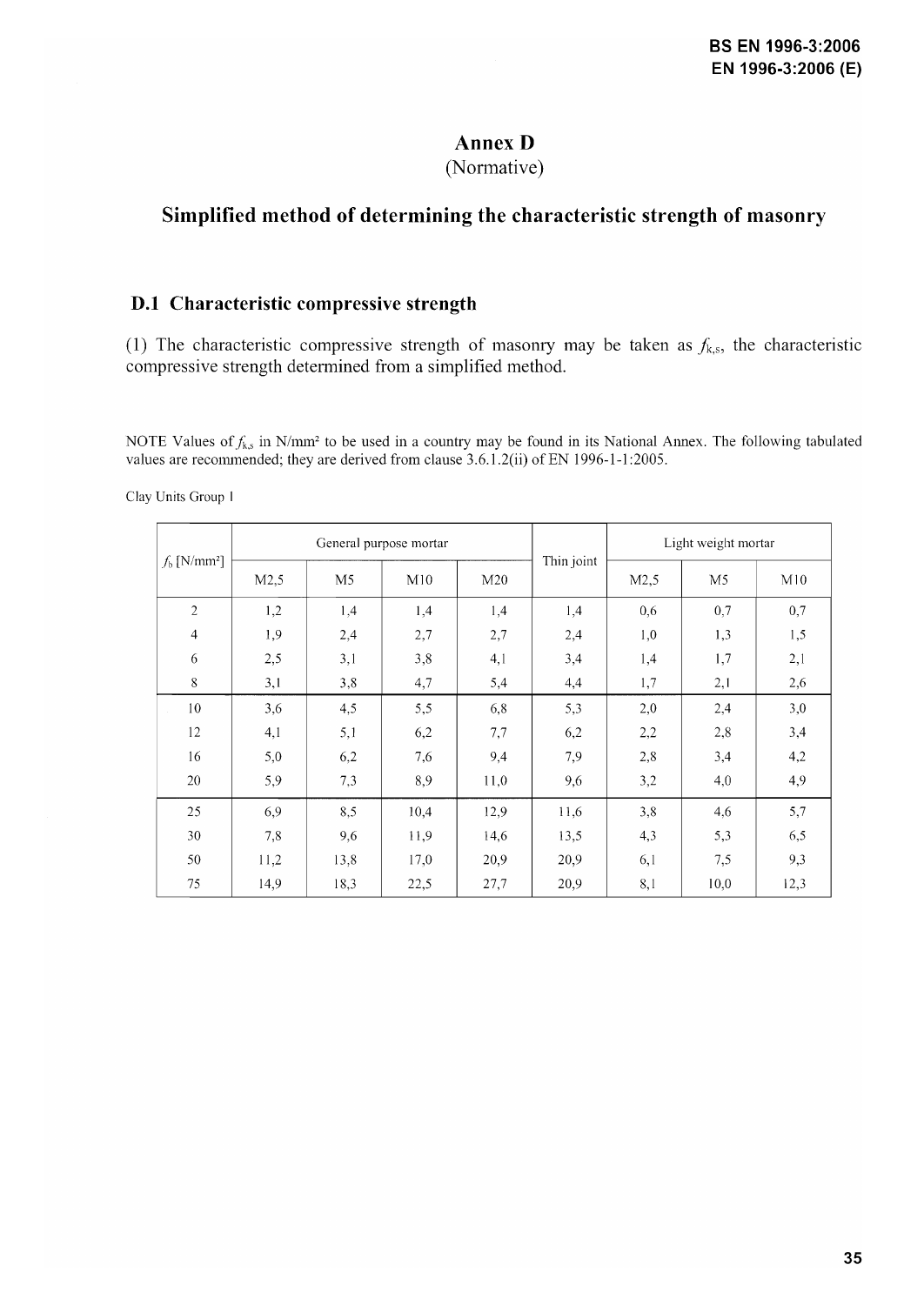#### **BS EN 1996-3:2006 EN 1996-3:2006 (E)**

Clay Units Group 2

|                           |      | General purpose mortar |      |      |            | Light weight mortar |                |      |  |
|---------------------------|------|------------------------|------|------|------------|---------------------|----------------|------|--|
| $fb$ [N/mm <sup>2</sup> ] | M2,5 | M5                     | M10  | M20  | Thin joint | M2,5                | M <sub>5</sub> | M10  |  |
| $\overline{2}$            | 1,0  | 1,1                    | 1,1  | 1,1  | 1,1        | 0,5                 | 0,6            | 0,6  |  |
| $\overline{4}$            | 1,6  | 1,9                    | 2,2  | 2,2  | 1,8        | 0,9                 | 1,1            | 1,2  |  |
| 6                         | 2,1  | 2,6                    | 3,1  | 3,3  | 2,5        | 1,2                 | 1,4            | 1,7  |  |
| 8                         | 2,5  | 3,1                    | 3,8  | 4,4  | 3,0        | 1,4                 | 1,7            | 2,1  |  |
| 10 <sup>°</sup>           | 3,0  | 3,7                    | 4,5  | 5,5  | 3,5        | 1,6                 | 2,0            | 2,5  |  |
| 12                        | 3,4  | 4,2                    | 5,1  | 6,3  | 4,0        | 1,9                 | 2,3            | 2,8  |  |
| 16                        | 4,1  | 5,1                    | 6,3  | 7,7  | 4,9        | 2,3                 | 2,8            | 3,5  |  |
| 20                        | 4,8  | 5,9                    | 7,3  | 9,0  | 5,7        | 2,7                 | 3,3            | 4,1  |  |
| 25                        | 5,6  | 6,9                    | 8,5  | 10,5 | 6,7        | 3,1                 | 3,9            | 4,7  |  |
| 30                        | 6,4  | 7,9                    | 9,7  | 12,0 | 7,6        | 3,6                 | 4,4            | 5,4  |  |
| 50                        | 9,2  | 11,3                   | 13,9 | 17,1 | 10,8       | 5,1                 | 6,3            | 7,7  |  |
| 75                        | 12,2 | 15,0                   | 18,4 | 22,7 | 10,8       | 6,8                 | 8,3            | 10,2 |  |

#### Clay Units Group 3 and 4

|                           |      |                | General purpose mortar |                 | Thin joint |         | Light weight mortar |                |      |
|---------------------------|------|----------------|------------------------|-----------------|------------|---------|---------------------|----------------|------|
| $fb$ [N/mm <sup>2</sup> ] | M2,5 | M <sub>5</sub> | M10                    | M <sub>20</sub> | Group 3    | Group 4 | M2,5                | M <sub>5</sub> | M10  |
| $\overline{2}$            | 0,7  | 0,9            | 0,9                    | 0,9             | 0,8        | 0,6     | 0.4                 | 0,5            | 0, 5 |
| $\overline{4}$            | 1,2  | 1,5            | 1,7                    | 1,7             | 1,3        | 1,1     | 0,7                 | 0,9            | 1,0  |
| 6                         | 1,6  | 2,0            | 2,4                    | 2,6             | 1,8        | 1,6     | 0,9                 | 1,1            | 1,4  |
| 8                         | 2,0  | 2,4            | 3,0                    | 3,4             | 2,1        | 2,0     | 1,1                 | 1,4            | 1,7  |
| 10                        | 2,3  | 2,8            | 3,5                    | $AC1$ 4,3       | 2,5        | 2,5     | 1,3                 | 1,6            | 2,0  |
| 12                        | 2,6  | 3,2            | 4,0                    | 4,9             | 2,8        | 2,9     | 1,5                 | 1,8            | 2,3  |
| 16                        | 3,2  | 4,0            | 4,9                    | 6,0             | 3,5        | 3,7     | 1,8                 | 2,3            | 2,8  |
| 20                        | 3,8  | 4,6            | 5,7                    | 7,0             | 4,1        | 4,5     | 2,1                 | 2,6            | 3,2  |
| 25                        | 4,4  | 5,4            | 6,6                    | 8,2             | 4,8        | 5,4     | 2,5                 | 3,1            | 3,8  |
| 30                        | 5,0  | 6,1            | 7,6                    | 9,3             | 5,4        | 6,3     | 2,8                 | 3,5            | 4,3  |
| 50                        | 7,1  | 8,8            | 10,8                   | 13,3            | 7,7        | 9,7     | 4,1                 | 5,0            | 6,2  |
| 75                        | 9,5  | 11,6           | 14,3                   | $17,7$ $(AC1)$  | 7,7        | 9,7     | 5,4                 | 6,7            | 8,2  |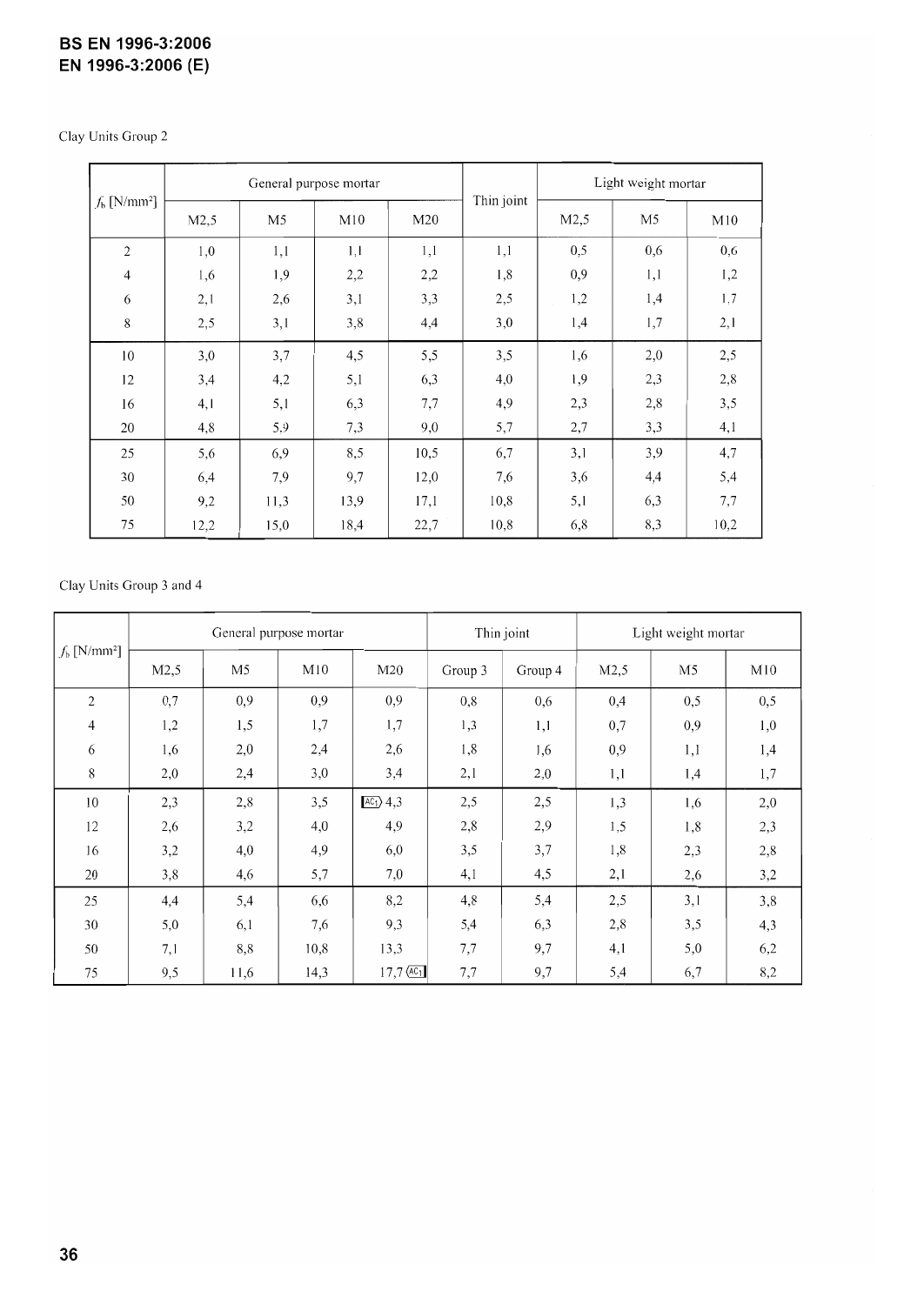| $fb$ [N/mm <sup>2</sup> ] | General purpose mortar |                |      |                 | Thin joint | Light weight mortar<br>(not for calcium silicate units) |                |      |  |
|---------------------------|------------------------|----------------|------|-----------------|------------|---------------------------------------------------------|----------------|------|--|
|                           | M2,5                   | M <sub>5</sub> | M10  | M <sub>20</sub> |            | M2,5                                                    | M <sub>5</sub> | M10  |  |
| $\sqrt{2}$                | 1,2                    | 1,4            | 1,4  | 1,4             | 1,4        | 1,0                                                     | 1,1            | 1,1  |  |
| $\overline{4}$            | 1,9                    | 2,4            | 2,7  | 2,7             | 2,6        | 1,6                                                     | 1,9            | 2,2  |  |
| 6                         | 2,5                    | 3,1            | 3,8  | 4,1             | 3,7        | 2,1                                                     | 2,6            | 3,1  |  |
| 8                         | 3,1                    | 3,8            | 4,7  | 5,4             | 4,7        | 2,5                                                     | 3,1            | 3,8  |  |
| 10                        | 3,6                    | 4,5            | 5,5  | 6,8             | 5,7        | 3,0                                                     | 3,7            | 4,5  |  |
| 12                        | 4,1                    | 5,1            | 6,2  | 7,7             | 6,6        | 3,4                                                     | 4,2            | 5,1  |  |
| 16                        | 5,0                    | 6,2            | 7,6  | 9,4             | 8,4        | 4,1                                                     | 5,1            | 6,3  |  |
| 20                        | 5,9                    | 7,3            | 8,9  | 11,0            | 10,2       | 4,8                                                     | 5,9            | 7,3  |  |
| 25                        | 6,9                    | 8,5            | 10,4 | 12,9            | 12,3       | 5,6                                                     | 6,9            | 8,5  |  |
| 30                        | 7,8                    | 9,6            | 11,9 | 14,6            | 14,4       | 6,4                                                     | 7,9            | 9,7  |  |
| 50                        | 11,2                   | 13,8           | 17,0 | 20,9            | 22,2       | 9,2                                                     | 11,3           | 13,9 |  |

Calcium silicate, aggregate concrete and autoclaved aerated concrete units Group I

Calcium silicate and aggregate concrete units Group 2

| $fb$ [N/mm <sup>2</sup> ] |      |                | General purpose mortar |      | Thin joint | Light weight mortar<br>(not for calcium silicate units) |                |      |  |
|---------------------------|------|----------------|------------------------|------|------------|---------------------------------------------------------|----------------|------|--|
|                           | M2,5 | M <sub>5</sub> | M10                    | M20  |            | M2,5                                                    | M5             | M10  |  |
| $fb$ [N/mm <sup>2</sup> ] |      |                | General purpose mortar |      | Thin joint | Light weight mortar<br>(not for calcium silicate units) |                |      |  |
|                           | M2,5 | M5             | M10                    | M20  |            | M2,5                                                    | M <sub>5</sub> | M10  |  |
| $\overline{2}$            | 1,0  | 1,1            | 1,1                    | 1,1  | 1,2        | 1,0                                                     | 1,1            | 1,1  |  |
| 4                         | 1,6  | 1,9            | 2,2                    | 2,2  | 2,1        | 1,6                                                     | 1,9            | 2,2  |  |
| 6                         | 2,1  | 2,6            | 3,1                    | 3,3  | 3,0        | 2,1                                                     | 2,6            | 3,1  |  |
| 8                         | 2,5  | 3,1            | 3,8                    | 4,4  | 3,8        | 2,5                                                     | 3,1            | 3,8  |  |
| 10                        | 3,0  | 3,7            | 4,5                    | 5,5  | 4,6        | 3,0                                                     | 3,7            | 4,5  |  |
| 12                        | 3,4  | 4,2            | 5,1                    | 6,3  | 5,4        | 3,4                                                     | 4,2            | 5,1  |  |
| 16                        | 4,1  | 5,1            | 6,3                    | 7,7  | 6,9        | 4,1                                                     | 5,1            | 6,3  |  |
| 20                        | 4,8  | 5,9            | 7,3                    | 9,0  | 8,3        | 4,8                                                     | 5,9            | 7,3  |  |
| 25                        | 5,6  | 6,9            | 8,5                    | 10,5 | 10,0       | 5,6                                                     | 6,9            | 8,5  |  |
| 30                        | 6,4  | 7,9            | 9,7                    | 12,0 | 11,7       | 6,4                                                     | 7,9            | 9,7  |  |
| 50                        | 9,2  | 11,3           | 13,9                   | 17,1 | 18,1       | 9,2                                                     | 11,3           | 13,8 |  |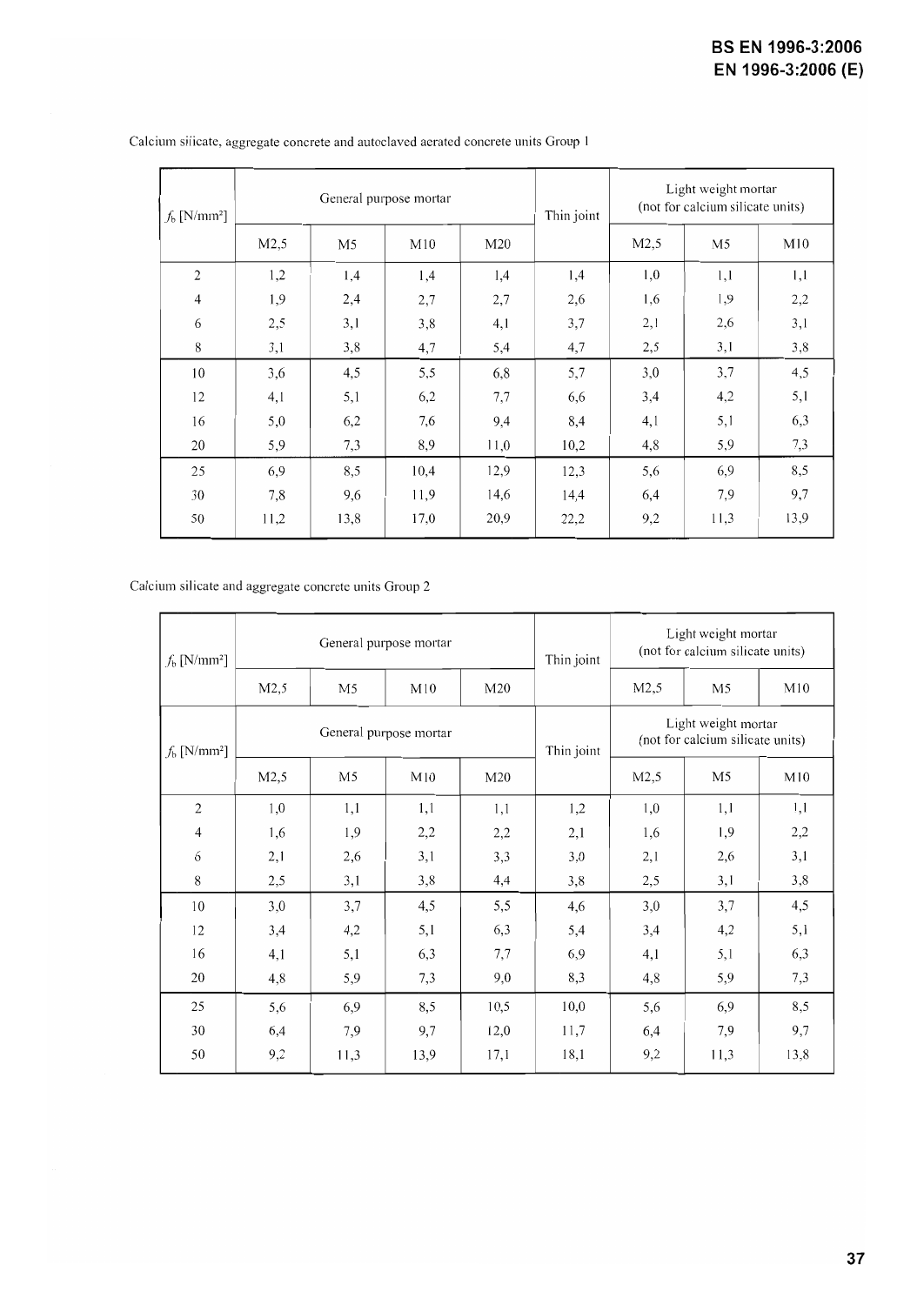Aggregate concrete units Group 3

| $fb$ [N/mm <sup>2</sup> ] | M2,5 | M <sub>5</sub> | M10  | M <sub>20</sub>                     | Thin joint |
|---------------------------|------|----------------|------|-------------------------------------|------------|
| $\overline{2}$            | 0,9  | 1,0            | 1,0  | 1,0                                 | 0,9        |
| $\overline{4}$            | 1,4  | 1,7            | 2,0  | 2,0                                 | 1,6        |
| 6                         | 1,8  | 2,3            | 2,8  | 3,0                                 | 2,3        |
| 8                         | 2,3  | 2,8            | 3,4  | 3,9                                 | 2,9        |
| 10                        | 2,6  | 3,2            | 4,0  | $\overline{AC_1}$ 4,9               | 3,5        |
| 12                        | 3,0  | 3,7            | 4,5  | 5,6                                 | 4,1        |
| 16                        | 3,7  | 4,5            | 5,6  | 6,8                                 | 5,3        |
| 20                        | 4,3  | 5,3            | 6,5  | 8,0                                 | 6,4        |
| 25                        | 5,0  | 6,2            | 7,6  | 9,4                                 | 7,7        |
| 30                        | 5,7  | 7,0            | 8,6  | 10,6                                | 9,0        |
| 50                        | 8,1  | 10,0           | 12,3 | $15,2$ <sup><math>(AC)</math></sup> | 13,9       |

EN 998-2 gives no limit for the thickness of joints made of thin layer mortar; the values in the above tables are based on the limit on the thickness of bed joints of 0,5 m to 3 mm is to ensure that the thin layer mortar has the enhanced properties required to achieve the given values.

The thickness of the masonry is equal to the width or length of the unit, so that there is no mortar joint parallel to the face of the wall through all or any part of the length of the wall.

The coefficient of variation of the strength of the masonry units is not more than 25 %.

Where action effects are parallel to the direction of the bed joints, the characteristic compressive strength may also be determined from the tables, using the normalised compressive strength of the masonry unit,  $f<sub>b</sub>$ , obtained from tests where the direction of application of the load to the test specimen is the same as the direction of the action effect in the masonry, but with the factor,  $\delta$ , as given in EN 772-1:2000, Annex A, not taken to be greater than 1,0. For Group 2 and 3 units, the value of  $f_k$  obtained from the tables should be multiplied by 0,5.

For masonry made of general purpose mortar where Group 2 and Group 3 aggregate concrete units are used with the vertical cavities filled completely with concrete, the value of  $f<sub>h</sub>$  should be obtained by considering the units to be Group 1 with a compressive strength corresponding to the compressive strength of the units or of the concrete infill, whichever is the lesser.

When the perpend joints are unfilled, the tables may be used, with due consideration being given to any horizontal actions that might be applied to, or be transmitted by, the masonry.

For masonry made with general purpose mortar where there is a mortar joint parallel to the face of the wall through all, or any part, of the length of the wall, the values of  $f_k$  can be obtained by multiplying the values given in the tables by 0,8.

END of NOTE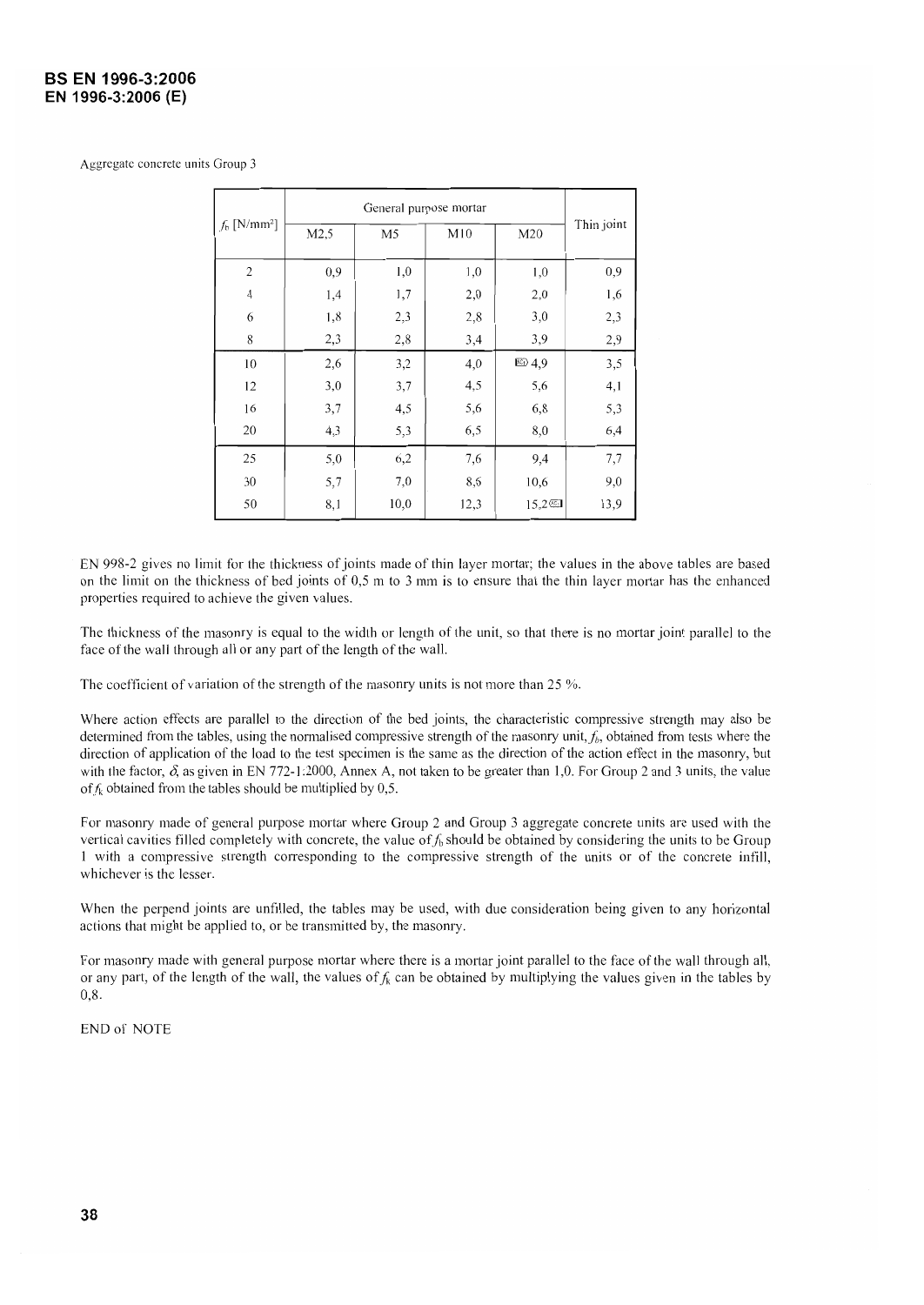#### **D.2 Characteristic flexural strengths**

(1) The characteristic flexural strengths of masonry may be taken as  $f_{x,1,s}$  and  $f_{x,2,s}$ , the characteristic flexural strengths determined from a simplified method.

NOTE Values of  $f_{xk1,s}$  and  $f_{xk2,s}$  to be used in a country may be found in its National Annex. The following values are recommended; they are derived from clause 3.6.3(2) of EN 1996-1-1:2005.

| Masonry unit                   |                        | $f_{\rm xk1,s}$ [N/mnm <sup>2</sup> ] |                   |                     |  |  |
|--------------------------------|------------------------|---------------------------------------|-------------------|---------------------|--|--|
|                                | General purpose mortar |                                       | Thin layer mortar | Light weight mortar |  |  |
|                                | < M5                   | $\geq$ M5                             |                   |                     |  |  |
| Clay                           | 0,10                   | 0,10                                  | 0,15              | 0,10                |  |  |
| Calcium silicate               | 0,05                   | 0.10                                  | 0,20              | not used            |  |  |
| Aggregate concrete             | 0,05                   | 0,10                                  | 0.20              | not used            |  |  |
| Autoclaved aerated<br>concrete | 0,05                   | 0.10                                  | 0.15              | 0,10                |  |  |

| Masonry unit                      |                                      | $f_{\rm kk2,s}$ [N/mnm <sup>2</sup> ] |           |                   |                     |  |
|-----------------------------------|--------------------------------------|---------------------------------------|-----------|-------------------|---------------------|--|
|                                   |                                      | General purpose mortar                |           | Thin layer mortar | Light weight mortar |  |
|                                   |                                      | < M5                                  | $\geq$ M5 |                   |                     |  |
| Clay                              |                                      | 0,20                                  | 0,40      | 0,15              | 0,10                |  |
| Calcium silicate                  |                                      | 0,20                                  | 0,40      | 0,30              | not used            |  |
| Aggregate concrete                |                                      | 0,20                                  | 0,40      | 0,30              | not used            |  |
| Autoclaved<br>aerated<br>concrete | $\rho$ < 400<br>$\text{kg/m}^3$      | 0,20                                  | 0,20      | 0,20              | 0,15                |  |
|                                   | $\rho \geq 400$<br>kg/m <sup>3</sup> | 0,20                                  | 0,40      | 0,30              | 0,15                |  |

- (1) Provided that thin layer mortar and light weight mortars are M5, or stronger;
- (2) For masonry made with autoclaved aerated concrete units laid in thin layer mortar,  $f_{xk1}$  and  $f_{xk2}$  values may be taken from the tables in this note or from the following equations:
- $f_{xk1,s} = 0.035 f_b$ , with filled and unfilled perpend joints;

 $f_{xk2,s} = 0.035 f_b$ , with filled perpend joints or 0.025  $f_b$ , with unfilled perpend joints.

END of NOTE

#### **D.3 Characteristic initial shear strength**

(1) The characteristic initial shear strength of masonry may be taken as  $f_{\text{vko,s}}$ , the characteristic initial shear strength determined with a simplified method.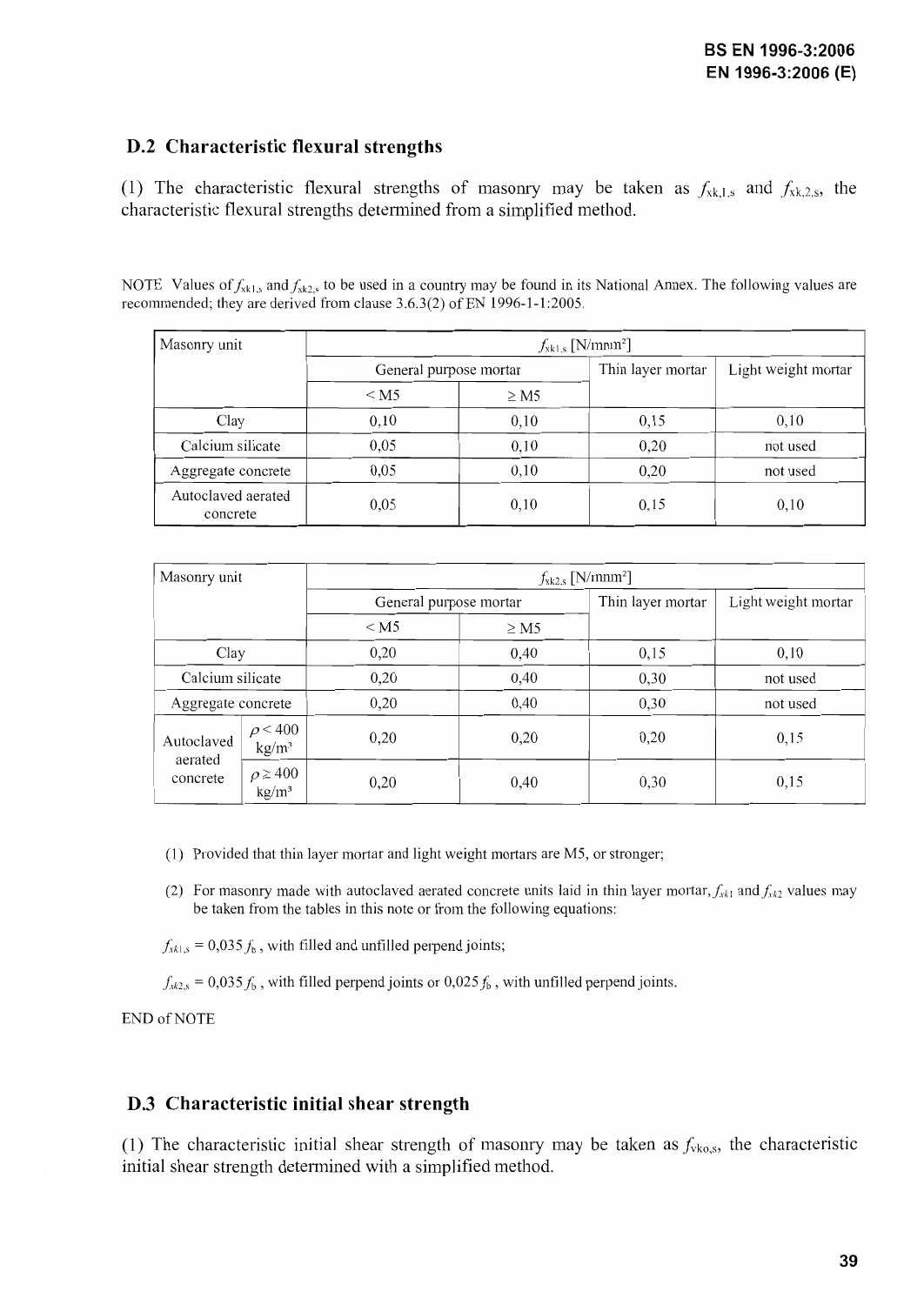#### **BS EN 1996-3:2006 EN 1996-3:2006 (E)**

NOTE Values of  $f_{\text{vko,s}}$  to be used in a country may be found in its National Annex. The following values are recommended, provided that general purpose mortars made in accordance with EN 1996-2 do not contain admixtures or additives; they are derived from Table 3.4 of EN 1996-1-1:2005 .

| Masonry unit          | $f_{\text{vko,s}}$ [N/mnm <sup>2</sup> ]          |      |                   |                     |  |
|-----------------------|---------------------------------------------------|------|-------------------|---------------------|--|
|                       | General purpose mortar of Strength Class<br>given |      | Thin layer mortar | Light weight mortar |  |
| Clay                  | $M1 - M2$                                         | 0,10 |                   |                     |  |
|                       | $M2,5 - M9$                                       | 0,20 | 0,30              | 0,15                |  |
|                       | $M10 - M20$                                       | 0,30 |                   |                     |  |
| Calcium silicate      | $M1 - M2$                                         | 0,10 |                   |                     |  |
|                       | $M2,5 - M9$                                       | 0,15 | 0,40              | 0,15                |  |
|                       | $M10 - M20$                                       | 0,20 |                   |                     |  |
| Aggregate concrete    | $M1 - M2$                                         | 0,10 |                   |                     |  |
| Autoclaved<br>aerated | $M2,5 - M9$                                       | 0,15 | 0,30              | 0,15                |  |
| concrete              | $M10 - M20$                                       | 0,20 |                   |                     |  |

END of NOTE